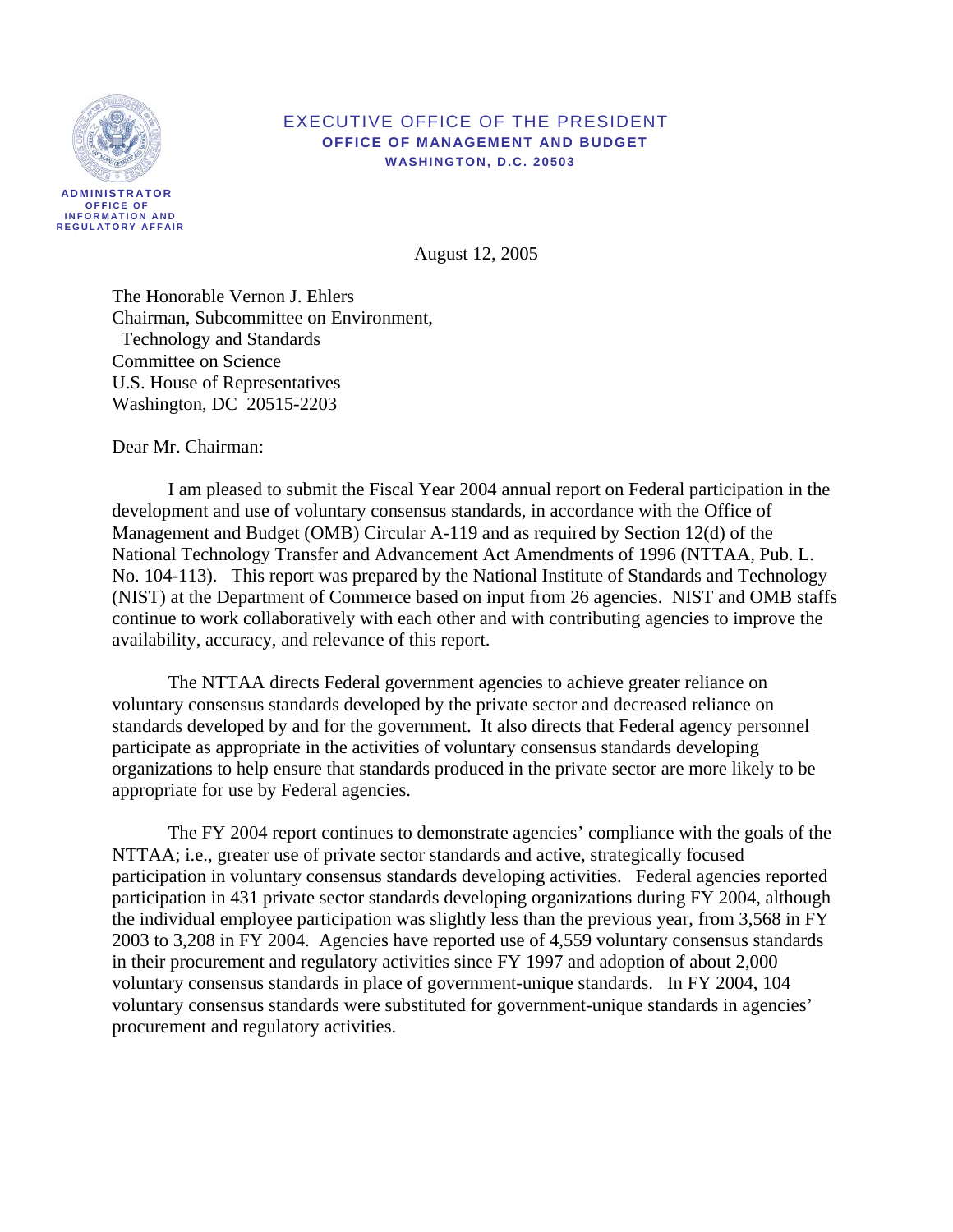This report also demonstrates that agencies develop a minimal number of new standards and perform periodic review of government-unique standards for potential rescission or replacement by commercial standards.

Table 3.1 illustrates the cumulative use of 71 government-unique standards as well as the newly developed and discontinued standards reported per year from FY 1997 to present. Appendix C lists government-unique standards used in lieu of private sector standards as well as the associated explanations for such use reported from FY 1997 to FY 2004.

Only one regulatory government-unique standard was reported to have been developed in FY 2004 by the Department of Labor; i.e., Fire Protection for Shipyards, 29 CFR Part 1915, Subpart P.

Two government unique standards were discontinued in FY 2004.

- The Centers for Medicare and Medicaid Services of the Department of Health and Human Services directed its contractors to discontinue use of the National Standards Format, which had become a de facto national standard across the health care payment industry. ANSI X12 837 will be used in its place.
- The General Services Administration reported an administrative correction to its FY 2000 reporting of a Defense Logistics Agency (DLA) Commercial Item Description (CID) for Nail Anchors. The CID was thought to have replaced an ASTM test method. In fact the DLA CID incorporates the ASTM test method.

Thank you for your ongoing interest in and support for policies related to Federal use of voluntary consensus standards.

Sincerely,

John 2.

 John D. Graham, Ph.D. Administrator Office of Information and Regulatory Affairs

Enclosure

Identical Letter Sent to The Honorable David Wu; The Honorable Bart Gordon; The Honorable Sherwood L. Boehlert; The Honorable Ted Stevens; The Honorable Daniel Inouye; The Honorable John Ensign; The Honorable John Kerry; The Honorable Richard B. Cheney; and The Honorable J. Dennis Hastert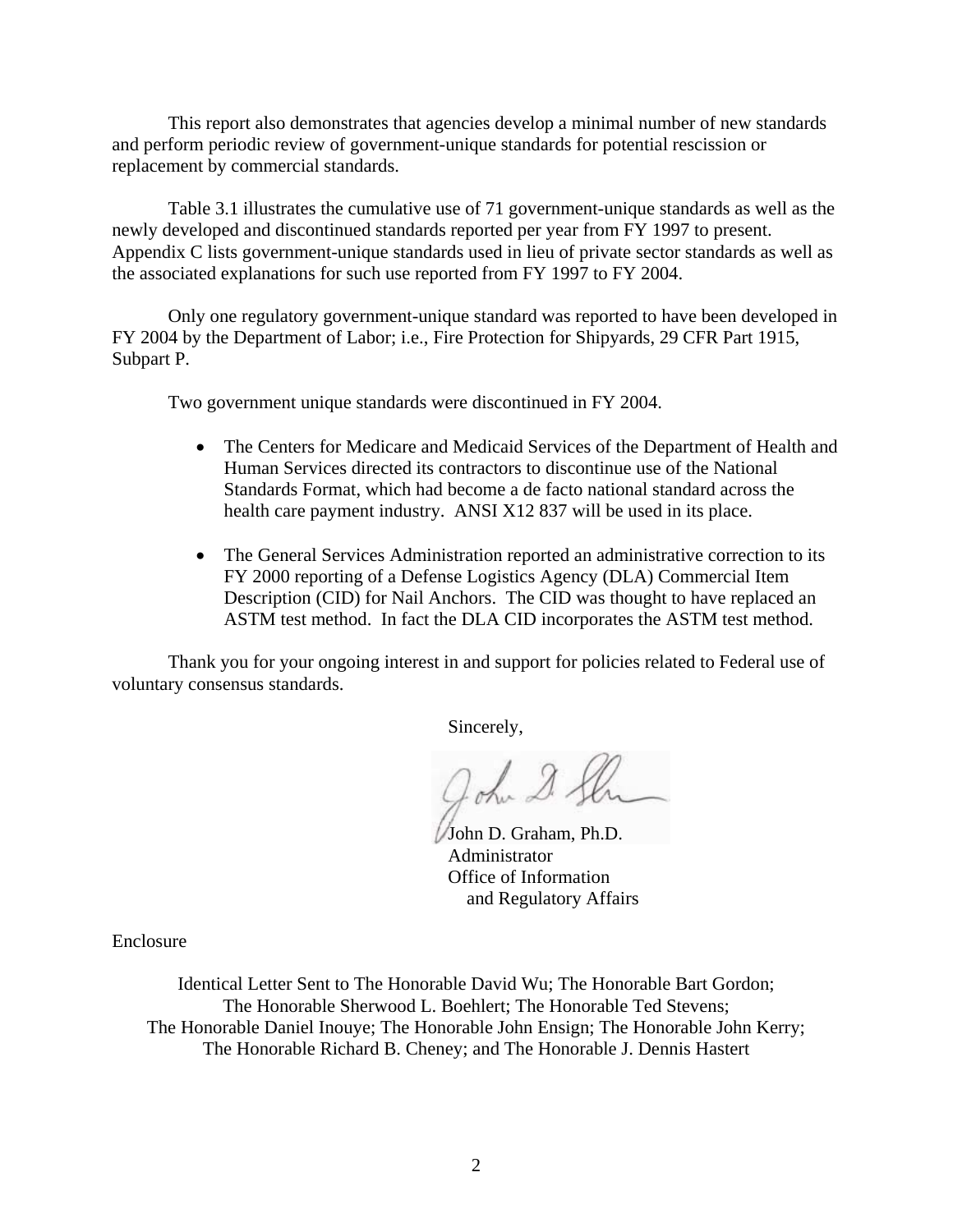June 24,2005



The Honorable Joshua B. Bolten Director, Office of Management and Budget Washington, D.C. 20503

Dear Mr. Bolten:

I enclose the *Eighth Annual Report on Federal Agency Use of Voluntary Consensus Standards and Conformity Assessment.* This document represents activities carried out by federal agencies during FY 2004, as required under Public Law 104-113, the National Technology Transfer and Advancement Act, and the Office of Management and Budget (OMB) Circular A-1 19. I am pleased to submit this report to OMB for review and subsequent forwarding to Congress.

This report demonstrates that federal agencies continue to make advances in refining and simplifying their standards-related activities. Agency use of government-unique standards in lieu of voluntary consensus standards continues to account for a very small percentage of overall use -between 1 and 4 percent, while use of voluntary consensus standards continues to increase.

Federal agencies are also demonstrating a more complete understanding of the requirements set forth in the Act and the Circular resulting in better reporting of agency activities. This report contains the most accurate data compiled to date regarding federal agencies' use of government-unique standards in lieu of voluntary consensus standards. Federal agencies are exploring ways to more consistently report and categorize their standards activities.

In the future, continually improving reporting and editing processes, as well as training for federal agency personnel, will help ensure these reports are compiled more efficiently. Our goal is to submit this information to OMB in compliance with the timeframe delineated by the Circular.

If you require further information, please feel free to contact Mary Saunders, Division Chief, National Institute of Standards and Technology at 301-975-2396.

'i forne.

Carlos M. Gutierrez

Enclosure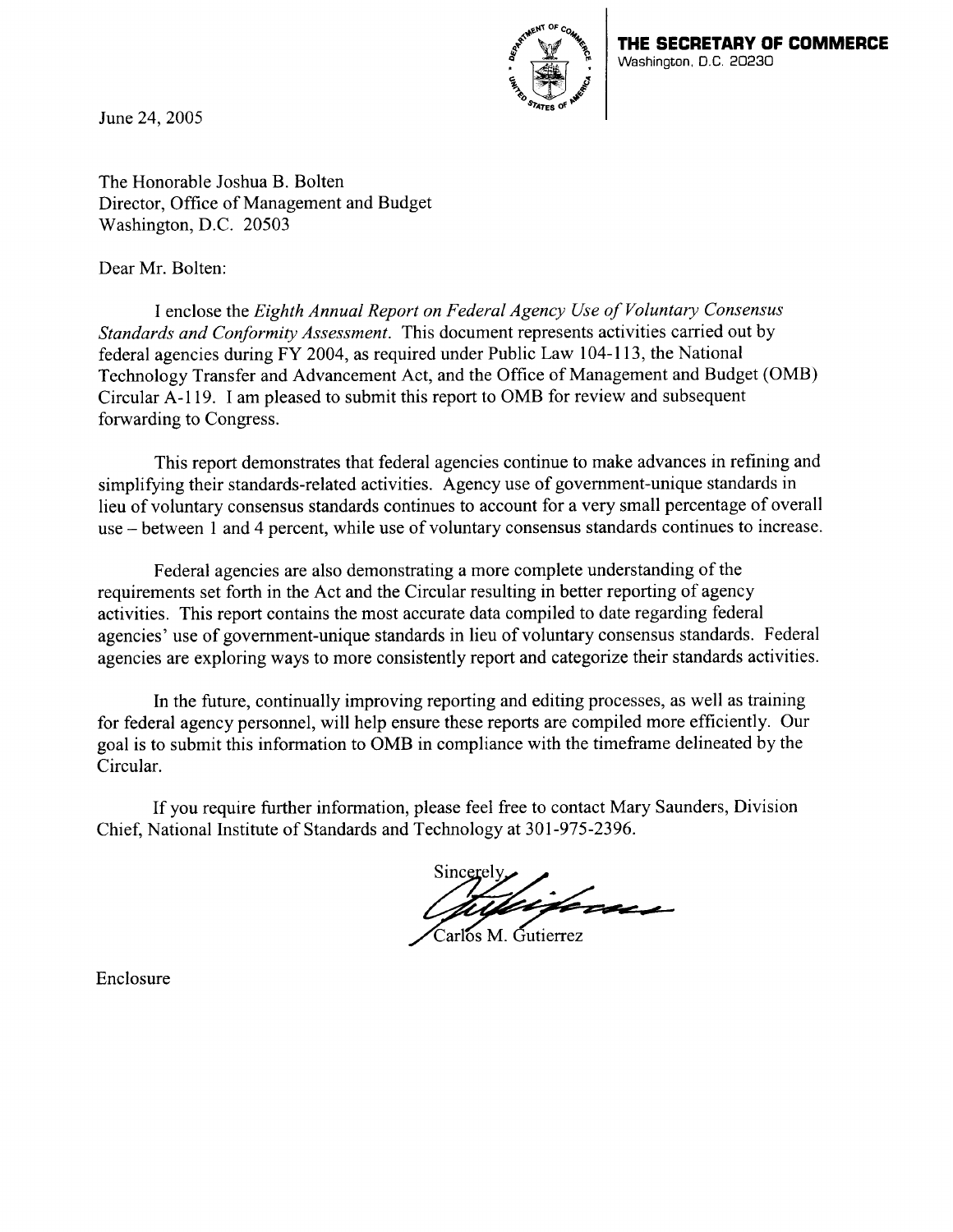## **NISTIR 7227**

# **Eighth Annual Report on Federal Agency Use of Voluntary Consensus Standards and Conformity Assessment**

Kevin L. McIntyre Michael B. Moore

*Standards Coordination and Conformity Group Standards Services Division Technology Services*

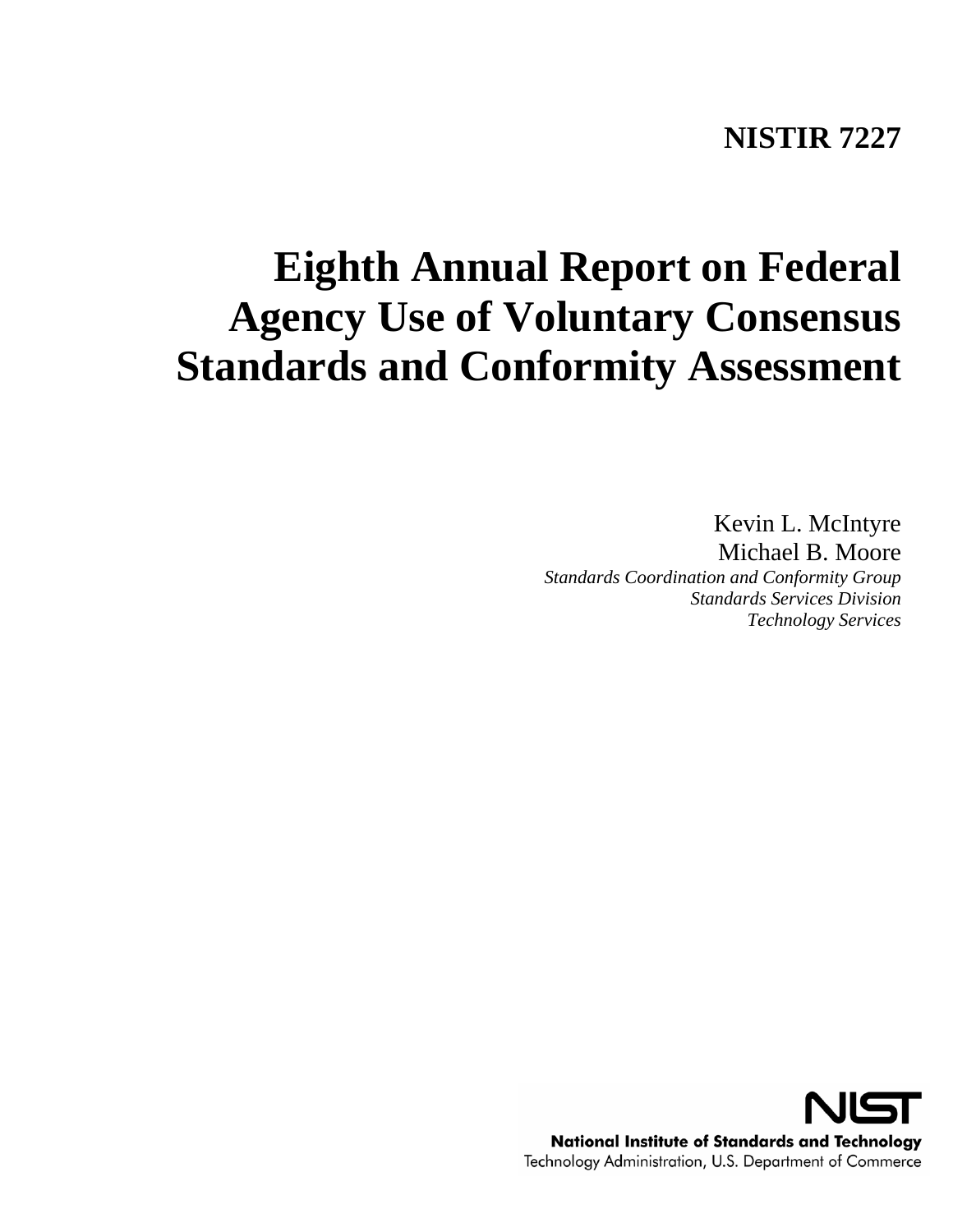## **NISTIR 7227**

# **Eighth Annual Report on Federal Agency Use of Voluntary Consensus Standards and Conformity Assessment**

Kevin L. McIntyre Michael B. Moore *Standards Coordination and Conformity Group Standards Services Division Technology Services* 

May 2005



**U.S. DEPARTMENT OF COMMERCE**  *Carlos M. Gutierrez, Secretary*  **TECHNOLOGY ADMINISTRATION**  *Michelle O'Neill, Deputy Under Secretary of Commerce for Technology*  **NATIONAL INSTITUTE OF STANDARDS AND TECHNOLOGY**  *Hratch G. Semerjian, Acting Director*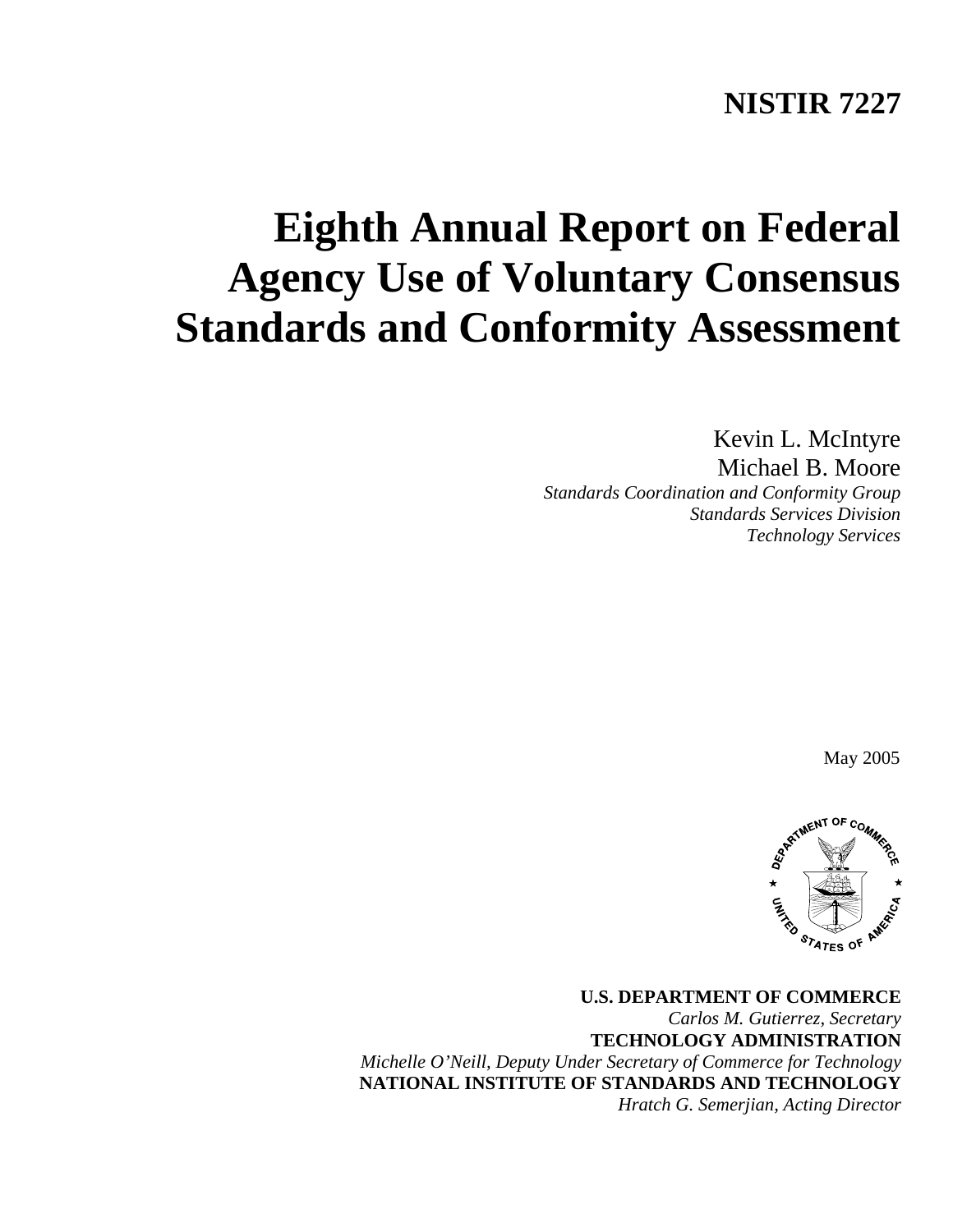## **Table of Contents**

| 3.1 - Government-Unique Standards Used in Lieu of Private Sector Standards 3<br>3.3 - Private Sector Standards Substituted for Government-Unique Standards 6                                                                                                                                                                         |  |
|--------------------------------------------------------------------------------------------------------------------------------------------------------------------------------------------------------------------------------------------------------------------------------------------------------------------------------------|--|
| 4.1 - Federal Agency Participation in Private Sector Standards Development Bodies  7<br>4.2 - Federal Agency Employees Participating in Private Sector Standards Activities 7                                                                                                                                                        |  |
|                                                                                                                                                                                                                                                                                                                                      |  |
|                                                                                                                                                                                                                                                                                                                                      |  |
|                                                                                                                                                                                                                                                                                                                                      |  |
|                                                                                                                                                                                                                                                                                                                                      |  |
|                                                                                                                                                                                                                                                                                                                                      |  |
| Appendix B – Federal Agency Use of Standards and Participation in Voluntary                                                                                                                                                                                                                                                          |  |
| Appendix C -Government-Unique Standards Used in Lieu of Voluntary Consensus<br>Appendix C.1 - Government-Unique Standards Used in Lieu of Voluntary Consensus<br>Appendix C.2 - Instances of Government-Unique Standards Used in Lieu of Voluntary<br>Appendix C.3 - Government-Unique Standards Used in Lieu of Voluntary Consensus |  |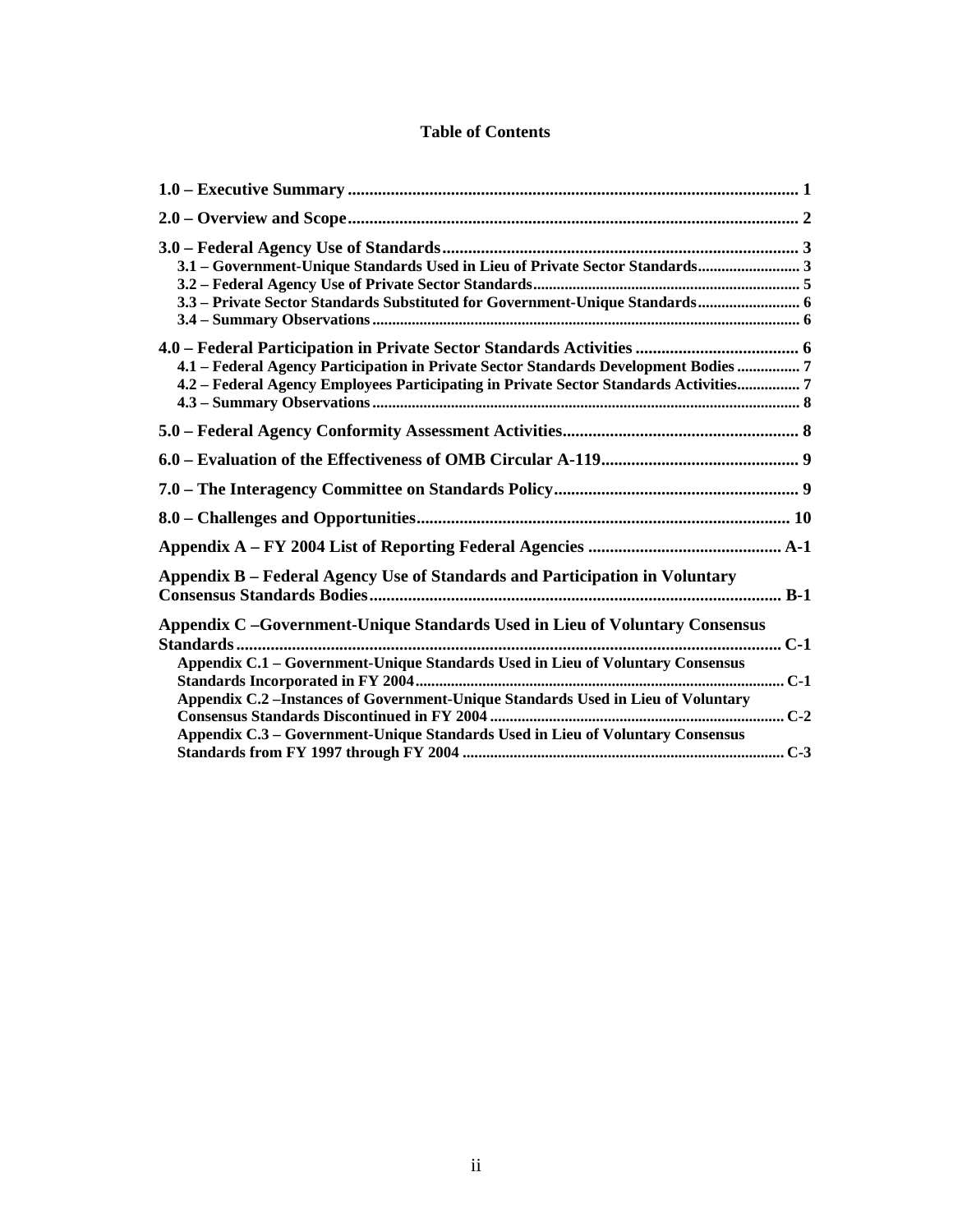### <span id="page-6-0"></span>**Summary Report on Federal Agency Use of Voluntary Consensus Standards and Conformity Assessment Activities for FY 2004**

## **1.0 – Executive Summary**

This summary report is provided to the Office of Management and Budget (OMB) by the U.S. Department of Commerce's (DOC's) National Institute of Standards and Technology (NIST) in compliance with OMB Circular A-119 and Pub. L. No. 104-113, the National Technology Transfer and Advancement Act (NTTAA). It describes activities related to the use of voluntary consensus standards and conformity assessment practices by agencies of the Federal government during FY 2004 as required by Section 9 of the Circular. This report presents the standards and conformity assessment activities of 26 Federal agencies.

The OMB Circular states that it does not establish a preference among standards developed in the private sector. Therefore, references in the NTTAA and the OMB Circular to voluntary consensus standards are interpreted throughout this report as private sector standards, a term that includes non-consensus as well as consensus standards. Consequently, the information contained in this report, as received from the agencies, includes the use of private sector standards, both consensus and non-consensus, as well as participation in standards development activities of both consensus and non-consensus standards developing organizations.

Reported data show that, overall, Federal agencies continue to look overwhelmingly to the private sector to fulfill government needs rather than creating new governmentunique standards. Federal agencies reported using 4,559 private sector standards during FY 2004, while using only 71 government-unique standards during the same period.

For FY 2004, Federal agencies reported 179 new uses of private sector standards. In addition, during the same period agencies substituted 104 private sector standards for government-unique standards. Agency reports on the number of government-unique standards used in lieu of voluntary consensus standards showed a net decrease of one (i.e., one new use and two discontinuations) reported in FY 2004.

Federal agencies reported participation in 431 private sector standards developing organizations during FY 2004. The number of agency staff participating in standards activities was 3,208, an 11% decline from the previous reporting period, but still substantially higher than the numbers reported in FY 1999 through FY 2001, when participation dropped by more than 15%. Private sector standards developers continue to recruit government participation to ensure input on key standards-related issues.

For their part, Federal agencies report that maintaining their current levels of participation in standards developing organizations is becoming increasingly difficult because of competing organizational and budgetary priorities. Federal agencies continue to make advances in their ability to assess their standards-related activities, thus permitting them to make accurate reports of their activities for incorporation into this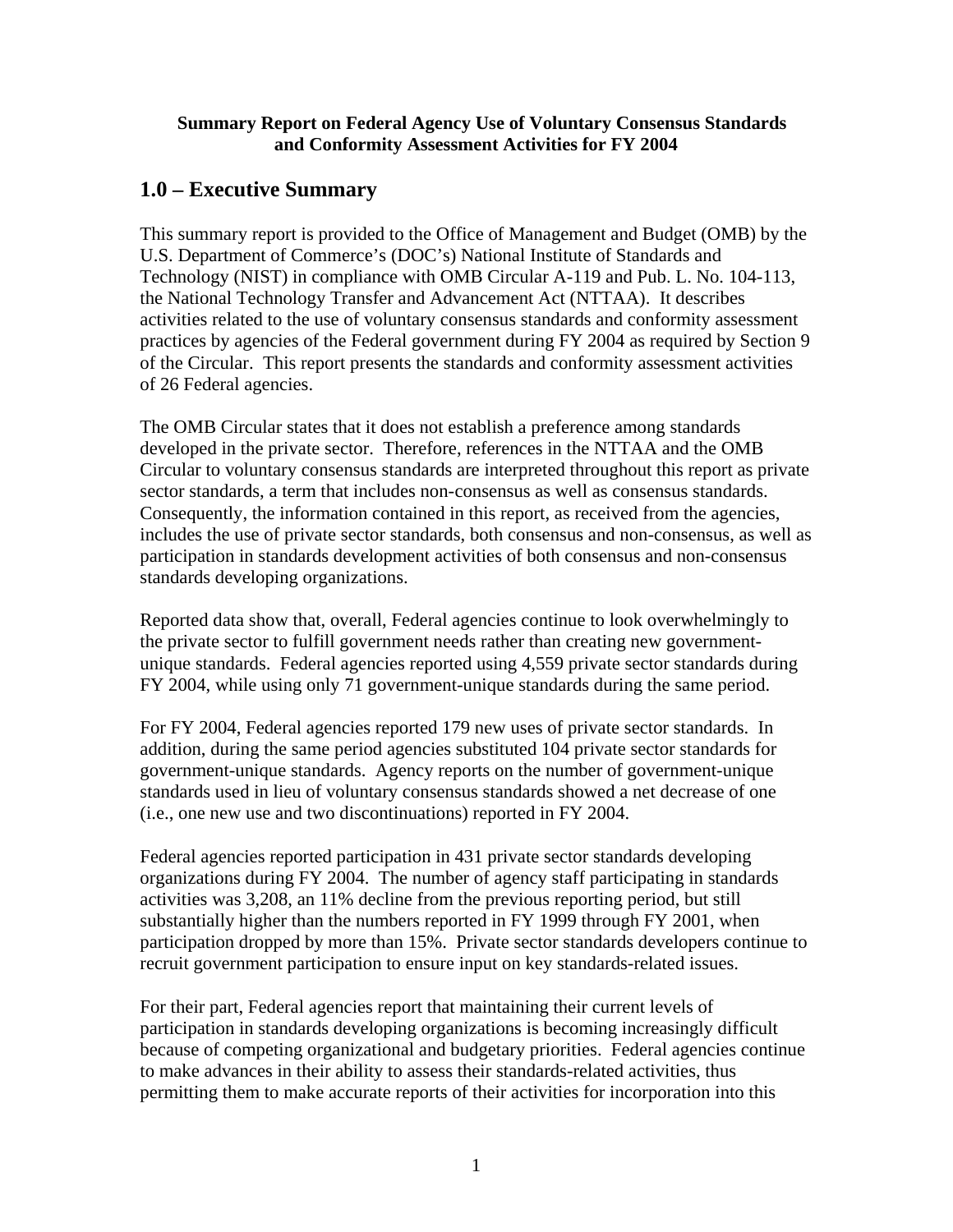<span id="page-7-0"></span>annual report. NIST is focusing its efforts on improving information sharing among Federal agencies, as well as between the public and private sectors. Most recently, NIST launched standards.gov, a web portal offering background materials, useful links, and search tools for locating information about the use of standards in government.

## **2.0 – Overview and Scope**

This report fulfills the reporting requirements of Section 12 of the NTTAA and of OMB Circular A-119. It describes Federal agency activities related to the use of private sector standards in regulation, procurement and conformity assessment during FY 2004. In close consultation with OMB, NIST formulates this report based on inputs submitted to NIST by Federal agencies in fulfillment of the requirements of OMB Circular A-119.

Section 12 of the Act, enacted on March 7, 1996, directs Federal government agencies to achieve two main goals. First, the Federal government must achieve greater reliance on voluntary consensus standards developed by the private sector. Second, the Federal government must decrease its dependence on government-unique standards developed by and for the Federal government. The NTTAA also directs Federal agency personnel to participate in the activities of voluntary consensus standards developing organizations (SDOs) so that the SDOs remain familiar with the Federal government's position on standards and consider that position in their final standards documents. This provision is intended to help ensure that standards produced in the private sector will be more appropriate for use by Federal agencies. While these policies have been a part of the Circular for many years, the enactment of the NTTAA served to codify these policies into statute, thereby reinforcing them.

This report presents the standards and conformity assessment activities of the 26 Federal agencies listed in Appendix A. For the first time, it includes data from the Department of Homeland Security (DHS). On March 1, 2003, the majority of 180,000 employees from 22 agencies were merged into DHS to create the 15th cabinet level department in the Federal government. Many of the 22 agencies that now report as part of DHS previously reported their standards activities to NIST through their former parent Departments.

In reporting the full measure of their efforts at minimizing reliance on governmentunique standards, Federal agencies have historically reported the use of private sector standards including other than voluntary consensus standards. The OMB Circular classifies these other private sector standards as non-consensus standards, industry standards, company standards, or de facto standards. The Circular also states that it does not establish a preference among standards developed in the private sector. Consequently, the information contained in this report, as received from the agencies, includes the use of standards by, and participation in standards development activities of, both consensus and non-consensus standards developing organizations.

This report continues a shift, begun in FY 2003, in NIST's reporting methodology. The new methodology reflects the constructive feedback received from the reporting agencies and the public about previous reports. It also reflects discussions held by the Interagency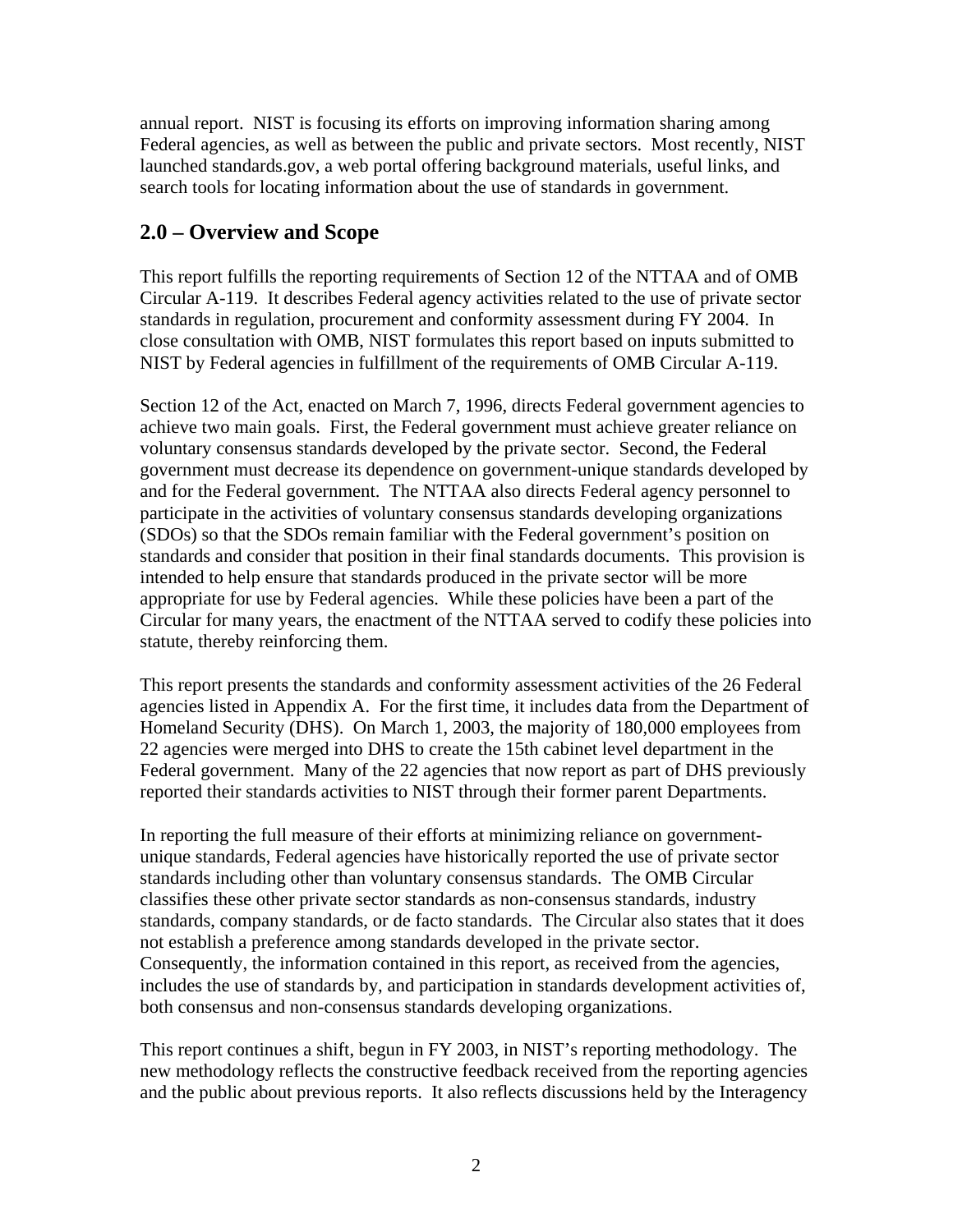<span id="page-8-0"></span>Committee on Standards Policy (ICSP). As with supporting data received for the FY 2003 report, NIST will make individual agency reports available to interested parties at http://standards.gov. These reports are also available directly from NIST.

## **3.0 – Federal Agency Use of Standards**

The NTTAA and OMB Circular require that Federal agencies use voluntary consensus standards in lieu of government-unique standards in their regulatory and procurement activities. However, a Federal agency is given the discretion to decide not to use existing voluntary consensus standards if the agency determines that use of such standards would either be inconsistent with applicable laws or otherwise impractical.

According to Section 6 of the OMB Circular:

"Use" means the incorporation of a standard in whole, in part, or by reference for procurement purposes, and the inclusion of a standard in whole, in part, or by reference in regulation(s).

 "Impractical" includes circumstances in which such use would fail to serve the agency's program needs; would be infeasible; would be inadequate, ineffectual, inefficient, or inconsistent with agency mission; or would impose more burdens, or would be less useful, than the use of another standard.

The Circular also directs agencies to establish a process for a continuing review of their use of standards for purposes of updating such use, including substitution of private sector standards for government-unique standards wherever possible.

## **3.1 – Government-Unique Standards Used in Lieu of Private Sector Standards**

According to Section 6 of the Circular, the heads of agencies:

 "…must transmit to OMB through NIST an explanation of the reason(s) for using government-unique standards in lieu of voluntary consensus standards."

Table 3.1 illustrates the cumulative use since FY 1997 of government-unique standards in lieu of private sector standards, as well as the number of government-unique standards introduced and withdrawn in each fiscal year. For FY 2004, the Department of Labor (DOL) added one, and the General Services Administration (GSA) and the Department of Health and Human Services (HHS) each discontinued use of one government-unique standard. These changes yield a net loss of one government-unique standard in use by all reporting agencies in FY 2004. As a result, a total of 71 government-unique standards were reported as being in use during the period from FY 1997 through FY 2004. This figure is approximately two percent of the total number of voluntary and government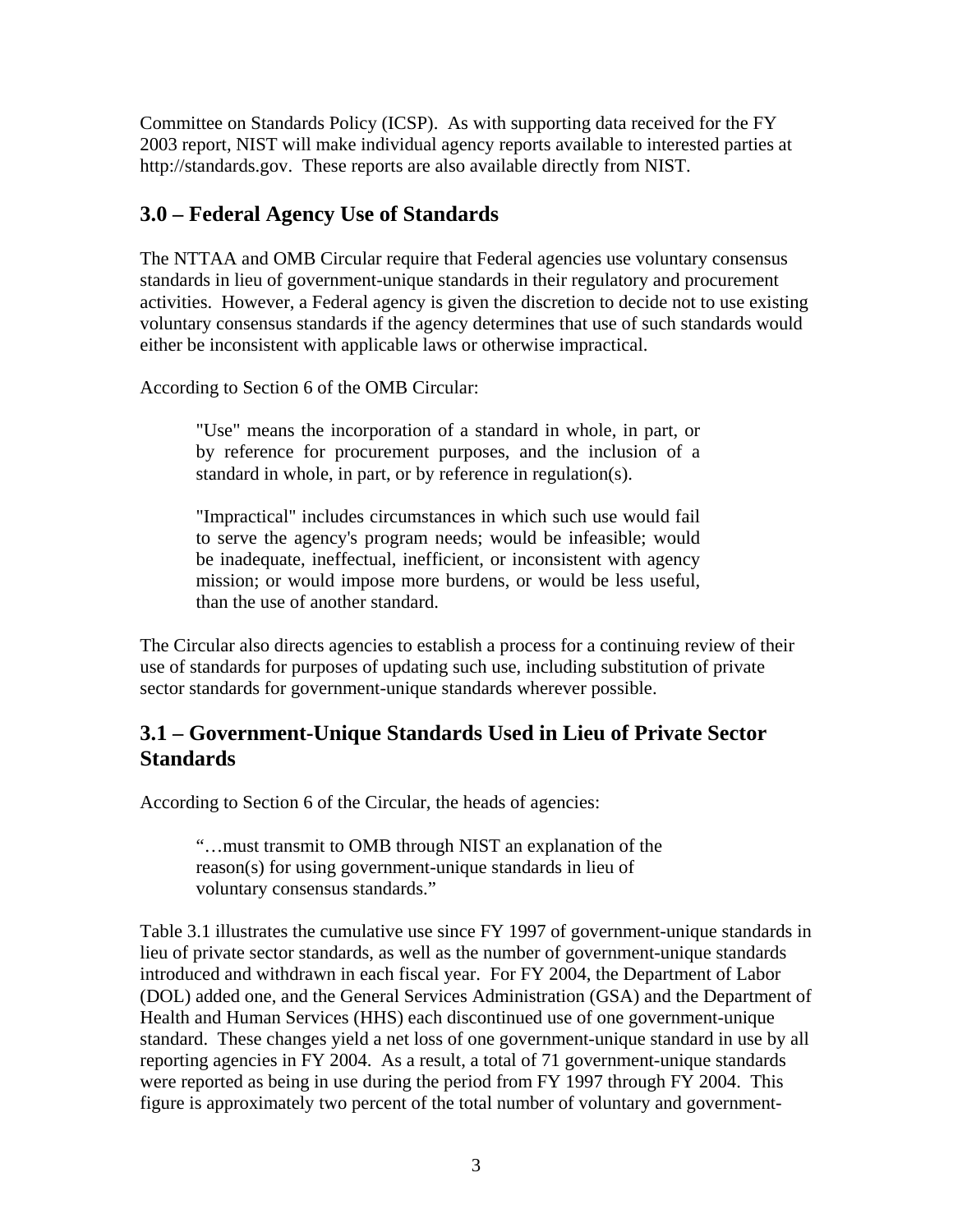unique standards reported as used during the same period by all reporting agencies.

| Private Sector Standards |                   |                   |                   |                   |                   |                   |                   |                   |
|--------------------------|-------------------|-------------------|-------------------|-------------------|-------------------|-------------------|-------------------|-------------------|
| Agency                   | <b>FY</b><br>1997 | <b>FY</b><br>1998 | <b>FY</b><br>1999 | <b>FY</b><br>2000 | <b>FY</b><br>2001 | <b>FY</b><br>2002 | <b>FY</b><br>2003 | <b>FY</b><br>2004 |
| <b>HHS</b>               | 3                 | 3                 | 3                 | 3                 | 3                 | 3                 | 3                 | 2                 |
| <b>HUD</b>               |                   |                   |                   | $\overline{2}$    | 2                 | 2                 | 2                 | 2                 |
| <b>DOL</b>               |                   |                   |                   |                   | 1                 | 2                 | 4                 | 5                 |
| <b>DOT</b>               | 1                 | $\overline{2}$    | 2                 | $\mathfrak{p}$    | 2                 | 3                 | 3                 | 3                 |
| <b>EPA</b>               |                   | 3                 | 28                | 29                | 40                | 45                | 50                | 50                |
| <b>GSA</b>               |                   |                   |                   | 3                 | 2                 | 2                 | 3                 | 2                 |
| <b>NARA</b>              |                   |                   |                   | 1                 | 1                 | 1                 | 1                 | 1                 |
| <b>CPSC</b>              |                   |                   |                   | 1                 | 1                 | 1                 | $\overline{2}$    | 2                 |
| <b>GPO</b>               |                   |                   |                   | 4                 | 4                 | 4                 | 4                 | 4                 |
| New Uses                 | $+4$              | $+4$              | $+25$             | $+12$             | $+12$             | $+7$              | $+9$              | $+1$              |
| Discontinued<br>Uses     |                   |                   |                   |                   | $-1$              |                   |                   | -2                |
| <b>Total in Use</b>      | 4                 | 8                 | 33                | 45                | 56                | 63                | 72                | 71                |

**Table 3.1 Government-unique Standards Used in Lieu of Private Sector Standards** 

Note: DoD and NASA use the categorical reporting method allowed in Section 12 of OMB Circular A-119. Therefore, their use of government-unique standards is not quantified in this table.

The OMB Circular permits Federal agencies to report their use of private sector standards on either a categorical or a transactional basis. For agencies that routinely make reference to standards in very large procurements or in very large numbers of procurement actions, Section 12 of OMB Circular A-119 states that those agencies may report their use of standards on a categorical basis. Therefore, agencies that make largescale procurements are not required to list each use of a government-unique standard in lieu of one or more private sector standards in procurement actions. However, an agency that reports categorically must meet certain requirements as outlined in the OMB Circular. For example, the agency must maintain a centralized standards management system that identifies how the agency uses both government-unique and voluntary consensus standards. The agency must also maintain records on the groups or categories in which the agency uses government-unique standards in lieu of voluntary consensus standards. Only two agencies, the Department of Defense (DoD) and the National Aeronautics and Space Administration (NASA), consistently report standards use in this manner. Agencies that report categorically are also required to have in place a system to ensure that government-unique standards are developed only when suitable voluntary consensus standards are not available for use. In those cases when government-unique standards are required because private-sector standards do not exist, use of the government-unique standard is not subject to reporting.

Regulatory agencies must report on a transactional basis since they use far fewer standards in their rulemaking processes and must therefore count each instance of use. Table 3.1 indicates that Federal agencies develop only a small number of new government-unique standards each year for regulatory purposes.

A complete listing of government-unique standards used in lieu of private sector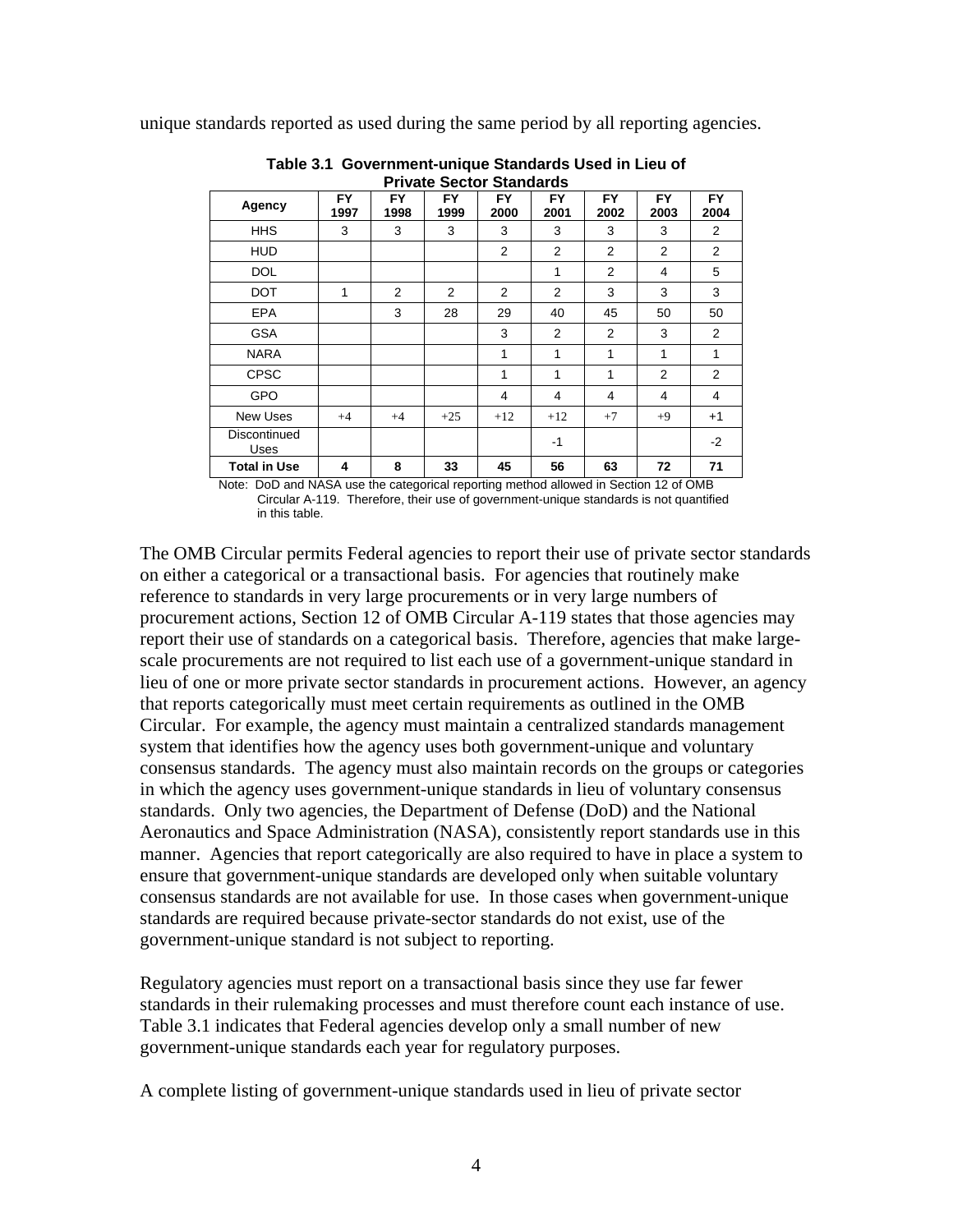<span id="page-10-0"></span>standards from FY 1997 through FY 2004 is included in this report as Appendix C. The list includes rationales explaining the reason(s) why each listed private sector standard was not used. Agency justifications for new uses of government-unique standards tend to focus on the need for more detailed requirements, higher performance specifications and measurements, and/or the need to accommodate highly specialized technologies not adequately addressed by private sector standards.

Since Federal agencies were not required to report the use of government-unique standards prior to the onset of the NTTAA and OMB reporting requirements (1997), there are no historical data available to determine the total number of government-unique standards currently in use by Federal agencies. As an alternative to a potentially burdensome process of surveying Federal agencies to gather this information, NIST is developing a baseline inventory of standards referenced in the Code of Federal Regulations (CFR). After completion in fiscal year 2005, this inventory will permit identification of currently used government-unique standards that were adopted prior to 1997. Identification of these government-unique standards may well uncover opportunities for agencies to replace these standards through collaborative efforts with private-sector standards developers. This database, although still under development, is currently available at http://standards.gov.

## **3.2 – Federal Agency Use of Private Sector Standards**

This measure provides a count of the total number of private sector standards used by the Federal government in a reporting period. Changes in this number from year to year generally reflect the regulatory or procurement priorities and policies of individual agencies during the reporting year.



As illustrated by Figure 3.2, the total number of private sector standards in use by Federal agencies has grown rather steadily since the initiation of agency reporting under the NTTAA in 1997. In FY 2004, Federal agencies used a total of 179 private sector standards for the first time. See Appendix B for detailed figures of standards use on an agency basis. It should be noted that, since these Fiscal Year data include only standards used since the onset of agency reporting under the

NTTAA in 1997, the data do not include all nongovernmental standards currently in use by DoD, which started its efforts to minimize use of government-unique standards prior to enactment of the NTTAA. Consequently, with 9,156 total private sector standards in use as of the close of FY 2004, DoD continues to lead all other Federal agencies in the cumulative use of private sector standards.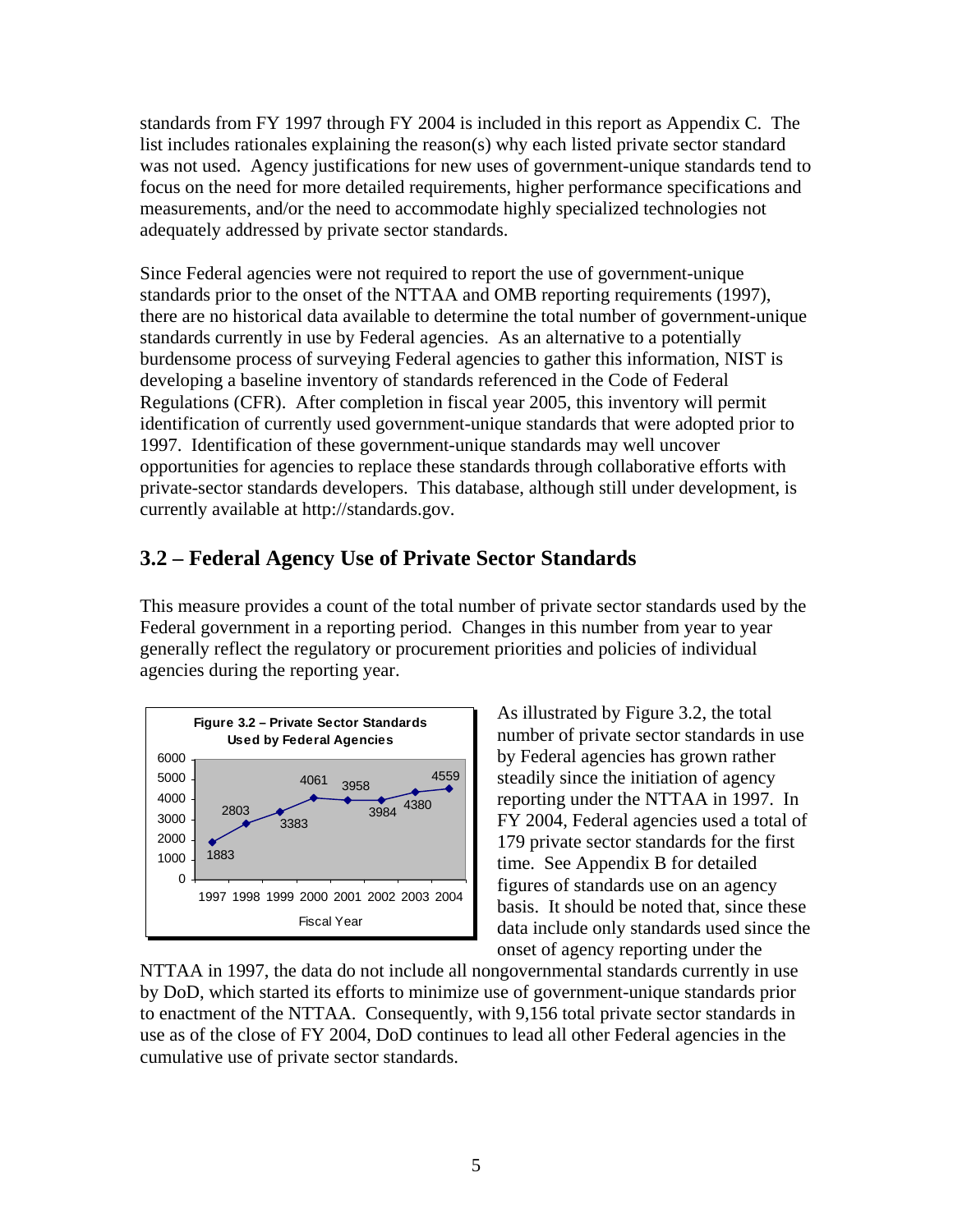## <span id="page-11-0"></span>**3.3 – Private Sector Standards Substituted for Government-Unique Standards**

As illustrated by Figure 3.3, Federal agencies continue to replace government-unique standards with private sector standards in fulfillment of Section 12 of the NTTAA.

The cumulative trend of agency substitution of voluntary consensus standards for government-unique standards is represented in Figure 3.3. The data in Appendix B show that, as in previous years, DoD continues to be responsible for the largest number of substitutions with 97 in FY 2004. DoD's standards substitutions address a diverse set of technologies, including metals and alloys, and manufactured parts.



## **3.4 – Summary Observations**

It is difficult to completely and accurately represent the full measure of standards use through this rather cursory review of reported figures. Even so, the overall trends continue to show that Federal agencies are making positive efforts to increase their use of private sector standards while minimizing their reliance upon standards developed specifically for government use.

OMB, NIST, and the reporting agencies continue to review the data reported in current and previous years to improve the consistency of the reported data. All concerned parties agree that this improved communication and interaction will lead to a better, more consistent means of reporting data, which in turn will lead to a better means for evaluating the effectiveness of the Federal government's efforts to satisfy the intent of the NTTAA.

## **4.0 – Federal Participation in Private Sector Standards Activities**

OMB Circular A-119 states that Federal agencies "must consult with voluntary consensus standards bodies, both domestic and international, and must participate with such bodies in the development of voluntary consensus standards when consultation and participation is in the public interest and is compatible with their missions, authorities, priorities, and budget resources." The Circular goes on to declare that "agency support provided to a voluntary consensus standards activity must be limited to that which clearly furthers agency and departmental missions, authorities, priorities, and is consistent with budget resources."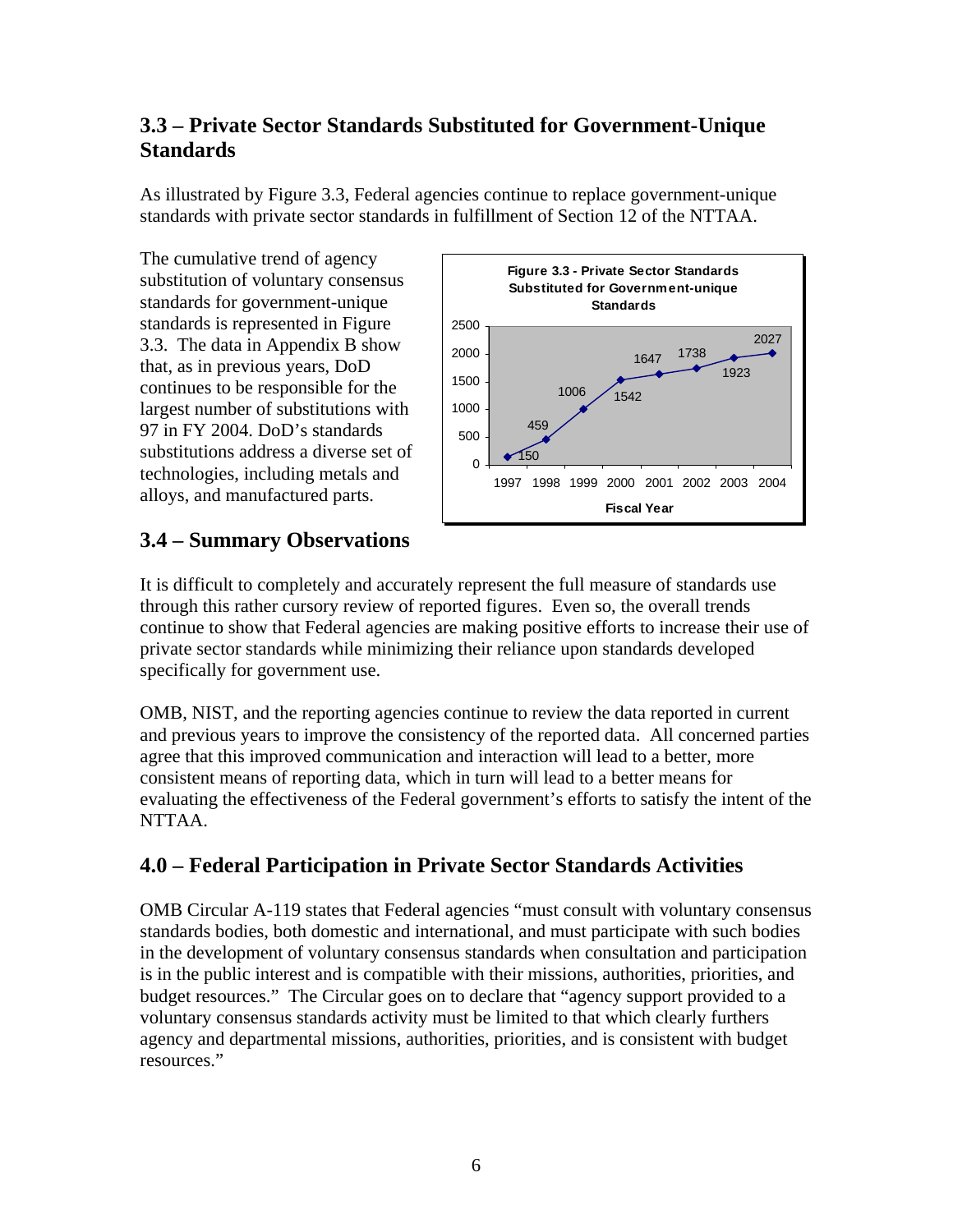## <span id="page-12-0"></span>**4.1 – Federal Agency Participation in Private Sector Standards Development Bodies**

Most agencies reported little or no change in their participation in voluntary consensus standards bodies in FY 2004. Some agencies, including HHS and DoD, participated in significantly more standards developing organizations than in the previous year, while others, such as DOC and Department of Energy (DOE), participated in fewer. Overall, Federal agencies reported participation in 431 private sector standards developing organizations (SDOs) during FY 2004, compared to 433 reported for FY 2003. Agencies reported participation in activities of a wide array of standards developers, both domestic and international. The table in Appendix B shows SDO participation by agency. The list of organizations includes American National Standards Institute (ANSI)-accredited voluntary consensus standards developers, industry and trade associations, industry consortia, state-level organizations, and international organizations.

Federal agency participation is often affected by current purchasing or regulatory priorities within the agencies as well as technology-based efforts in which agencies are engaged. Agencies also report that their participation is affected in large part by the availability of financial and human resources assigned to carrying out these responsibilities.

A complete listing of the standards developing organizations in which Federal agencies participated can be viewed in the extended appendices to this report on http://standards.gov.

## **4.2 – Federal Agency Employees Participating in Private Sector Standards Activities**



Figure 4.2 shows a decrease in employee participation in private sector standards bodies,

although the level of participation in FY 2004 is not far different from past levels of participation. Most agencies reported little or no change from FY 2003 in FY 2004. DOE, GSA, and DOC increased their employee participation during this reporting period; however, HHS, Department of Interior (DOI), and U. S. Department of Agriculture (USDA) decreased their levels of employee participation. DOC and DOE participated in fewer standards bodies, but with more

representation. Data detailing participation on an agency basis is provided in Appendix B. No specific reasons were reported for the decrease in individual employee participation; however, as with participation at the agency level, employee participation is affected by the availability of both human and financial resources. In some cases, resource constraints oblige an agency to focus attention on its highest priority activities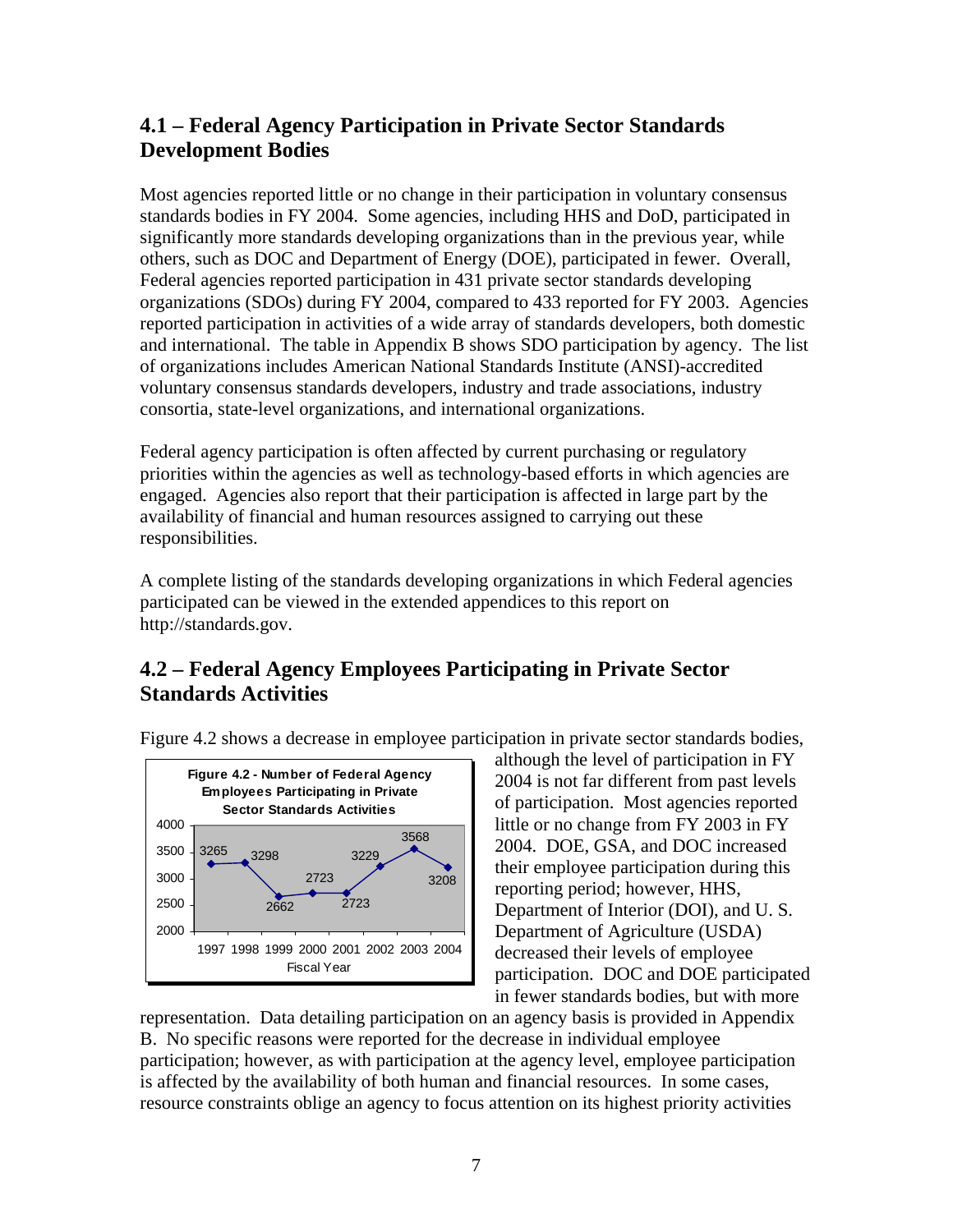<span id="page-13-0"></span>and to strive to make its participation in those activities as effective as possible. Other factors affecting federal employee participation levels include competing organizational priorities as well as personnel changes, workplace attrition, and retirements, all of which present some difficulty for agencies to maintain constant levels of participation as well as accurate records of their activities. In one case, an agency participated in several hundred standards development activities of well over 100 private sector standards bodies. However, the exact number of employee participants was not known since the agency lacks an established procedure to gather this information.

## **4.3 – Summary Observations**

The reported data support the fact that Federal agencies continue to put forward earnest efforts to satisfy the requirements of the NTTAA and the OMB Circular. Over and above the applicable mandates, Federal agencies have demonstrated that they recognize the importance of participation in private sector standards activities. Participation levels still vary from agency to agency for a number of reasons, including different agency needs, competing organizational priorities, limited resources, and personnel losses.

## **5.0 – Federal Agency Conformity Assessment Activities**

Section 12(b) of the NTTAA requires NIST to coordinate Federal, State, and local standards activities and conformity assessment activities with private sector standards activities and conformity assessment activities, with the goal of eliminating unnecessary duplication and complexity in the development and promulgation of conformity assessment requirements and measures. Federal conformity assessment activities are a means of providing assurance that the products and services regulated or procured by Federal agencies have the required characteristics and/or perform in a specified manner. Agency conformity assessment procedures may include sampling and testing, inspection, accreditation, certification; licensing; product listing; the submission to an agency of manufacturing, operational, and related data for review; manufacturer self-declaration of conformity to agency requirements; mandatory labeling and advertising requirements; establishment of national requirements which are adopted/enforced at state and local government levels; issuance of regulatory guidelines; pre-marketing approval requirements; post-marketing monitoring requirements; and the conduct of environmental impact assessments.

OMB Circular A-119 directed the Secretary of Commerce to issue guidance to the agencies to improve coordination on conformity assessment. That guidance was published by NIST in 2000 and can be found in Part 287 of Title 15 of the U.S. Code of Federal Regulations (15 C.F.R., pt. 287). The guidance applies to all agencies that set policy for, manage, operate, or use conformity assessment activities and results, both domestic and international, except for activities carried out pursuant to treaties. The guidance outlines Federal agencies' responsibility for evaluating the efficacy and efficiency of their conformity assessment activities. Each agency is responsible for coordinating its conformity assessment activities with those of other cognizant government agencies and with those of the private sector in order to make more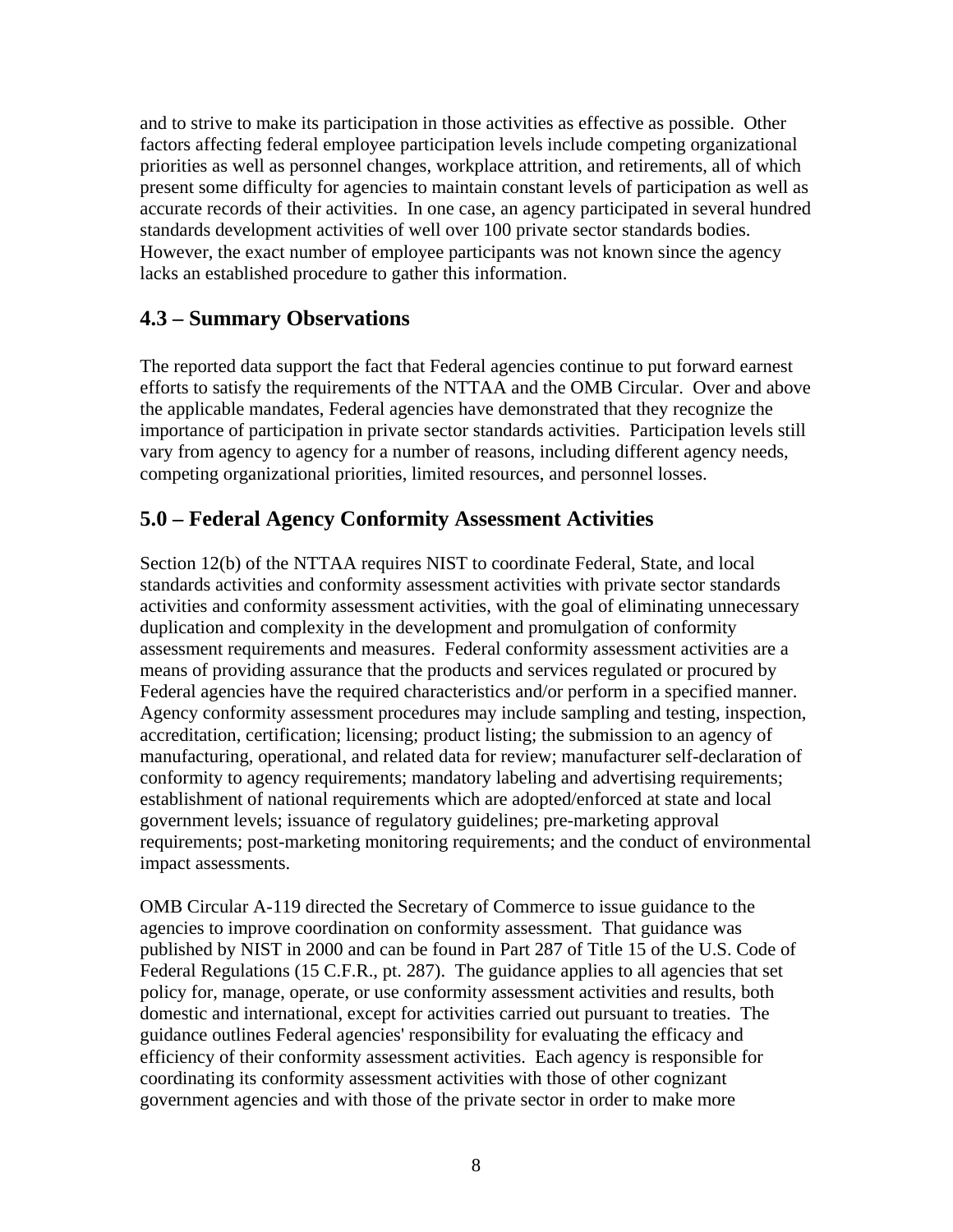<span id="page-14-0"></span>productive use of the increasingly limited federal resources available for the conduct of conformity assessment activities and to reduce unnecessary duplication.

The provisions are solely intended to be used as guidance for agencies in their conformity assessment activities; they do not preempt the agencies' authority and responsibility to make regulatory and procurement decisions authorized by statute or required to meet programmatic objectives and requirements.

## **6.0 – Evaluation of the Effectiveness of OMB Circular A-119**

Many agencies believe that OMB Circular A-119 continues to be effective in guiding their efforts toward achieving the goals of the NTTAA and the intent of Congress. For a handful, the extent to which standards are incorporated into federal procurements and regulations is due largely to the ability of standards professionals in agencies to leverage the existence of the law and Circular to promote use of, and participation in the development of voluntary consensus standards. Some sample comments, as reported by Federal agencies, are summarized below:

- DOI's U. S. Geological Survey stated that, since its issuance, Circular A-119 has worked in a straightforward manner to encourage the use of voluntary consensus standards.
- The Department of Housing and Urban Development (HUD) states that the policy continues to be effective in encouraging agencies to replace Federal standards with publicly developed standards. This has resulted in more up-to-date and technically accurate standards.
- The Nuclear Regulatory Commission (NRC) believes that the Circular provides appropriate direction and encouragement for Federal agencies to develop internal agency-wide guidelines. The Circular also provides sufficient and reasonable flexibility for each agency to make an independent determination relative to participation on voluntary consensus bodies and use of developed standards.

The Environmental Protection Agency (EPA) offered a number of recommendations for improvement. The recommendations suggest that changes in the reporting process are needed to bring about accurate reporting of standards activities and to eliminate unreasonable performance comparisons that could result from presenting regulatory agencies in side-by-side comparisons with procurement agencies.

## **7.0 – The Interagency Committee on Standards Policy**

As set out in Section 13 of OMB Circular A-119, the Interagency Committee on Standards Policy (ICSP) is directed to advise the Secretary of Commerce and other Executive Branch agencies about standards policy matters. The Committee reports to the Secretary of Commerce through the Director of NIST. Section 14 of OMB Circular A-119 places a responsibility on those agencies with significant interest in the use of standards to "designate a senior level official as the Standards Executive who will be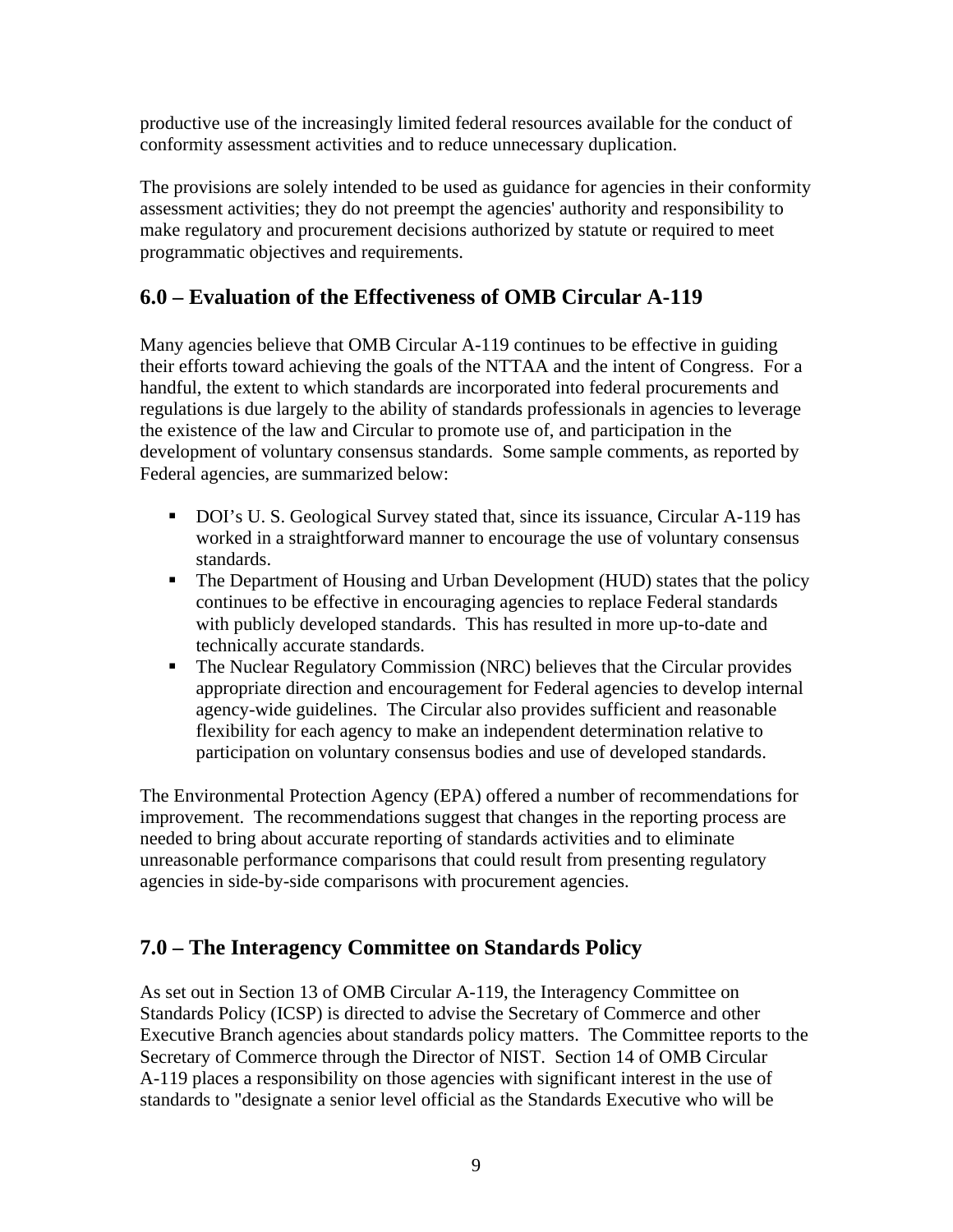<span id="page-15-0"></span>responsible for the agency's implementation of (the) Circular and who will represent the agency on the ICSP."

There were 52 members on the ICSP during FY 2004. The membership included agency Standards Executives, their alternate representatives, NIST support staff, and representation from OMB. Four agencies had vacant Standards Executive positions; there were six vacancies in FY 2003. The newly-formed Department of Homeland Security (DHS) appointed representatives to the committee for the first time. The committee anticipates an additional appointment to represent the Access Board. The Access Board, formerly the Architectural and Transportation Barrier Compliance Board, is an independent Federal board created by Congress in 1973 to address public access for persons with disabilities. Both the Access Board and DHS make extensive use of private sector standards and have conformity assessment programs.

The ICSP met four times in FY 2004. Meetings were held in November 2003, February 2004, June 2004, and September 2004 at various locations in the Washington metropolitan area. Of note, the June meeting was the first joint meeting with ANSI's Government Member Forum to discuss issues of mutual interest. Future joint meetings with organizations having interests related to the Committee's role will be explored.

The following examples illustrate some of the issues discussed during FY 2004:

- 1. A NIST-sponsored study: *Measuring the Benefits of the National Technology Transfer and Advancement Act*. This report attempted to quantify economic benefits realized by Federal agencies through NTTAA compliance.
- 2. Continued dialogue on the Leadership in Energy and Environmental Design (LEED) Green Building Rating System and its use by Federal agencies.
- 3. A discussion of joint ANSI and EPA efforts on an Environmentally Preferable Purchasing program.
- 4. DOE's information system for managing standards development and participation; i.e., RevCom.

## **8.0 – Challenges and Opportunities**

As in past years, Federal agencies continue to experience significant personnel turnover at all organizational levels due to reorganizations, accelerated or early retirements, and normal attrition. These changes make it very difficult for Federal agencies to retain highlevel managers who appreciate the importance of standards and who visibly support standards-related activities. Likewise, due to staff turnover, Federal agencies also continue to struggle to retain "institutional memory" of past standards policies, responsibilities, and practices. Also, competing organizational and budgetary priorities cause agencies to make difficult choices that may lead to reduced participation in standards development activities.

During FY 2004, representatives from several ICSP member agencies participated in strategy meetings along with several voluntary consensus standards developers and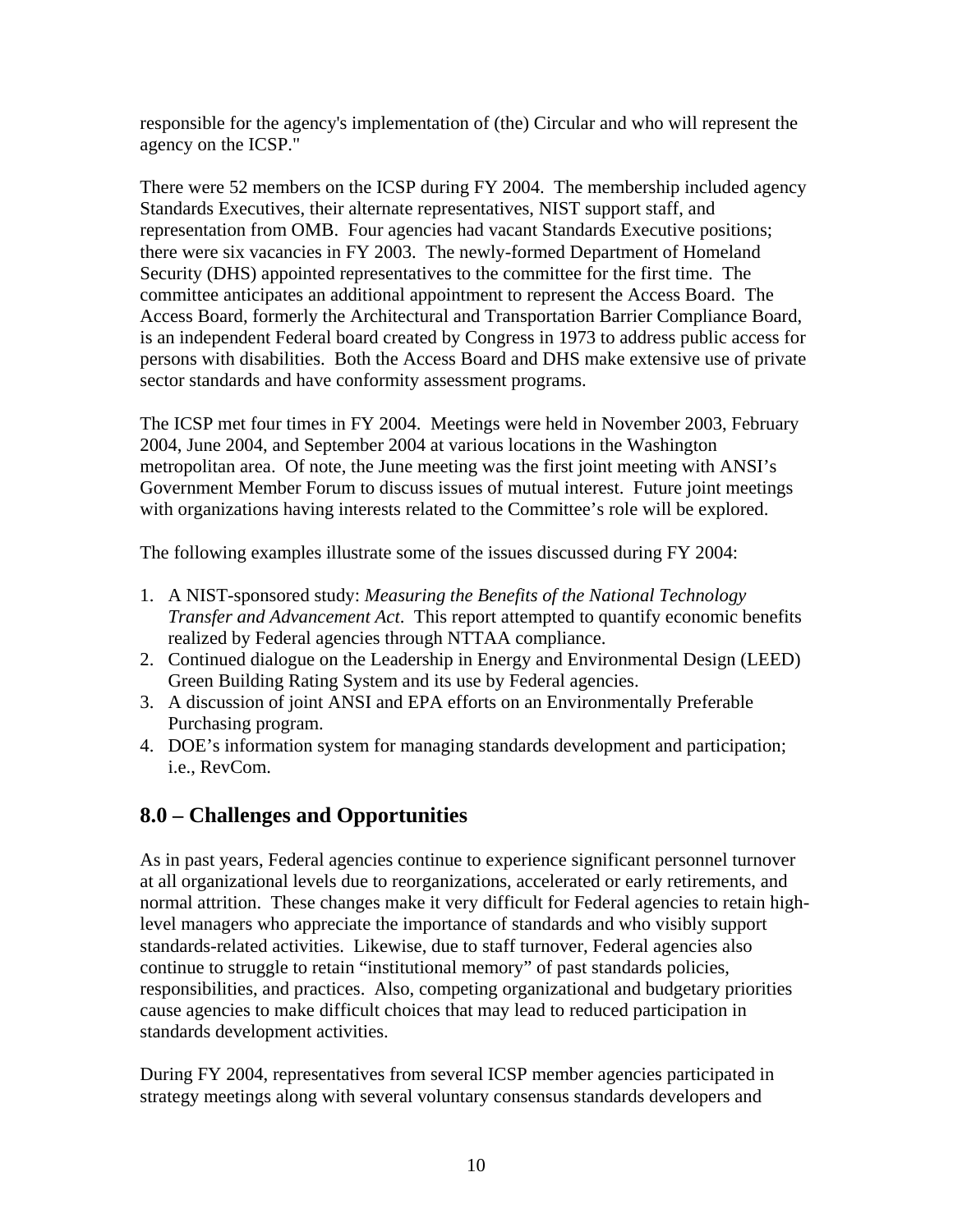representatives from ANSI and OMB. The purpose of these meetings was to gather input from key organizations having a stake in the success of the NTTAA. This input would then serve as the basis for NIST strategic plans designed to advance the principles of the NTTAA and the OMB Circular. As a result of these meetings, the stakeholder group identified certain outcomes that, if achieved, would lead to substantially increased use of voluntary consensus standards and participation by Federal agencies in the activities of standards developing bodies. For example, high-level Federal agency leadership was identified as the primary driver of successful NTTAA implementation because of agency ability to direct policy and resources in ways that bring about other desirable outcomes such as increased Federal participation and collaboration with the private sector.

Ultimately, this cooperative stakeholder effort represents an opportunity to redirect and focus the efforts of key players in ways that can maximize the benefits of NTTAA implementation for both public and private sector organizations. To enhance this effort, it was decided that future meetings of the NTTAA stakeholders group would involve participants from private industry so that interests and perspectives of that very important stakeholder group can be incorporated into future strategy and action plans.

Sound economic analysis that demonstrates the benefits of greater use of private sector standards and conformity assessment activities is essential in making the case for Federal agency leaders to intensify their agencies' activities in these areas. However, capturing this important information has thus far proven to be extremely difficult. The NISTsponsored study, *Measuring the Benefits of the National Technology Transfer and Advancement Act*, which was conducted by Research Triangle Institute, points to (1) a lack of useful data necessary to support economic analysis, and (2) the difficulties Federal agencies face in gathering data that can be used to estimate economic benefits broadly across the Federal government. Consequently, there are real opportunities for advances in methods and techniques that can be employed to demonstrate real economic benefits of NTTAA implementation.

However, in some cases, agencies are able to demonstrate clear economic benefits as well as qualitative benefits on a case-by-case basis. DoD has created several case studies<sup>[1](#page-16-0)</sup> that demonstrate a range of positive results from its collaborations with the private sector on standardization issues. Some of DoD's documented benefits include:

- Reduced labor costs to operate and maintain equipment
- Lower inventory costs
- **Improved safety**

 $\overline{a}$ 

- Improved equipment readiness
- Enhanced interchangeability, reliability, and availability of equipment and parts and better equipment performance

Federal agencies are able to point to specific instances where they have benefited from NTTAA implementation in ways that cannot be measured in dollars. For example, one indicator that the NTTAA is receiving more widespread consideration within the EPA is

<span id="page-16-0"></span> $1$  DoD case studies can be obtained from the Defense Standardization Program website at http://www.dsp.dla.mil/.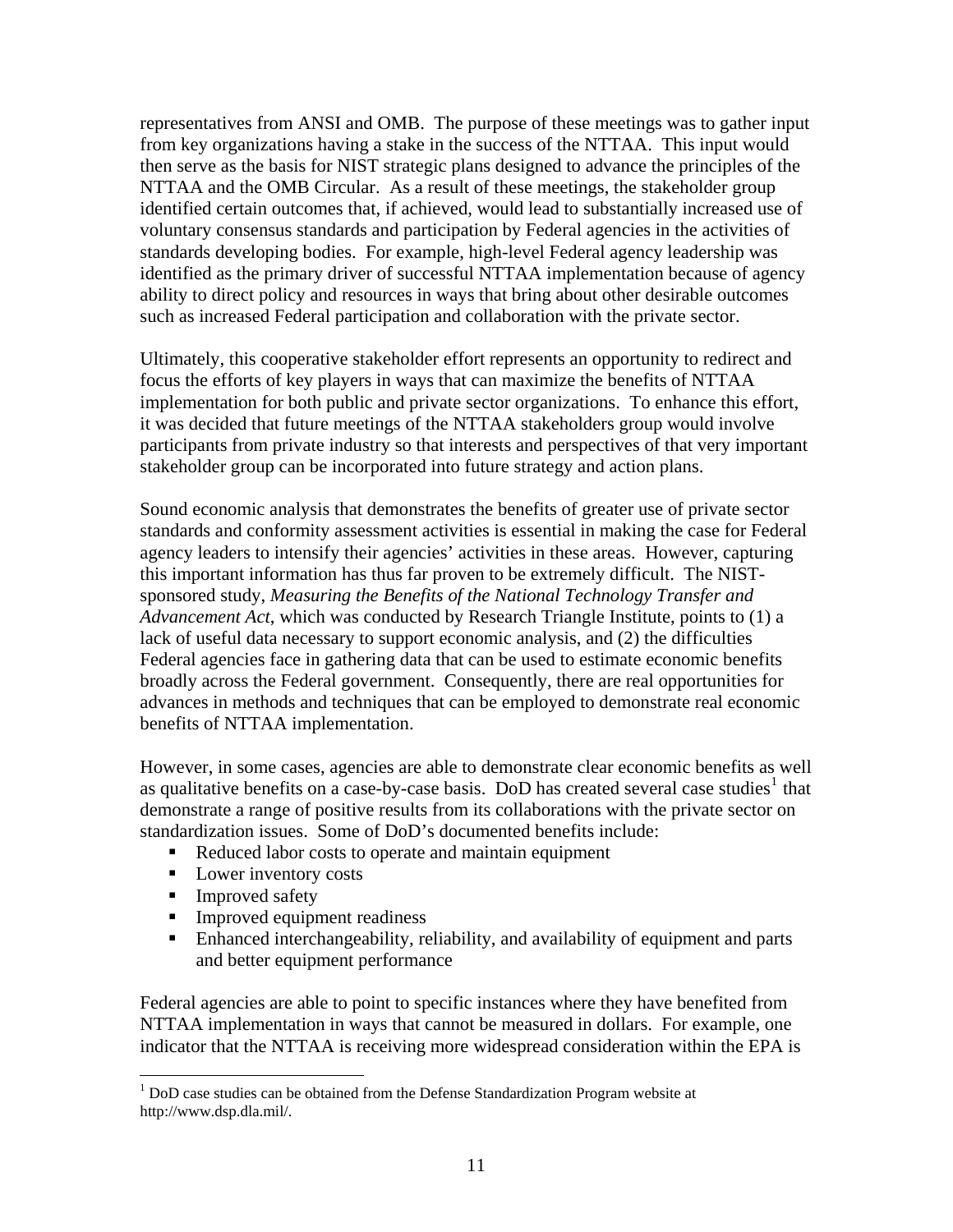the "beyond-regulation" use that EPA is making of voluntary consensus bodies and of ANSI in particular. EPA leaders in environmentally preferable procurement acknowledged the important role of voluntary consensus organizations for the development and promulgation of standards for environmentally conscientious products. EPA partnered with ANSI to educate and train standards organizations in the need for such environmental products. Together, they provided organizations with criteria that can serve as a guideline for use in committee work where standards and/or testing procedures for these products are developed. ANSI conducted several workshops and training sessions in cooperation with EPA and posted information on ANSI's website.

Federal agencies are reaping significant benefits from their current use of private sector standards and participation in private sector standards and conformity assessment activities. There is evidence to suggest that enhanced activities in these areas will lead to even more positive results, both economic and otherwise, for Federal agencies that comply with the NTTAA and OMB Circular A-119. Greater efforts to document these positive results could prove to be the key to full realization of the potential benefits of NTTAA compliance.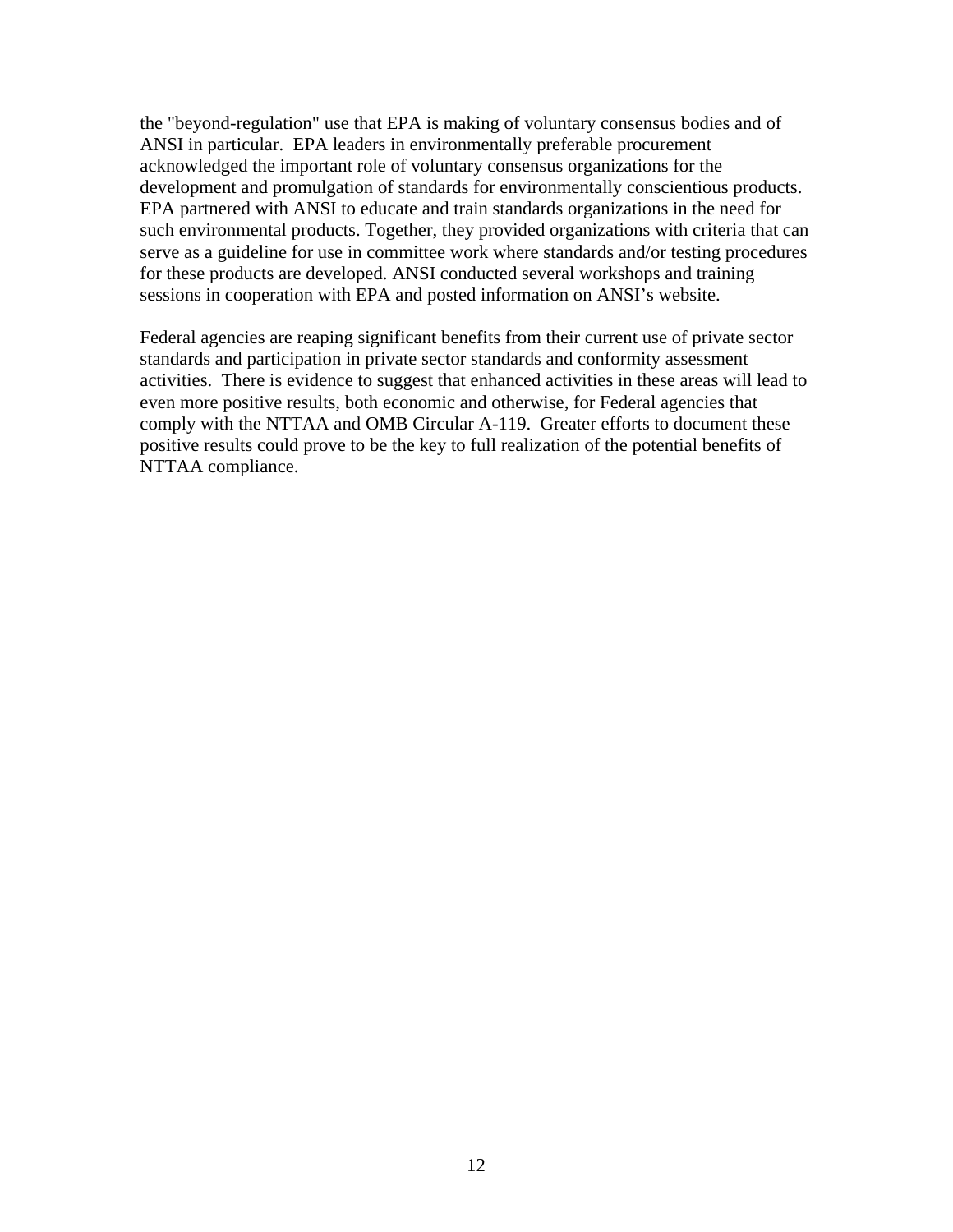| <u>Agency</u>                                          | <b>Acronym</b> |
|--------------------------------------------------------|----------------|
| Department of Agriculture                              | <b>USDA</b>    |
| Department of Commerce                                 | <b>DOC</b>     |
| Department of Defense                                  | DoD            |
| Department of Energy                                   | <b>DOE</b>     |
| Department of Education                                | <b>ED</b>      |
| Department of Health and Human<br><b>Services</b>      | <b>HHS</b>     |
| Department of Homeland Security                        | <b>DHS</b>     |
| Department of Housing and Urban<br>Development         | <b>HUD</b>     |
| Department of the Interior                             | <b>DOI</b>     |
| Department of Justice                                  | <b>DOJ</b>     |
| Department of Labor                                    | <b>DOL</b>     |
| Department of State                                    | <b>DOS</b>     |
| Department of Transportation                           | <b>DOT</b>     |
| Department of the Treasury                             | <b>TRES</b>    |
| Department of Veterans Affairs                         | <b>VA</b>      |
| <b>Environmental Protection Agency</b>                 | <b>EPA</b>     |
| <b>Agency for International Development</b>            | <b>USAID</b>   |
| <b>General Services Administration</b>                 | <b>GSA</b>     |
| <b>National Archives and Records</b><br>Administration | <b>NARA</b>    |
| National Aeronautics and Space<br>Administration       | NASA           |
| <b>National Science Foundation</b>                     | <b>NSF</b>     |
| <b>Consumer Product Safety Commission</b>              | <b>CPSC</b>    |
| <b>Federal Communications Commission</b>               | <b>FCC</b>     |
| <b>Federal Trade Commission</b>                        | <b>FTC</b>     |
| <b>Nuclear Regulatory Commission</b>                   | <b>NRC</b>     |
| <b>Government Printing Office</b>                      | <b>GPO</b>     |

## <span id="page-18-0"></span>**Appendix A – FY 2004 List of Reporting Federal Agencies**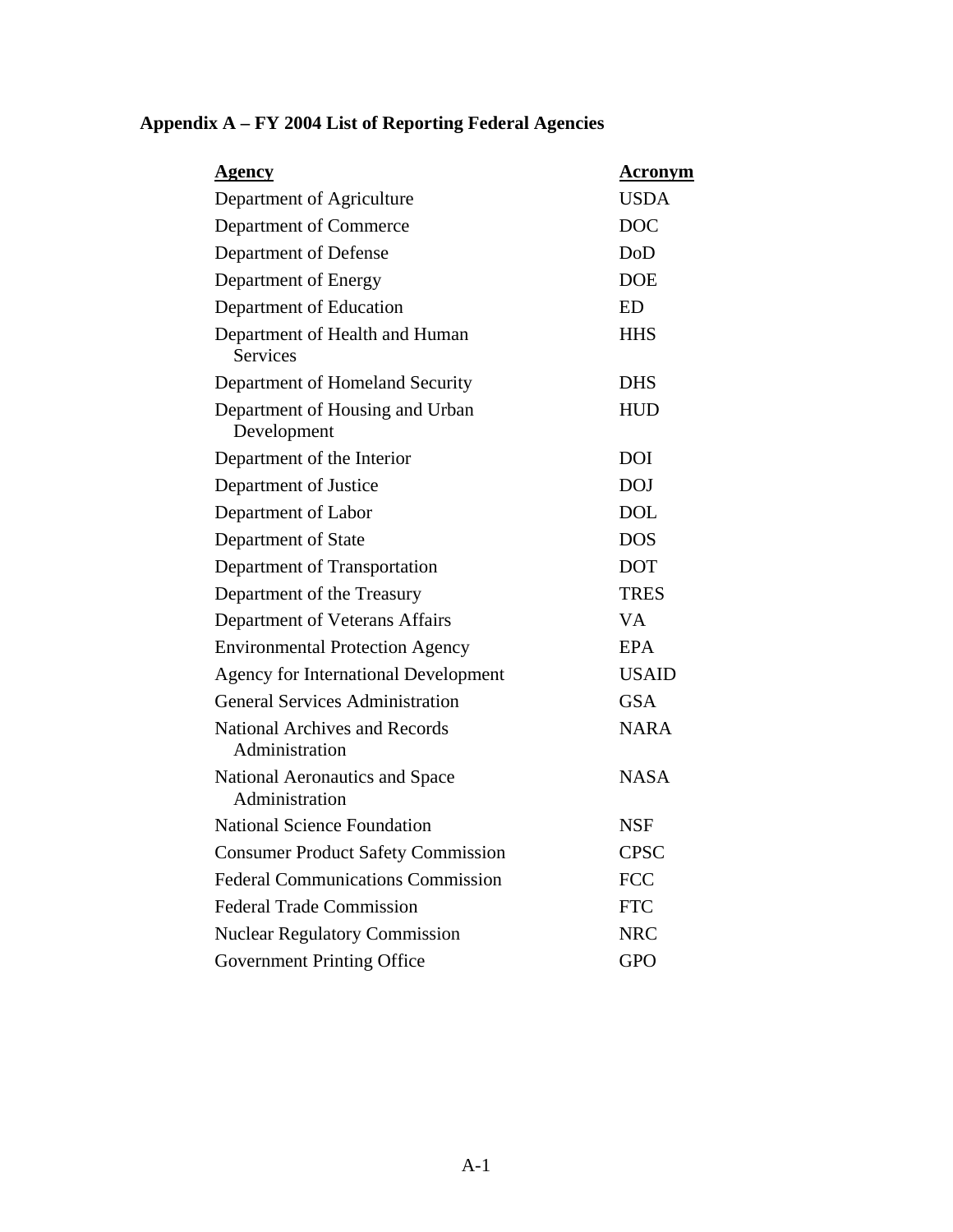## <span id="page-19-0"></span>**Appendix B – Federal Agency Use of Standards and Participation in Voluntary Consensus Standards Bodies**

| I             | $\mathbf{I}$                                                                                                                        | Ш                                                                                                                                             | IV                                                                          | $\mathsf{V}$                                                                                                                   | VI                                        | VII                                                                                                                                   | VIII                                      |
|---------------|-------------------------------------------------------------------------------------------------------------------------------------|-----------------------------------------------------------------------------------------------------------------------------------------------|-----------------------------------------------------------------------------|--------------------------------------------------------------------------------------------------------------------------------|-------------------------------------------|---------------------------------------------------------------------------------------------------------------------------------------|-------------------------------------------|
| <b>Agency</b> | Government-<br>unique<br>Standards in<br>Use in lieu of<br><b>Voluntary</b><br><b>Consensus</b><br><b>Standards</b><br>FY 1997-2004 | <b>Voluntary</b><br><b>Consensus</b><br><b>Standards</b><br><b>Substituted for</b><br>Government-<br>unique<br><b>Standards in</b><br>FY 2004 | <b>Voluntary</b><br>Consensus  <br><b>Standards in</b><br>Use in FY<br>2004 | <b>Employee</b><br>Participation in<br><b>Voluntary</b><br><b>Consensus</b><br><b>Standards</b><br><b>Bodies in</b><br>FY 2004 | Change<br>from<br><b>Previous</b><br>Year | <b>Voluntary</b><br><b>Consensus</b><br><b>Standards</b><br><b>Bodies with</b><br><b>Agency</b><br><b>Participation in</b><br>FY 2004 | Change<br>from<br><b>Previous</b><br>Year |
| <b>USDA</b>   | $\mathbf 0$                                                                                                                         | 5                                                                                                                                             | 145                                                                         | 82                                                                                                                             | $-24$                                     | 35                                                                                                                                    | $-7$                                      |
| <b>DOC</b>    | $\pmb{0}$                                                                                                                           | $\pmb{0}$                                                                                                                                     | $\mathbf 0$                                                                 | 438                                                                                                                            | 23                                        | 94                                                                                                                                    | $-24$                                     |
| <b>DoD</b>    | $\star$                                                                                                                             | 97                                                                                                                                            | 97                                                                          | 436                                                                                                                            | $-14$                                     | 123                                                                                                                                   | 68                                        |
| ED            | $\mathbf 0$                                                                                                                         | $\pmb{0}$                                                                                                                                     | $\mathbf 0$                                                                 | $\mathbf 0$                                                                                                                    | $-2$                                      | $\mathbf 0$                                                                                                                           | $-1$                                      |
| <b>DOE</b>    | $\pmb{0}$                                                                                                                           | $\mathsf 0$                                                                                                                                   | 1325                                                                        | 729                                                                                                                            | 55                                        | 65                                                                                                                                    | $-20$                                     |
| <b>HHS</b>    | $\overline{2}$                                                                                                                      | 0                                                                                                                                             | 711                                                                         | 503                                                                                                                            | $-120$                                    | 182                                                                                                                                   | 17                                        |
| <b>DHS</b>    | $\mathbf 0$                                                                                                                         | $\pmb{0}$                                                                                                                                     | 13                                                                          | 10                                                                                                                             | 10                                        | $\overline{7}$                                                                                                                        | $\overline{7}$                            |
| <b>HUD</b>    | $\overline{2}$                                                                                                                      | $\mathbf 0$                                                                                                                                   | 300                                                                         | 10                                                                                                                             | $\mathbf 0$                               | 5                                                                                                                                     | 0                                         |
| <b>DOI</b>    | 0                                                                                                                                   | $\mathbf 0$                                                                                                                                   | 788                                                                         | 269                                                                                                                            | $-376$                                    | 19                                                                                                                                    | -6                                        |
| <b>DOJ</b>    | $\mathbf 0$                                                                                                                         | $\pmb{0}$                                                                                                                                     | 1                                                                           | 5                                                                                                                              | $\pmb{0}$                                 | 1                                                                                                                                     | $\mathbf 0$                               |
| <b>DOL</b>    | 5                                                                                                                                   | 0                                                                                                                                             | 165                                                                         | 54                                                                                                                             | $-7$                                      | 19                                                                                                                                    | 3                                         |
| <b>DOS</b>    | $\mathbf 0$                                                                                                                         | $\mathsf 0$                                                                                                                                   | $\mathbf 0$                                                                 | $\overline{7}$                                                                                                                 | $\overline{7}$                            | 1                                                                                                                                     | 1                                         |
| <b>DOT</b>    | 3                                                                                                                                   | $\mathsf 0$                                                                                                                                   | 343                                                                         | 167                                                                                                                            | $\pmb{0}$                                 | 41                                                                                                                                    | 11                                        |
| <b>TRES</b>   | $\mathbf 0$                                                                                                                         | $\pmb{0}$                                                                                                                                     | 5                                                                           | $\overline{5}$                                                                                                                 | $\overline{c}$                            | 5                                                                                                                                     | $\overline{2}$                            |
| VA            | $\mathbf 0$                                                                                                                         | $\pmb{0}$                                                                                                                                     | $\mathbf 0$                                                                 | $\overline{4}$                                                                                                                 | $\pmb{0}$                                 | 18                                                                                                                                    | 1                                         |
| <b>EPA</b>    | 50                                                                                                                                  | 0                                                                                                                                             | 67                                                                          | 45                                                                                                                             | $\mathbf{1}$                              | 23                                                                                                                                    | $\overline{2}$                            |
| <b>USAID</b>  | $\boldsymbol{0}$                                                                                                                    | $\pmb{0}$                                                                                                                                     | $\mathbf 0$                                                                 | $\mathbf 0$                                                                                                                    | $\pmb{0}$                                 | $\mathbf 0$                                                                                                                           | $\pmb{0}$                                 |
| <b>GSA</b>    | $\overline{c}$                                                                                                                      | $\mathsf 0$                                                                                                                                   | 305                                                                         | 91                                                                                                                             | 66                                        | 26                                                                                                                                    | 0                                         |
| <b>NARA</b>   | 1                                                                                                                                   | $\overline{c}$                                                                                                                                | 52                                                                          | 19                                                                                                                             | 6                                         | 10                                                                                                                                    | 0                                         |
| <b>NASA</b>   | $\star$                                                                                                                             | $\pmb{0}$                                                                                                                                     | 39                                                                          | 147                                                                                                                            | 3                                         | 30                                                                                                                                    | $-3$                                      |
| <b>NSF</b>    | 0                                                                                                                                   | $\mathsf 0$                                                                                                                                   | $\mathbf 0$                                                                 | 5                                                                                                                              | $\overline{2}$                            | 5                                                                                                                                     | $-2$                                      |
| <b>CPSC</b>   | $\overline{c}$                                                                                                                      | $\mathsf 0$                                                                                                                                   | $\boldsymbol{0}$                                                            | 30                                                                                                                             | $-1$                                      | 8                                                                                                                                     | 1                                         |
| <b>FCC</b>    | $\pmb{0}$                                                                                                                           | $\pmb{0}$                                                                                                                                     | $\pmb{0}$                                                                   | 5                                                                                                                              | $\pmb{0}$                                 | 7                                                                                                                                     | 0                                         |
| <b>FTC</b>    | $\pmb{0}$                                                                                                                           | $\pmb{0}$                                                                                                                                     | $\pmb{0}$                                                                   | $\mathbf 0$                                                                                                                    | $\pmb{0}$                                 | $\mathsf{O}\xspace$                                                                                                                   | $\mathsf 0$                               |
| <b>NRC</b>    | $\pmb{0}$                                                                                                                           | $\pmb{0}$                                                                                                                                     | 77                                                                          | 145                                                                                                                            | 9                                         | 13                                                                                                                                    | $-2$                                      |
| GPO           | $\overline{4}$                                                                                                                      | $\mathsf{O}\xspace$                                                                                                                           | 126                                                                         | $\overline{a}$                                                                                                                 | $\mathbf 0$                               | 6                                                                                                                                     | $\overline{2}$                            |
| <b>Totals</b> | 71                                                                                                                                  | 104                                                                                                                                           | 4559                                                                        | 3208                                                                                                                           | $-360$                                    | $^{\star\star}$                                                                                                                       | $***$                                     |

\* Agencies reporting on a categorical basis per OMB Circular A-119, Section 12.

\*\* Totals not provided. (Totals would include multiple counting of certain bodies that enjoy simultaneous participation from two or more Federal agencies.)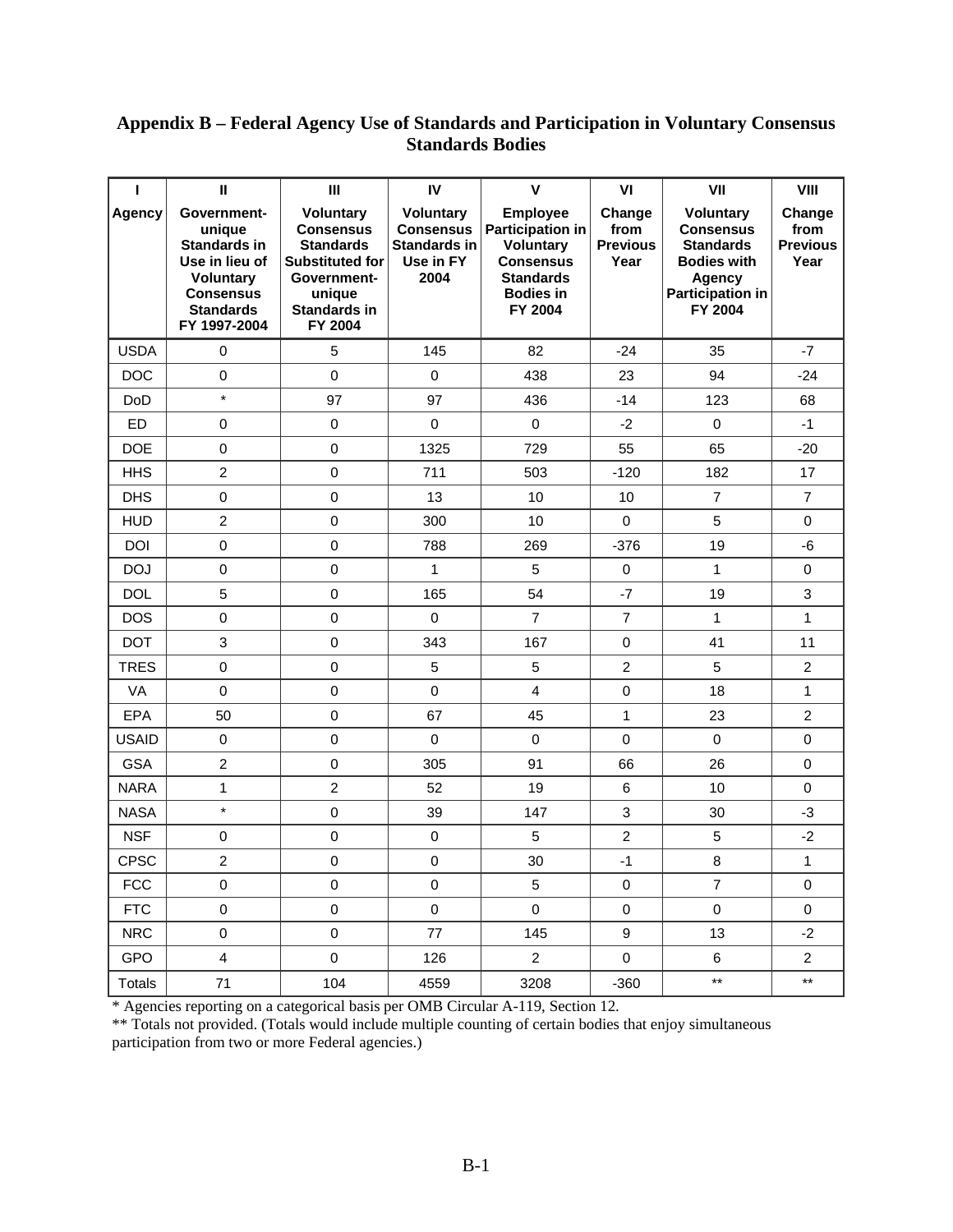<span id="page-20-0"></span>**Appendix C –Government-Unique Standards Used in Lieu of Voluntary Consensus Standards** 

**Appendix C.1 – Government-Unique Standards Used in Lieu of Voluntary Consensus Standards Incorporated in FY 2004** 

### **Agency: Department of Labor (DOL)**

### **Government Standard: Fire Protection for Shipyards, 29 CFR Part 1915, Subpart P**

#### **Voluntary Standard Rationale**

NFPA 312-2000 Standard for Protection of Vessels During Construction, Repair, and Lay-Up

 Many consensus standards were relied on for various provisions in OSHA's final rule, including 15 consensus standards that are incorporated by reference. However, OSHA and its negotiated rulemaking committee determined that there was no single consensus standard available that covered all the topics in the rule.

NFPA 33-2003 Standard for Spray Application Using Flammable or Combustible Materials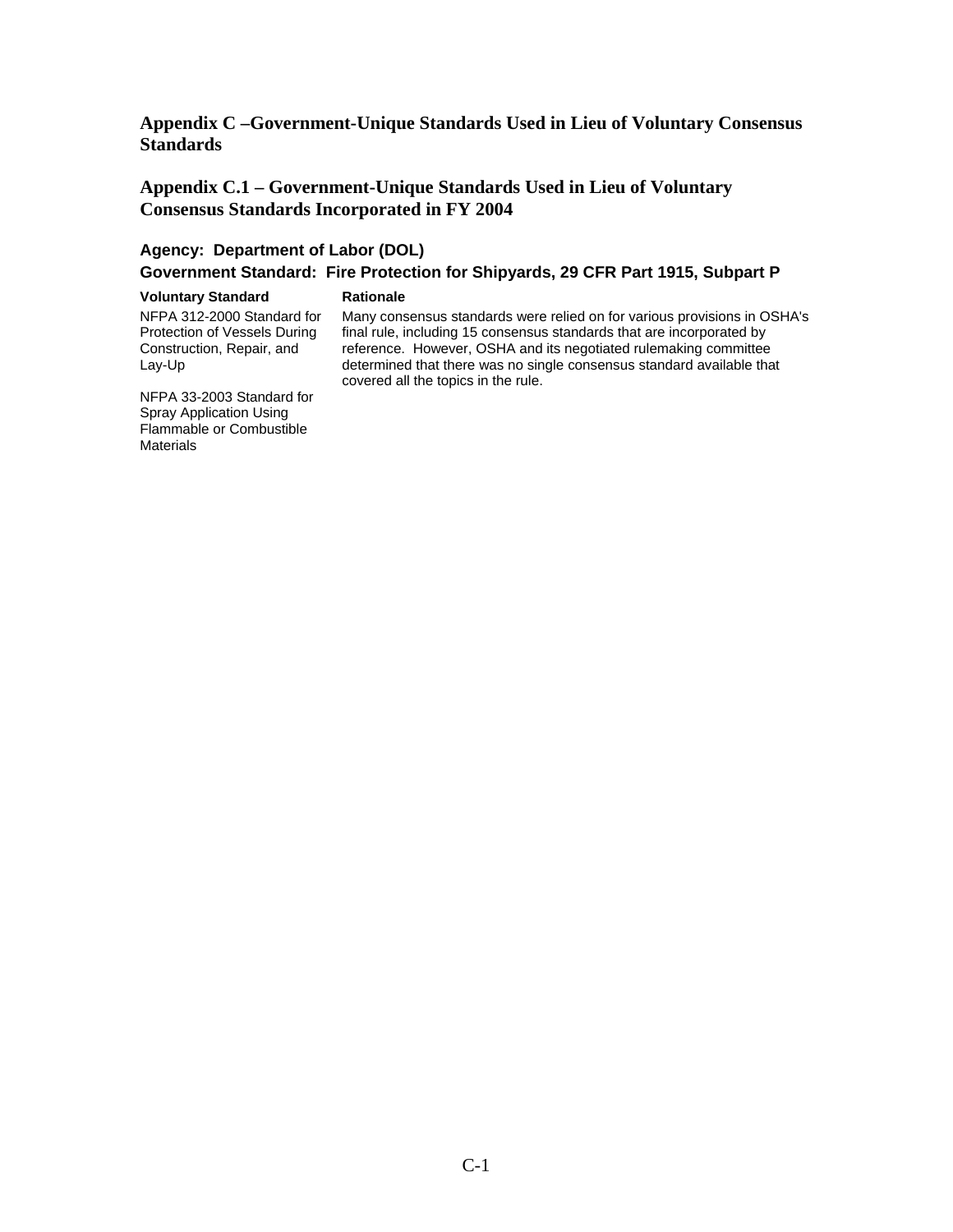### <span id="page-21-0"></span>**Appendix C.2 –Instances of Government-Unique Standards Used in lieu of Voluntary Consensus Standards Discontinued in FY 2004**

### **Agency: Department of Health and Human Services (HHS)**

### **Government Standard: National Standard Format [Incorporated: 1997]**

| <b>Voluntary</b><br><b>Standard</b> | <b>Rationale</b>                                                                                                                                                                                                                                                                                                   |
|-------------------------------------|--------------------------------------------------------------------------------------------------------------------------------------------------------------------------------------------------------------------------------------------------------------------------------------------------------------------|
| ANSI X12<br>837                     | The NSF was used widely across the health care payment industry and has become a<br>defacto national standard. However, the Centers for Medicare and Medicaid Services<br>(CMS) directed their contractors to discontinue use of the NSF standard and replace it with<br>ANSI X12 837 by the beginning of FY 2003. |

### **Agency: Government Services Administration (GSA)**

### **Government Standard: Federal Specification A-A-1925 - Shield, Expansion (Nail Anchors) [Incorporated: 2000]**

| Voluntary<br><b>Standard</b> | <b>Rationale</b>                                                                                                                                                                                                                                                                                          |
|------------------------------|-----------------------------------------------------------------------------------------------------------------------------------------------------------------------------------------------------------------------------------------------------------------------------------------------------------|
| <b>Not</b><br>applicable     | Upon subsequent review, it was determined that this is not a government-unique standard.<br>Rather, it is described by the Defense Logistics Agency, the originator of the document, as a<br>Commercial Item Description (CID), and it does not replace the applicable test method<br>standard ASTM E488. |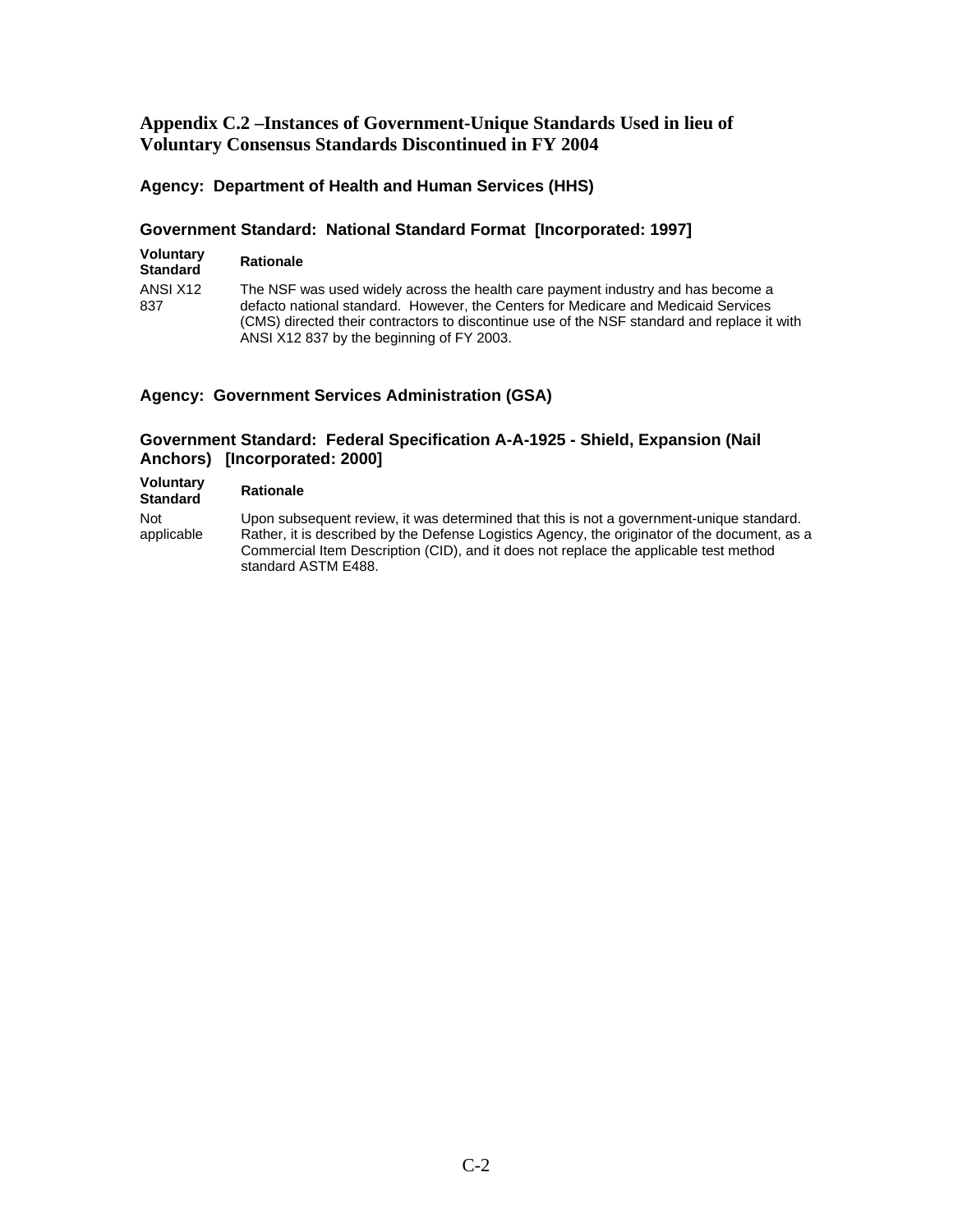### <span id="page-22-0"></span>**Appendix C.3 – Government-Unique Standards Used in Lieu of Voluntary Consensus Standards from FY 1997 through FY 2004**

### **Government Unique Standards used in lieu of Voluntary Consensus Standards**

#### **Agency: Consumer Product Safety Commission (CPSC)**

#### **Government Standard: CPSC CFR Parts 1213, 1500, and 1513 [Incorporated: 2000]**

| <b>Voluntary Standard</b> |  |
|---------------------------|--|
| ASTM F1427-96             |  |

#### **Rationale**

The CPSC rule goes beyond the provisions of the ASTM voluntary standard to provide increased protection to children from the risk of death and serious injury from entrapment.

### **Government Standard: FR/Vol. 68, No. 75/Friday, April 18, 2003, pp. 19142-19147, Metal-Cored Candlewicks Containing Lead and Candles With Such Wicks [Incorporated: 2003]**

| Voluntary Standard<br><b>Rationale</b>                                    |                                                                                                                                                                                                                                                                                                                                                                                                 |
|---------------------------------------------------------------------------|-------------------------------------------------------------------------------------------------------------------------------------------------------------------------------------------------------------------------------------------------------------------------------------------------------------------------------------------------------------------------------------------------|
| Voices of Safety International (VOSI) standard on<br>lead in candle wicks | The U.S. Consumer Product Safety Commission found that the<br>VOSI standard is technically unsound, and thus would not result<br>in the elimination or adequate reduction of the risk, and that<br>substantial compliance with it is unlikely. See FR/Vol. 68, No.<br>75/Friday, April 18, 2003, pp. 19145-19146, paragraph H2,<br>Voluntary Standards for further information on this finding. |

### **Agency: Department of Labor (DOL)**

#### **Government Standard: Electric Motor-Drive Equipment Rule [Incorporated: 2001]**

#### **Voluntary Standard Rationale Rationale Rationale**

IEEE Standard 242-1986 Recommended Practice for Protection and Coordination of Industrial and Commercial Power Systems (IEEE Buff Book) and NFPA 70 - national Electric Code

The MSHA rule is a design-specific standard. The NFPA and IEEE standards were used as a source for the rule; however, the exact requirements of the rule were tailored to apply specifically to electric circuits and equipment used in the coal mining industry.

### **Government Standard: Exit Routes, Emergency Action Plans, and Fire Prevention Plans, 29 CFR 1910, Subpart E [Incorporated: 2003]**

### **Voluntary Standard Rationale Rationale Rationale**

Life Safety Code, NFPA 101-2000 The OSHA standard addresses only workplace conditions whereas the NFPA Life Safety Code goes beyond workplaces. However, in the final rule OSHA stated that it had evaluated the NFPA Standard 101, Life Safety Code, (NFPA 101-2000) and concluded that it provided comparable safety to the Exit Route Standards. Therefore, the Agency stated that any employer who complied with the NFPA 101-2000 instead of the OSHA Standard for Exit Routes would be in compliance.

### **Government Standard: Fire Protection for Shipyards, 29 CFR Part 1915, Subpart P [Incorporated: 2004]**

#### **Voluntary Standard Rationale Rationale Rationale**

NFPA 312-2000 Standard for Protection of Vessels During Construction, Repair, and Lay-Up

Many consensus standards were relied on for various provisions in OSHA's final rule, including 15 consensus standards that are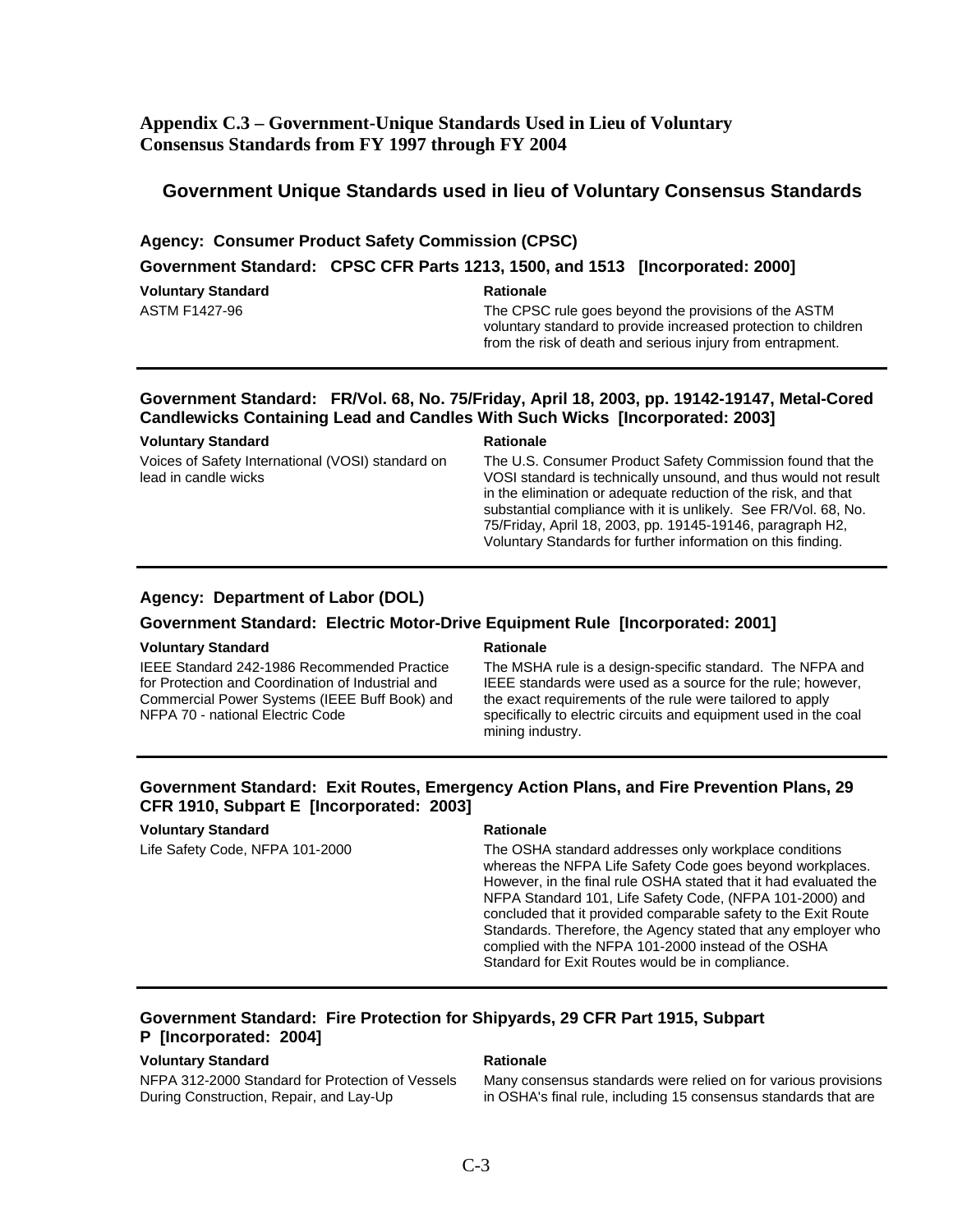incorporated by reference. However, OSHA and its negotiated rulemaking committee determined that there was no, one consensus standard available that covered all the topics in the rule.

### **Government Standard: Sanitary Toilets in Coal Mines, 30 CFR 71, Subpart E [Incorporated: 2003]**

#### **Voluntary Standard Rationale Rationale Rationale**

Non-Sewered Waste Disposal Systems--Minimum Requirements, ANSI Z4.3-1987

The ANSI standard was not incorporated by reference because certain design criteria allowed in the ANSI standard, if implemented in an underground coal mine, could present health or safety hazards. For instance, combustion or incinerating toilets could introduce an ignition source which would create a fire hazard. For certain other design criteria found in the ANSI standard, sewage could seep into the groundwater, or overflow caused by rain or run-off could contaminate portions of the mine.

#### **Government Standard: Steel Erection Standards [Incorporated: 2002]**

#### **Voluntary Standard Rationale Rationale Rationale**

ANSI A10.13 - Steel Erection; ASME/ANSI B30 Series Cranes Standards

Many consensus standards were relied upon for various provisions in the final rule, but there was no one consensus standard available that covered all of the topics covered by OSHA's final rule.

### **Agency: Department of Transportation (DOT)**

#### **Government Standard: 63 FR 17976; April 13, 1998 - Product Safety Signs and Labels [Incorporated: 1998]**

#### **Voluntary Standard Rationale Rationale Rationale**

ANSI Z535.4 - ANSI Requirements for Color Coded Header Messages for the Different Levels of Hazard

NHTSA explained in the NPRM that the American National Standard Institute (ANSI) has a standard4 for product safety signs and labels (ANSI Z535.4) that identifies a hierarchy of hazard levels ranging from extremely serious to moderately serious and specifies corresponding hierarchies of signal words, i.e., "danger," "warning," and "caution," and of colors. For the header, the ANSI standard specifies a red background with white text for "danger," an orange background with black text for "warning," and a yellow background with black text for caution."

The ANSI standard specifies that pictograms should be black on white, with occasional uses of color for emphasis, and that message text should be black on white. The agency noted in the NPRM that when it earlier updated the requirements for air bag warning labels to require the addition of color and pictograms, it had chosen not to adopt the colors specified in the ANSI standard. NHTSA chose to use yellow instead of orange in the background of the heading for the air bag warning label, even though the word "warning" was used, because of overwhelming focus group preference for yellow. Only two of the 53 participants preferred orange. Participants generally stated that yellow was more eye-catching than orange. Participants also noted that red (stop) and yellow (caution) had meaning to them, but not orange.

NHTSA asked for comment on three color options for the revised utility vehicle rollover warning label. Proposed label 1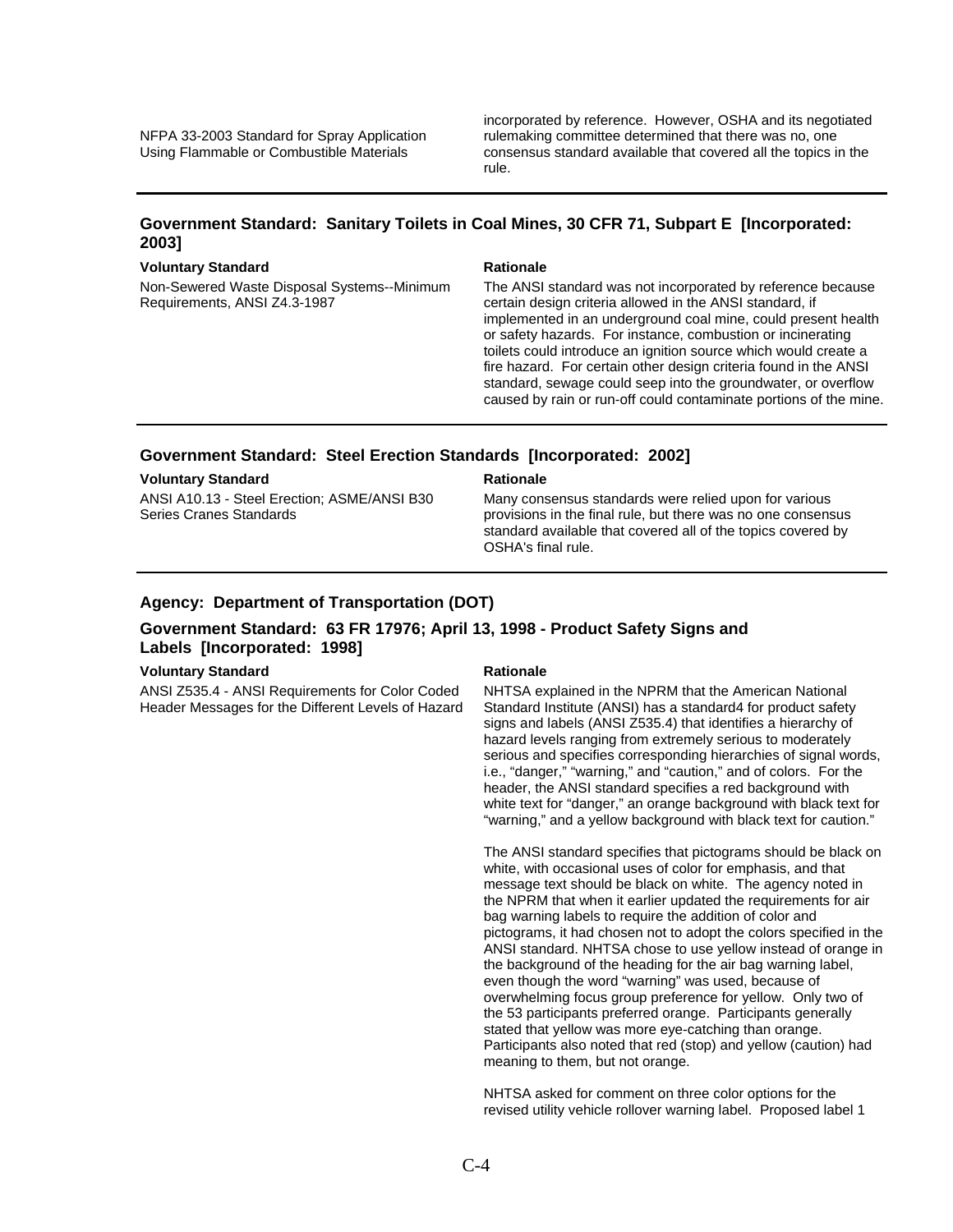used the ANSI color format with the heading background in orange with the words in black. The remainder of the label had a white background with black text and drawings. Proposed label 2 used a color scheme like the air bag warning labels, which is the same as the ANSI color format except that the background color for the heading in the label is yellow. Proposed label 3 employed the color scheme used in the focus groups - the heading area had a red background with white text. The graphic areas had a yellow background with black and white drawings. The text area had a black background with yellow text.

Despite focus group preference for the signal word "danger," the agency proposed the use of the word "warning" as more appropriate to the level of risk. The agency also noted that the word "warning" is used in the air bag warning label.

Recognizing that it might encounter additional conflicts between focus group preferences and the ANSI standard in future rulemakings, NHTSA requested comments in the NPRM on the extent to which any final choice regarding colors and signal words should be guided by the focus group preferences instead of the ANSI standard. NHTSA also requested comments on the broader issue of the circumstances in which it would be appropriate for agency rulemaking decisions to be guided by focus group results or other information when such information is contrary to a voluntary consensus standard such as the ANSI standard.

At this time (February 22, 1999), a final decision is still pending regarding its proposal to upgrade the rollover warning label. As to the general questions it posed in the NPRM, NHTSA recognizes that ANSI's mission differs somewhat from that of the agency's focus groups with respect to the labeling of hazardous situations. ANSI's mission is to develop and maintain a standard for communicating information about a comprehensive hierarchy of hazards, while the focus groups' mission is to design an effective label for a specific hazard. The agency recognizes further that, given the difference in their missions, their conclusions about the appropriate manner of communication might differ on occasion.

Since agency labeling decisions are highly dependent on the facts regarding the specific hazard being addressed, NHTSA anticipates making case-by-case determinations of the extent to which it should follow voluntary standards versus information from focus groups and other sources. NHTSA will rely on its own expertise and judgment in making determinations under the NTTAA and the statutory provisions regarding vehicle safety standards.

#### **Government Standard: Air Bag Warning Label (1997) [Incorporated: 1997]**

**Voluntary Standard Rationale Rationale Rationale** 

ANSI ISO **The Air Bag Warning Label uses yellow as the background** The Air Bag Warning Label uses yellow as the background color, instead of orange, in accordance with an ANSI standard and uses a graphic developed by Chrysler Corporation to depict the hazards of being too close to an air bag, instead of the graphic recommended by the ISO. These decisions were based on focus group testing sponsored by the agency which strongly indicated that these unique requirements would be far more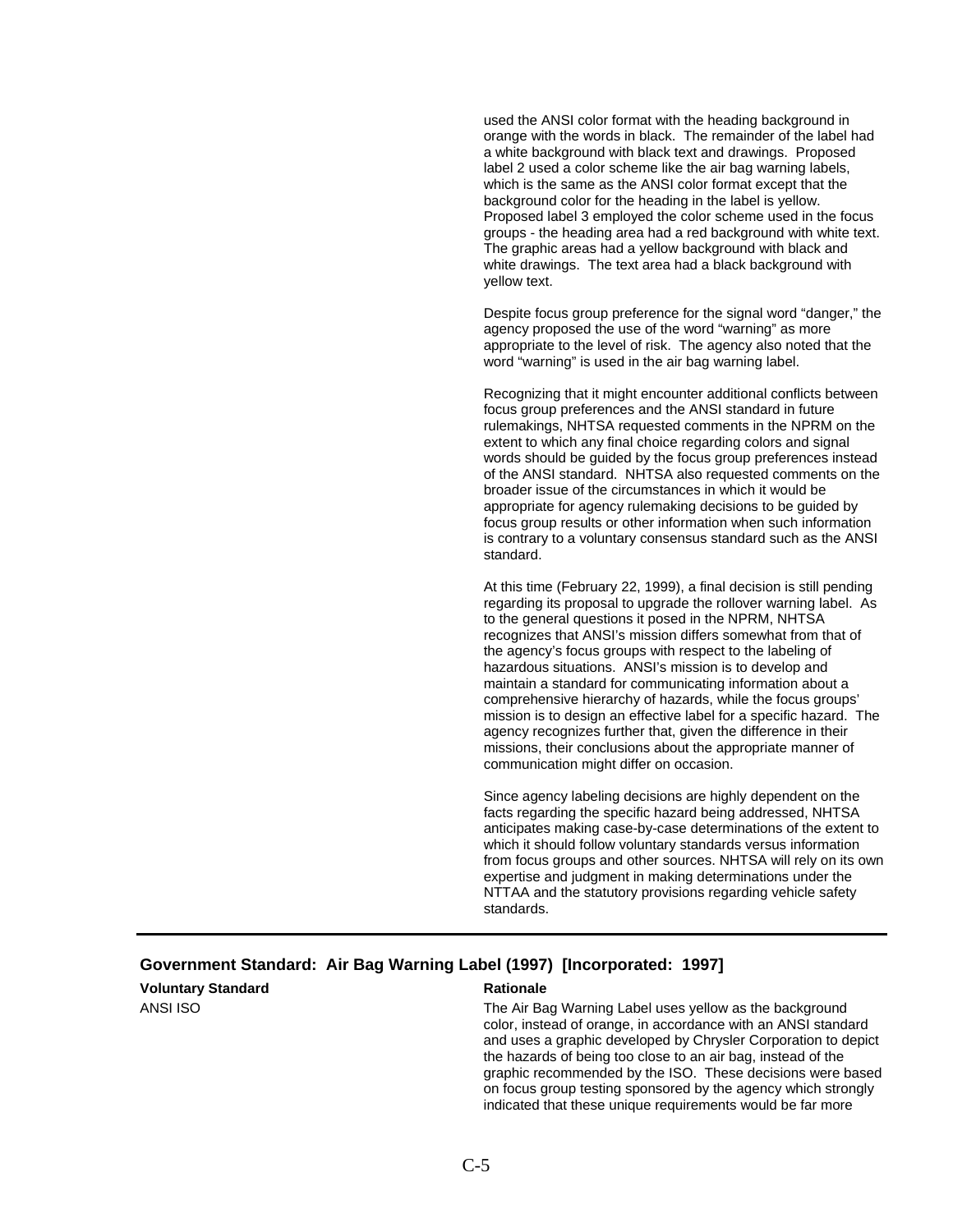### **Government Standard: Brake Performance, 49 CFR 393.52 - FMCSA's Performance-Based Brake Testers (PBBTs) Requirement [Incorporated: 2002]**

#### **Voluntary Standard Rationale Rationale Rationale**

SAE J667 - Brake Test Code Inertia Dynamometer (cancelled February 2002)

SAE J1854 - Brake Force Distribution Performance Guide - Trucks and Buses

FMCSA used government-unique standards in lieu of voluntary consensus standards when it implemented its final rule to allow inspectors to use performance-based brake testers (PBBTs) to check the brakes on large trucks and buses for compliance with federal safety standards and to issue citations when these vehicles fail (67 FR 51770, August 9, 2002). The FMCSA evaluated several PBBTs during a round robin test series to assess their functional performance and potential use in law enforcement. The standard, a specific configuration of brake forces and wheel loads on a heavy-duty vehicle, was used to evaluate the candidate PBBTs and their operating protocols. The agency's rationale for use of the government-unique standards was to verify that these measurements and new technology could be used by law enforcement as an alternative to stopping distance tests or on-road deceleration tests. PBBTs are expected to save time and their use could increase the number of commercial motor vehicles that can be inspected in a given time. Only PBBTs that meet specifications developed by the FMCSA can be used to determine compliance with the Federal Motor Carrier Safety Regulations. The final rule represents a culmination of agency research that began in the early 1990s.

#### **Agency: Environmental Protection Agency (EPA)**

### **Government Standard: 40 CFR 89 - Control of Emissions from New and In-Use Non-Road Compression Ignition Engines [Incorporated: 1999]**

#### **Voluntary Standard Rationale Rationale Rationale**

ISO 8178 - Reciprocating Internal Combustion Engines, Exhaust Emission Measurement

Procedures would be impractical because they rely too heavily on reference testing conditions. Agency decides instead to continue to rely on procedures outlined in 40 CFR Part 90.

### **Government Standard: 40 CFR 90 - Control of Emission from Non-Road Spark Ignition Engines at or below 19KV [Incorporated: 1999]**

#### **Voluntary Standard Rationale Rationale Rationale**

ISO 8178 - Reciprocating Internal Combustion Engines, Exhaust Emission Measurement

Procedures would be impractical because they rely too heavily on reference testing conditions. Agency decides instead to continue to rely on procedures outlined in 40 CFR Part 90.

### **Government Standard: 40 CFR 92 - Control of Air Pollution from Locomotives and Locomotive Engines [Incorporated: 2000]**

### **Voluntary Standard Mathematic Rationale Rationale**

ISO 8178 - Reciprocating Internal Combustion Engines, Exhaust Emission Measurement

Procedures would be impractical because they rely too heavily on reference testing conditions. Agency decides instead to continue to rely on procedures outlined in 40 CFR Part 90.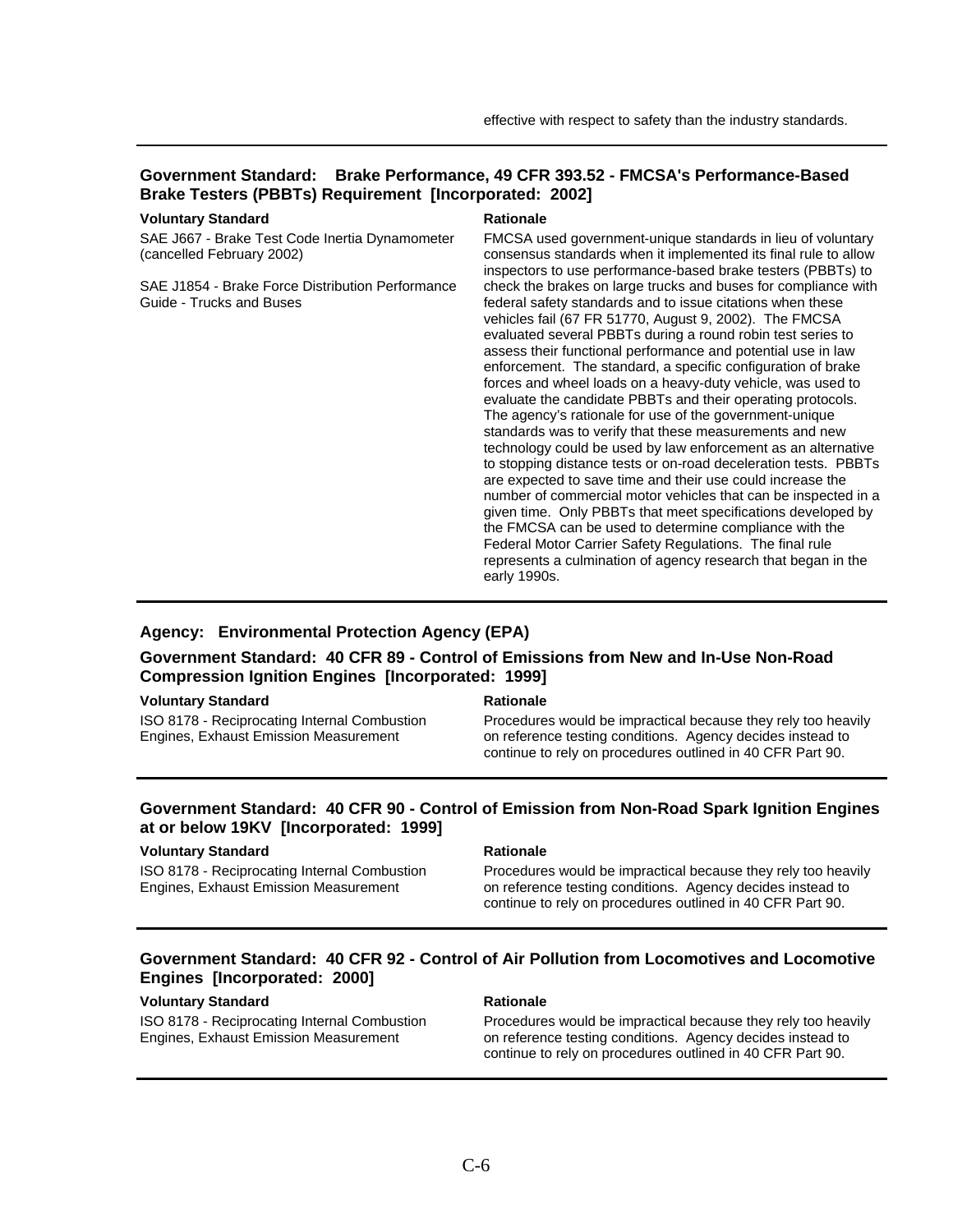### **Government Standard: EPA Method 1 – Traverse Points, Stationary Sources [Incorporated: 1999]**

#### **Voluntary Standard Rationale Rationale Rationale**

ASTM D3154-00, Standard Method for Average Velocity in a Duct (Pitot Tube Method)

1. The standard appears to lack in quality control and quality assurance requirements. It does not include the following: (1) Proof that openings of standard pitot tube have not plugged during the test; (2) if differential pressure gauges other than inclined manometers (e.g., magnehelic gauges) are used, their calibration must be checked after each test series; and (3) the frequency and validity range for calibration of the temperature sensors. 2. They are too general, too broad, or not sufficiently detailed to assure compliance with EPA regulatory requirements.

ASTM D3154-91 (1995), Standard Method for Average Velocity in a Duct (Pitot Tube Method)

#### Is too general, too broad, or not sufficiently detailed to assure compliance with EPA regulatory requirements.

#### **Government Standard: EPA Method 10 - Carbon Monoxide, NDIR [Incorporated: 1999]**

#### **Voluntary Standard Rationale Rationale Rationale**

ASTM D3162 (1994) Standard Test Method for Carbon Monoxide in the Atmosphere (Continuous Measurement by Non-dispersive Infrared Spectrometry)

This ASTM standard, which is stated to be applicable in the range of 0.5-100 ppm CO, does not cover the range of EPA Method 10 (20-1,000 ppm CO) at the upper end (but states that it has a lower limit of sensitivity). Also, ASTM D3162 does not provide a procedure to remove carbon dioxide interference. Therefore, this ASTM standard is not appropriate for combustion source conditions. In terms of non-dispersive infrared instrument performance specifications, ASTM D3162 has much higher maximum allowable rise and fall times (5 minutes) than EPA Method 10 (which has 30 seconds).

CAN/CSA Z223.21-M1978, Method for the Measurement of Carbon Monoxide: 3—Method of Analysis by Non-Dispersive Infrared Spectrometry

1. This standard is lacking in the following areas: (1) Sampling procedures; (2) procedures to correct for the carbon dioxide concentration; (3) instructions to correct the gas volume if CO2 traps are used; (4) specifications to certify the calibration gases are within 2 percent of the target concentration; (5) mandatory instrument performance characteristics (e.g., rise time, fall time, zero drift, span drift, precision); (6) quantitative specification of the span value maximum as compared to the measured value: The standard specifies that the instruments should be compatible with the concentration of gases to be measured, whereas EPA Method 10 specifies that the instrument span value should be no more than 1.5 times the source performance standard. 2. Is too general, too broad, or not sufficiently detailed to assure compliance with EPA regulatory requirements.

### **Government Standard: EPA Method 101 - Mercury Emissions, Chlor-Alkali Plants (Air) [Incorporated: 2001]**

#### **Voluntary Standard Mathematic Rationale Rationale**

ASTM D6216-98 - Standard Practice for Opacity Monitor Manufacturers to Certify Conformance with Design and Performance Specifications.

The EPA incorporates ASTM D6216 (manufacturers certification) by reference into EPA Performance Specification 1, Sect. 5 & 6 in another rulemaking. ASTM D6216 does not address all the requirements specified in PS-1.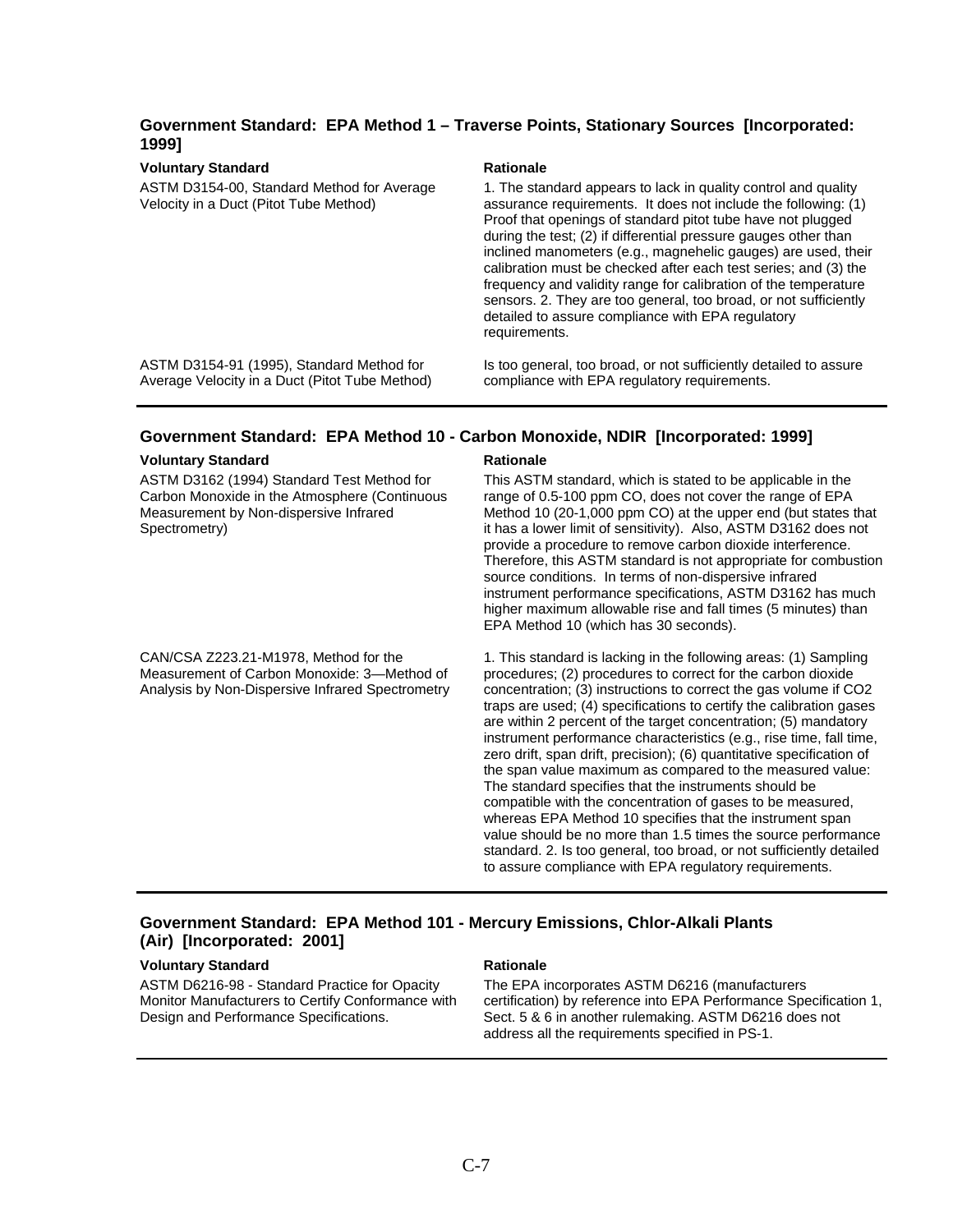### **Government Standard: EPA Method 101a - Mercury Emissions Sewer/Sludge Incinerator [Incorporated: 2001]**

#### **Voluntary Standard Rationale Rationale Rationale Rationale Rationale Rationale Rationale Rationale Rationale Rationale Rationale Rationale Rationale Rationale Rationale Rationale Rationale Rationale Rationale Rationale Ra**

ASTM D6216-98 - Standard Practice for Opacity Monitor Manufacturers to Certify Conformance with Design and Performance Specifications.

The EPA incorporates ASTM D6216 (manufacturers certification) by reference into EPA Performance Specification 1, Sect. 5 & 6 in another rulemaking. ASTM D6216 does not address all the requirements specified in PS-1.

### **Government Standard: EPA Method 10A – Carbon Monoxide for Certifying CEMS [Incorporated: 2001]**

#### **Voluntary Standard Mationale Rationale Rationale**

CAN/CSA Z223.21-M1978, Method for the Measurement of Carbon Monoxide: 3—Method of Analysis by Non-Dispersive Infrared Spectrometry.

1. It is lacking in the following areas: (1) Sampling procedures; (2) procedures to correct for the carbon dioxide concentration; (3) instructions to correct the gas volume if CO2 traps are used; (4) specifications to certify the calibration gases are within 2 percent of the target concentration; (5) mandatory instrument performance characteristics (e.g., rise time, fall time, zero drift, span drift, precision); (6) quantitative specification of the span value maximum as compared to the measured value: The standard specifies that the instruments should be compatible with the concentration of gases to be measured, whereas EPA Method 10 specifies that the instrument span value should be no more than 1.5 times the source performance standard. 2. Is too general, too broad, or not sufficiently detailed to assure compliance with EPA regulatory requirements.

#### **Government Standard: EPA Method 12 – Inorganic Lead, Stationary Sources [Incorporated: 2001]**

#### **Voluntary Standard Rationale Rationale Rationale**

ASTM D4358-94 (1999), Standard Test Method for Lead and Chromium in Air Particulate Filter Samples of Lead Chromate Type Pigment Dusts by Atomic Absorption Spectroscopy

ASTM E1741-95 (1995), Standard Practice for Preparation of Airborne Particulate Lead Samples Collected During Abatement and Construction Activities for Subsequent Analysis by Atomic **Spectrometry** 

These ASTM standards do not require the use of glass fiber filters as in EPA Method 12 and require the use of significantly different digestion procedures that appear to be milder than the EPA Method 12 digestion procedure. For these reasons, these ASTM standards cannot be considered equivalent to EPA Method 12 . Also, the subject ASTM standards do not require the use of hydrogen fluoride (HF) as in EPA Method 29 and, therefore, they cannot be used for the preparation, digestion, and analysis of Method 29 samples. Additionally, Method 29 requires the use of a glass fiber filter, whereas these three ASTM standards require cellulose filters and other probable non-glass fiber media, which cannot be considered equivalent to EPA Method 29.

These ASTM standards do not require the use of glass fiber filters as in EPA Method 12 and require the use of significantly different digestion procedures that appear to be milder than the EPA Method 12 digestion procedure. For these reasons, these ASTM standards cannot be considered equivalent to EPA Method 12. Also, the subject ASTM standards do not require the use of hydrogen fluoride (HF) as in EPA Method 29 and, therefore, they cannot be used for the preparation, digestion, and analysis of Method 29 samples. Additionally, Method 29 requires the use of a glass fiber filter, whereas these three ASTM standards require cellulose filters and other probable non-glass fiber media, which cannot be considered equivalent to EPA Method 29.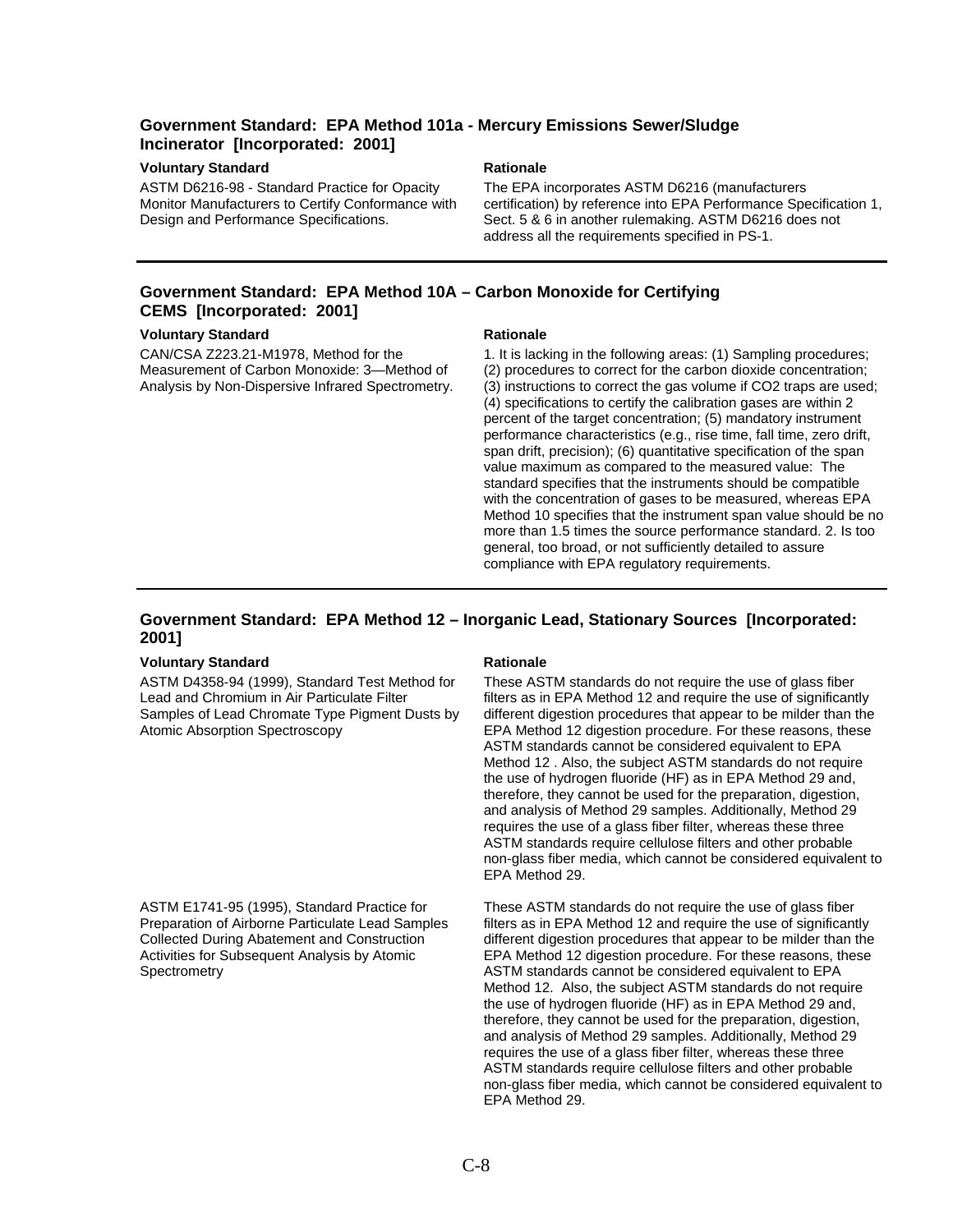ASTM E1979-98 (1998), Standard Practice for Ultrasonic Extraction of Paint, Dust, Soil, and Air Samples for Subsequent Determination of Lead

These ASTM standards do not require the use of glass fiber filters as in EPA Method 12 and require the use of significantly different digestion procedures that appear to be milder than the EPA Method 12 digestion procedure. For these reasons, these ASTM standards cannot be considered equivalent to EPA Method 12. Also, the subject ASTM standards do not require the use of hydrogen fluoride (HF) as in EPA Method 29 and, therefore, they cannot be used for the preparation, digestion, and analysis of Method 29 samples. Additionally, Method 29 requires the use of a glass fiber filter, whereas these three ASTM standards require cellulose filters and other probable non-glass fiber media, which cannot be considered equivalent to EPA Method 29.

### **Government Standard: EPA Method 15 - Hydrogen Sulfide/Carbon Disulfide/Carbon Sulfide [Incorporated: 1999]**

#### **Voluntary Standard Rationale Rationale Rationale**

ASME C00031 or PTC 19-10-1981 - Part 10 Flue and Exhaust Gas Analyses

ASTM D4323-84 (1997) - Standard Test Method for Hydrogen Sulfide in the Atmosphere by Rate of Change of Reflectance

The standard is too broad to be useful in regulatory sense. Covers Methods 3, 6, 7, and 15 with variants.

ASTM D4323 only applies to concentrations of H2S from 1 ppb to 3 ppm without dilution. Many QC items are missing, such as calibration drift and sample line losses. The calibration curve is determined with only one point.

#### **Government Standard: EPA Method 1650 - Organic Halides, Absorbable (AOX) [Incorporated: 1998]**

#### **Voluntary Standard Mathematic Property Rationale**

ISO, DIN, SCAN, and Standard Methods (SM 5320) EPA decided to use EPA Method 1650. This Method was developed by drawing on various procedures contained in the methods of voluntary consensus standards bodies and other standards developers, such as ISO, DIN, SCAN, and Standard Methods (SM 5320). However, none of these more narrowly focused voluntary consensus standards contained the standardized quality control and quality control compliance criteria that EPA requires for data verification and validation in its water programs. Therefore, EPA found none of these VCS standing alone to meet EPA's needs.

### **Governmnt Standard: EPA Method 17 - Particle Matter (PM) In Stack Filtration [Incorporated: 1999]**

| <b>Voluntary Standard</b><br><b>ASME C00049</b>                                                                          | <b>Rationale</b><br>EPA looked at this standard for both Pulp and Paper Hazardous<br>Air Pollutant rules and for the Small Municipal Waste<br>Combustion rule. Contains sampling options beyond which<br>would be considered acceptable for Method 5. |
|--------------------------------------------------------------------------------------------------------------------------|-------------------------------------------------------------------------------------------------------------------------------------------------------------------------------------------------------------------------------------------------------|
| ASTM D3685/3685M-95 - Standard Test method for<br>Sampling and Determination of Particle Matter in<br><b>Stack Gases</b> | EPA looked at this standard for both Pulp and Paper Hazardous<br>Air Pollutant rules and for the Small Municipal Waste<br>Combustion rule. Contains sampling options beyond which<br>would be considered acceptable for Method 5.                     |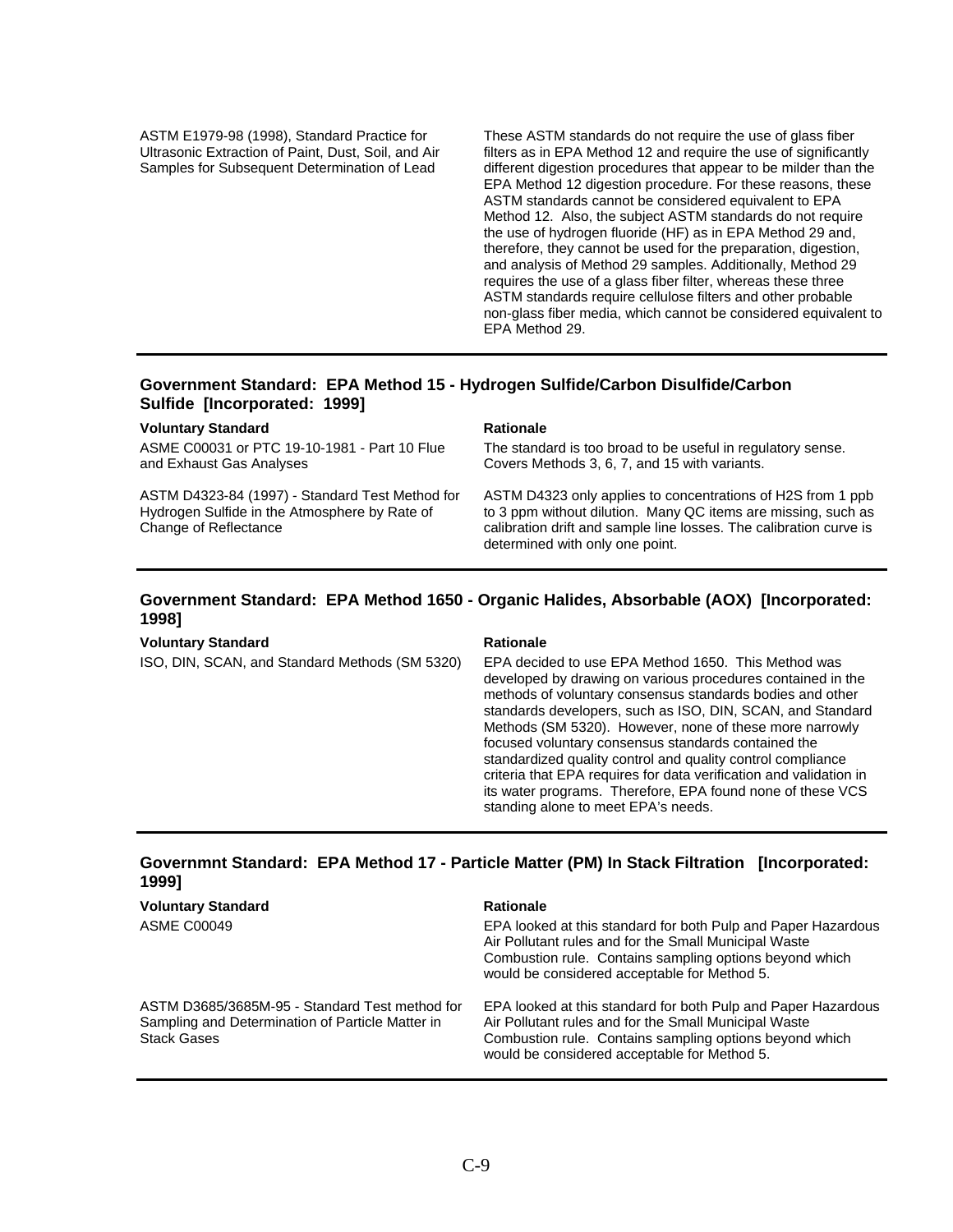#### **Government Standard: EPA Method 18 - VOC/GC [Incorporated: 1999]**

#### **Voluntary Standard Contract Contract Rationale Rationale**

ASTM D6060-96 (in review 2000) - Practice for Sampling of Process Vents with a Portable Gas Chromatography

This standard lacks key quality control and assurance that is required for EPA Method 18. For example: lacks acceptance criteria for calibration, details on using other collection media (e.g. solid sorbents), and reporting/ documentation requirements.

### **Government Standard: EPA Method 180.1 - Turbidity Nephelometric [Incorporated: 1999] Voluntary Standard Rationale Rationale Rationale**

ISO 7027 - Water Quality Determination of Turbidity EPA has no data upon which to evaluate whether the separate 90 degrees scattered or transmitted light measurement evaluations according to the ISO 7027 method would produce results that are equivalent to results produced by the other methods.

#### **Government Standard: EPA Method 2 – Velocity and S-type Pitot [Incorporated: 1999]**

#### **Voluntary Standard Communisty Communisty Rationale**

ASTM 3796-90 (1998), Standard Practice for Calibration of Type S Pitot Tubes They are too general, too broad, or not sufficiently detailed to assure compliance with EPA regulatory requirements. ASTM D3154-00, Standard Method for Average Velocity in a Duct (Pitot Tube Method) 1. The standard appears to lack in quality control and quality assurance requirements. It does not include the following: (1) Proof that openings of standard pitot tube have not plugged during the test; (2) if differential pressure gauges other than inclined manometers (e.g., magnehelic gauges) are used, their calibration must be checked after each test series; and (3) the frequency and validity range for calibration of the temperature sensors. 2. They are too general, too broad, or not sufficiently detailed to assure compliance with EPA regulatory requirements. ASTM D3154-91 (1995), Standard Method for Average Velocity in a Duct (Pitot Tube Method) It is too general, too broad, or not sufficiently detailed to assure compliance with EPA regulatory requirements. ASTM D3464-96 (2001), Standard Test Method Average Velocity in a Duct Using a Thermal Anemometer Applicability specifications are not clearly defined, e.g., range of gas composition, temperature limits. Also, the lack of supporting quality assurance data for the calibration procedures and specifications, and certain variability issues that are not adequately addressed by the standard limit EPA's ability to make a definitive comparison of the method in these areas. ISO 10780:1994, Stationary Source Emissions-- Measurement of Velocity and Volume Flowrate of Gas Streams in Ducts The standard recommends the use of an L-shaped pitot, which historically has not been recommended by EPA. The EPA specifies the S-type design, which has large openings that are less likely to plug up with dust.

### **Government Standard: EPA Method 21 - Volatile Organic Compound (VOC) Leaks [Incorporated: 2001]**

#### **Voluntary Standard Rationale Rationale Rationale**

ASTM E1211-97 - Standard Practice for Leak Detection and Location Using Surface-Mounted Acoustic Emission Sensors

This standard will detect leaks but not classify the leak as VOC, as in EPA Method 21. In addition, in order to detect the VOC concentration of a known VOC leak, the acoustic signal would need to be calibrated against a primary instrument. Background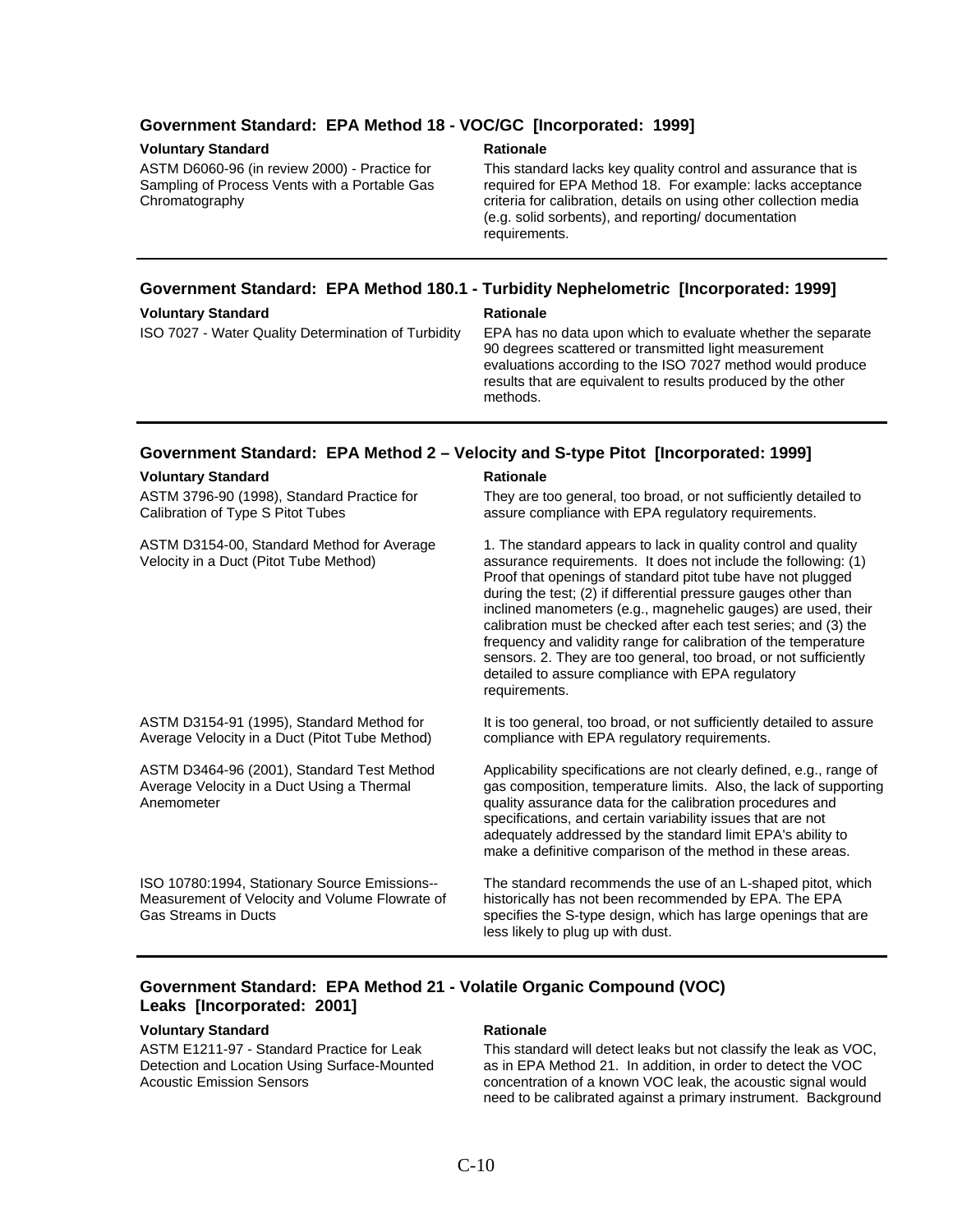#### **Government Standard: EPA Method 23 – Dioxin and Furan (PCDD and PCDF) [Incorporated: 1999]**

#### **Voluntary Standard Communisty Communisty Rationale**

European Committee for Standardization (CEN) EN 1948-3 (1997), Determination of the Mass Concentration of PCDD'S/PCDF'S--Part 3: Identification and Quantification

It is too general, too broad, or not sufficiently detailed to assure compliance with EPA regulatory requirements.

### **Government Standard: EPA Method 24 – Surface Coatings, Volatile Matter Content [Incorporated: 1998]**

#### **Voluntary Standard Mationale Rationale Rationale**

ISO 11890-1 (2000) part 1, Paints and Varnishes-- Determination of Volatile Organic Compound (VOC) Content-Difference Method

Measured nonvolatile matter content can vary with experimental factors such as temperature, length of heating period, size of weighing dish, and size of sample. The standard ISO 11890-1 allows for different dish weights and sample sizes than the one size (58 millimeters in diameter and sample size of 0.5 gram) of EPA Method 24. The standard ISO 11890-1 also allows for different oven temperatures and heating times depending on the type of coating, whereas EPA Method 24 requires 60 minutes heating at 110 degrees Celsius at all times. Because the EPA Method 24 test conditions and procedures define volatile matter, ISO 11890-1 is unacceptable as an alternative because of its different test conditions.

ISO 11890-2 (2000) Part 2, Paints and Varnishes-- Determination of Volatile Organic Compound (VOC) Content-Gas Chromatographic Method

ISO 11890-2 only measures the VOC added to the coating and would not measure any VOC generated from the curing of the coating. The EPA Method 24 does measure cure VOC, which can be significant in some cases, and, therefore, ISO 11890-2 is not an acceptable alternative to this EPA method.

### **Government Standard: EPA Method 25 – Gaseous Nonmethane Organic Emissions [Incorporated: 2001]**

#### **Voluntary Standard Rationale Rationale Rationale**

EN 12619:1999 Stationary Source Emissions-- Determination of the Mass Concentration of Total Gaseous Organic Carbon at Low Concentrations in Flue Gases--Continuous Flame Ionization Detector Method

ISO 14965:2000(E) Air Quality--Determination of Total Nonmethane Organic Compounds--Cryogenic Preconcentration and Direct Flame Ionization Method

The standards do not apply to solvent process vapors in concentrations greater than 40 ppm (EN 12619) and 10 ppm carbon (ISO 14965). Methods whose upper limits are this low are too limited to be useful in measuring source emissions, which are expected to be much higher.

The standards do not apply to solvent process vapors in concentrations greater than 40 ppm (EN 12619) and 10 ppm carbon (ISO 14965). Methods whose upper limits are this low are too limited to be useful in measuring source emissions, which are expected to be much higher.

### **Government Standard: EPA Method 25A – Gaseous Organic Concentration, Flame Ionization [Incorporated: 2001]**

### **Voluntary Standard Rationale Rationale Rationale**

EN 12619:1999 Stationary Source Emissions-- Determination of the Mass Concentration of Total

The standards do not apply to solvent process vapors in concentrations greater than 40 ppm (EN 12619) and 10 ppm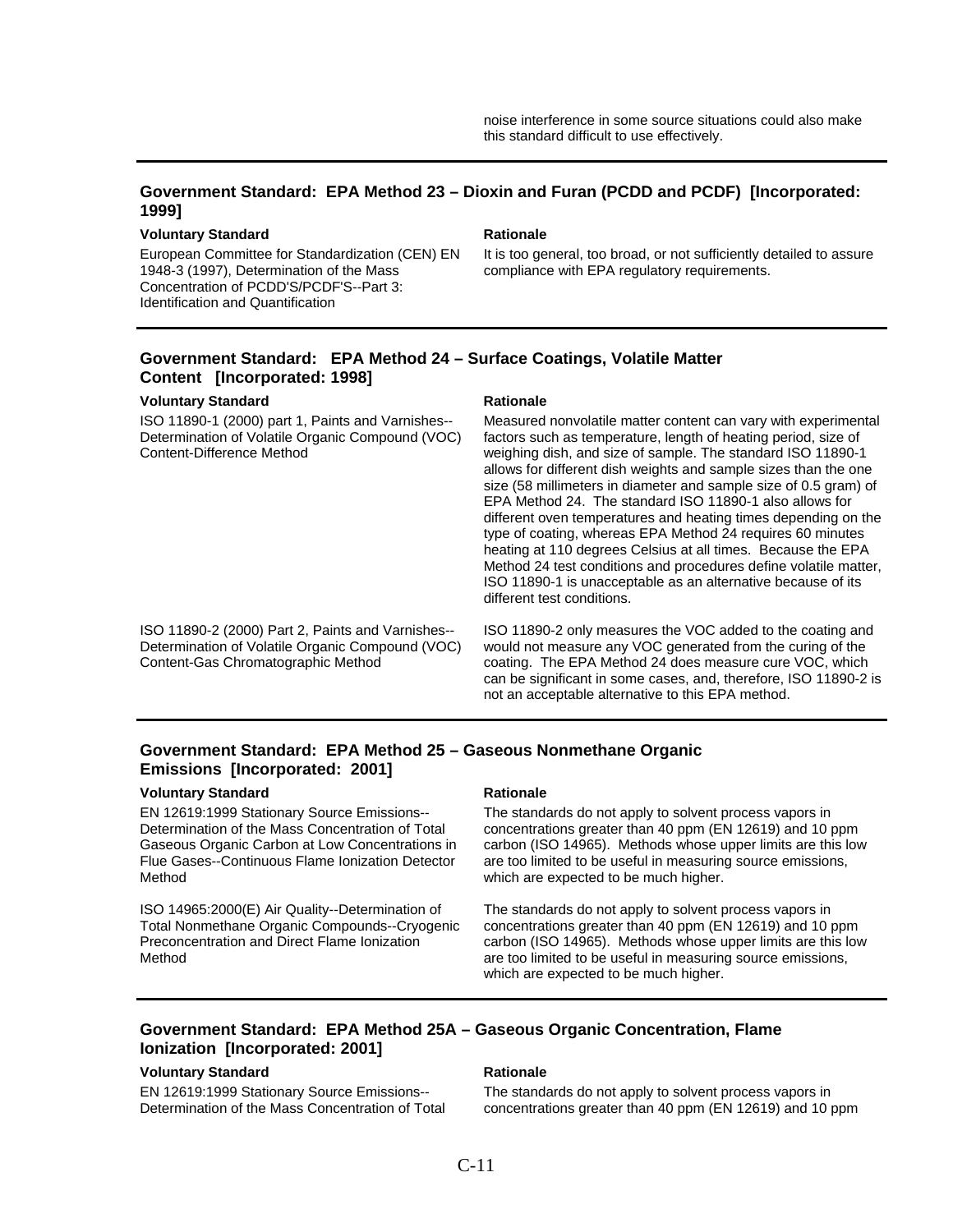Gaseous Organic Carbon at Low Concentrations in Flue Gases--Continuous Flame Ionization Detector Method

ISO 14965:2000(E) Air Quality--Determination of Total Nonmethane Organic Compounds--Cryogenic Preconcentration and Direct Flame Ionization Method

carbon (ISO 14965). Methods whose upper limits are this low are too limited to be useful in measuring source emissions, which are expected to be much higher.

The standards do not apply to solvent process vapors in concentrations greater than 40 ppm (EN 12619) and 10 ppm carbon (ISO 14965). Methods whose upper limits are this low are too limited to be useful in measuring source emissions, which are expected to be much higher.

### **Government Standard: EPA Method 26 – Hydrogen Chloride, Halides, Halogens Emissions [Incorporated: 1999]**

#### **Voluntary Standard Rationale Rationale Rationale**

EN 1911-1,2,3 (1998), Stationary Source Emissions-- Manual Method of Determination of HCl--Part 1: Sampling of Gases Ratified European Text--Part 2: Gaseous Compounds Absorption Ratified European Text-- Part 3: Adsorption Solutions Analysis and Calculation

Part 3 of this standard cannot be considered equivalent to EPA Method 26 or 26A because the sample absorbing solution (water) would be expected to capture both HCl and Cl2 gas, if present, without the ability to distinguish between the two. The EPA Methods 26 and 26A use an acidified absorbing solution to first separate HCl and Cl2 gas so that they can be selectively absorbed, analyzed, and reported separately. In addition, in EN 1911 the absorption efficiency for Cl2 gas would be expected to vary as the pH of the water changed during sampling.

### **Government Standard: EPA Method 26A – Hydrogen Halide and Halogen, Isokinetic [Incorporated: 1999]**

#### **Voluntary Standard Rationale Rationale Rationale**

EN 1911-1,2,3 (1998), Stationary Source Emissions-- Manual Method of Determination of HCl--Part 1: Sampling of Gases Ratified European Text--Part 2: Gaseous Compounds Absorption Ratified European Text-- Part 3: Adsorption Solutions Analysis and Calculation

Part 3 of this standard cannot be considered equivalent to EPA Method 26 or 26A because the sample absorbing solution (water) would be expected to capture both HCl and Cl2 gas, if present, without the ability to distinguish between the two. The EPA Methods 26 and 26A use an acidified absorbing solution to first separate HCl and Cl2 gas so that they can be selectively absorbed, analyzed, and reported separately. In addition, in EN 1911 the absorption efficiency for Cl2 gas would be expected to vary as the pH of the water changed during sampling.

### **Government Standard: EPA Method 28 (Section 10.1) – Wood Heaters, Certificate and Auditing [Incorporated: 2003]**

#### **Voluntary Standard Rationale Rationale Rationale**

ASME Power Test Codes, Supplement on Instruments and Apparatus, part 5, Measurement of Quantity of Materials, Chapter 1, Weighing Scales

ASTM E319-85 (Reapproved 1997), Standard Practice for the Evaluation of Single-Pan Mechanical Balances

It does not specify the number of initial calibration weights to be used nor a specific pretest weight procedure.

This standard is not a complete weighing procedure because it does not include a pretest procedure.

### **Government Standard: EPA Method 29 – Metals Emissions from Stationary Sources [Incorporated: 2001]**

#### **Voluntary Standard Rationale Rationale Rationale**

ASTM D4358-94 (1999), Standard Test Method for Lead and Chromium in Air Particulate Filter Samples of Lead Chromate Type Pigment Dusts by

These ASTM standards do not require the use of glass fiber filters as in EPA Method 12 and require the use of significantly different digestion procedures that appear to be milder than the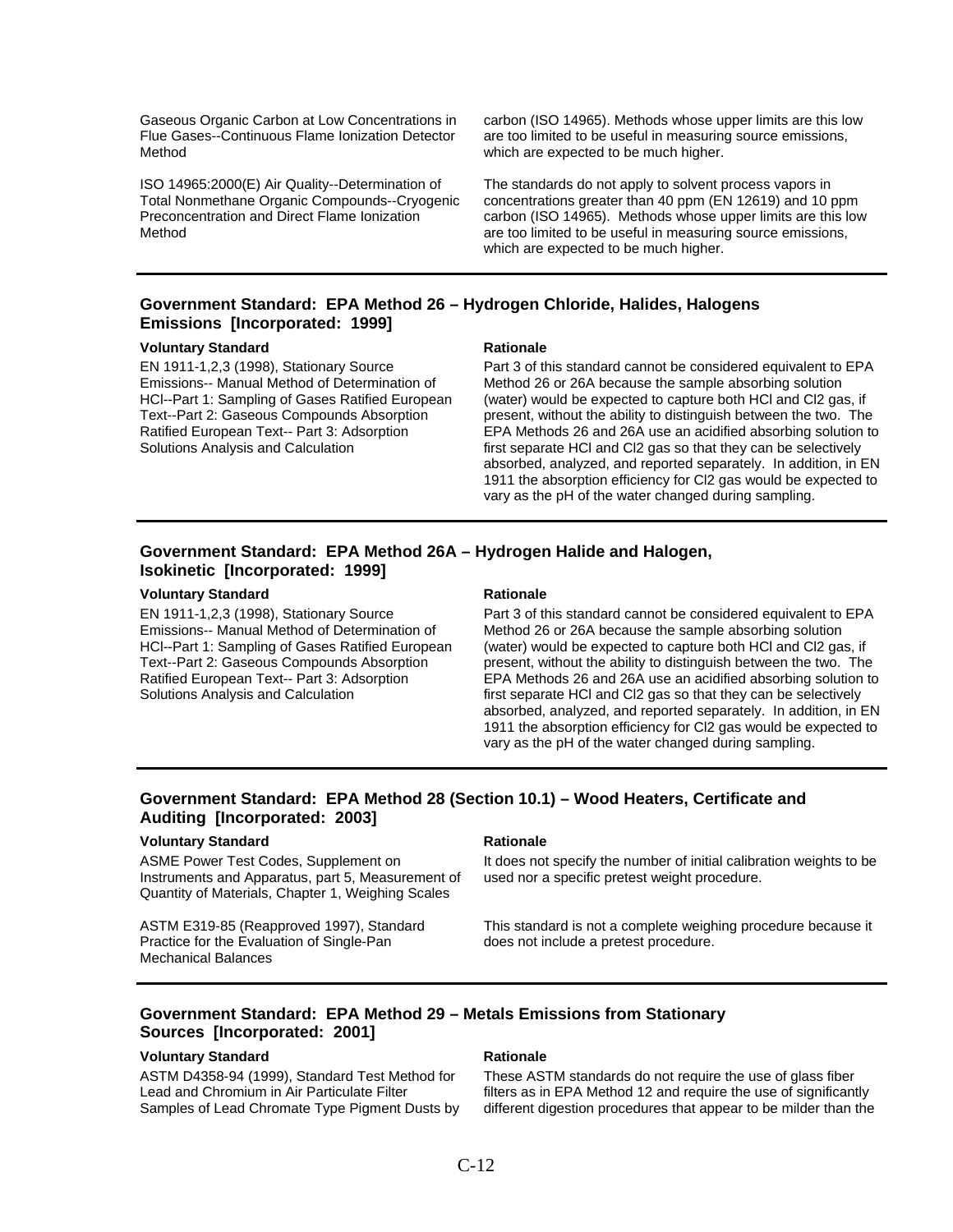ASTM E1741-95 (1995), Standard Practice for Preparation of Airborne Particulate Lead Samples Collected During Abatement and Construction Activities for Subsequent Analysis by Atomic **Spectrometry** 

ASTM E1979-98 (1998), Standard Practice for Ultrasonic Extraction of Paint, Dust, Soil, and Air Samples for Subsequent Determination of Lead

CAN/CSA Z223.26-M1987, Measurement of Total Mercury in Air Cold Vapour Atomic Absorption Spectrophotometeric Method

Atomic Absorption Spectroscopy EPA Method 12 digestion procedure. For these reasons, these ASTM standards cannot be considered equivalent to EPA Method 12. Also, the subject ASTM standards do not require the use of hydrogen fluoride (HF) as in EPA Method 29 and, therefore, they cannot be used for the preparation, digestion, and analysis of Method 29 samples. Additionally, Method 29 requires the use of a glass fiber filter, whereas these three ASTM standards require cellulose filters and other probable non-glass fiber media, which cannot be considered equivalent to EPA Method 29.

> These ASTM standards do not require the use of glass fiber filters as in EPA Method 12 and require the use of significantly different digestion procedures that appear to be milder than the EPA Method 12 digestion procedure. For these reasons, these ASTM standards cannot be considered equivalent to EPA Method 12. Also, the subject ASTM standards do not require the use of hydrogen fluoride (HF) as in EPA Method 29 and, therefore, they cannot be used for the preparation, digestion, and analysis of Method 29 samples. Additionally, Method 29 requires the use of a glass fiber filter, whereas these three ASTM standards require cellulose filters and other probable non-glass fiber media, which cannot be considered equivalent to EPA Method 29.

> These ASTM standards do not require the use of glass fiber filters as in EPA Method 12 and require the use of significantly different digestion procedures that appear to be milder than the EPA Method 12 digestion procedure. For these reasons, these ASTM standards cannot be considered equivalent to EPA Method 12. Also, the subject ASTM standards do not require the use of hydrogen fluoride (HF) as in EPA Method 29 and, therefore, they cannot be used for the preparation, digestion, and analysis of Method 29 samples. Additionally, Method 29 requires the use of a glass fiber filter, whereas these three ASTM standards require cellulose filters and other probable non-glass fiber media, which cannot be considered equivalent to EPA Method 29.

It lacks sufficient quality assurance and quality control requirements necessary for EPA compliance assurance requirements.

### **Government Standard: EPA Method 2C – Velocity and Flow Rate, Standard Pitot [Incorporated: 1999]**

#### **Voluntary Standard Rationale Rationale Rationale**

ASTM D3154-00, Standard Method for Average Velocity in a Duct (Pitot Tube Method)

1. The standard appears to lack in quality control and quality assurance requirements. It does not include the following: (1) Proof that openings of standard pitot tube have not plugged during the test; (2) if differential pressure gauges other than inclined manometers (e.g., magnehelic gauges) are used, their calibration must be checked after each test series; and (3) the frequency and validity range for calibration of the temperature sensors. 2. They are too general, too broad, or not sufficiently detailed to assure compliance with EPA regulatory requirements.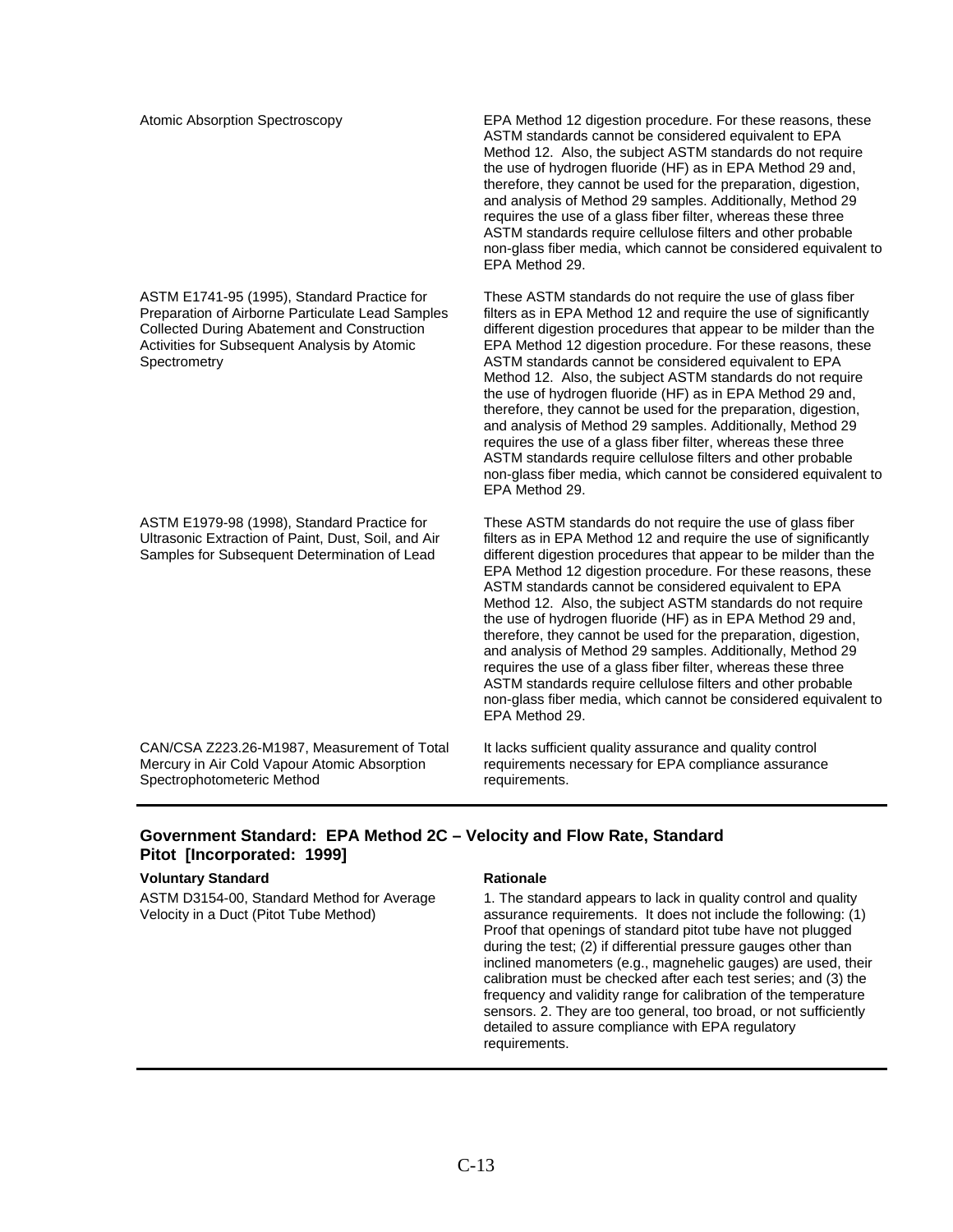### **Government Standard: EPA Method 3 – Molecular Weight Carbon Dioxide, Oxygen [Incorporated: 1999]**

#### **Voluntary Standard Rationale Rationale Rationale Rationale Rationale Rationale Rationale Rationale Rationale Rationale Rationale Rationale Rationale Rationale Rationale Rationale Rationale Rationale Rationale Rationale Ra**

ASME C00031 or PTC 19-10-1981--part 10, "Flue and Exhaust Gas Analyses"

ASTM D3154-00, Standard Method for Average Velocity in a Duct (Pitot Tube Method)

It is too general, too broad, or not sufficiently detailed to assure compliance with EPA regulatory requirements.

1. The standard appears to lack in quality control and quality assurance requirements. It does not include the following: (1) Proof that openings of standard pitot tube have not plugged during the test; (2) if differential pressure gauges other than inclined manometers (e.g., magnehelic gauges) are used, their calibration must be checked after each test series; and (3) the frequency and validity range for calibration of the temperature sensors. 2. They are too general, too broad, or not sufficiently detailed to assure compliance with EPA regulatory requirements.

### **Government Standard: EPA Method 306 - Chromium Emissions, Electroplating and Anodizing [Incorporated: 2002]**

#### **Voluntary Standard Mathematic Rationale Rationale**

ASTM D4358-94 (1999) - Standard Test Method for Lead and Chromium in Air Particulate Filter Samples of Lead Chromate Type Pigment Dusts by Atomic Absorption Spectroscopy

This MACT standard (Petroleum Refineries) only cites Method 29. Therefore, the following EPA comment is only applicable for Method 29 not Method 12 and 306: Method 29 requires the use of hydrofluoric acid (HF) in its process of digestion of the sample. ASTM D4358-94 (1999) does not require the use of HF; therefore, it cannot be used in the preparation, digestion, and analysis of Method 29 samples. Additionally, Method 29 requires the use of a glass fiber filter, whereas the subject ASTM standard requires cellulose filters and other probable non-glass fiber media, and this further negates their use as Method 29 equivalent methods. (Same comment as provided for ASTM E1741 and ASTM E1979).

#### **Government Standard: EPA Method 306a - Chromium Emissions, Electroplating -- Mason Jar [Incorporated: 2002]**

#### **Voluntary Standard Rationale Rationale Rationale**

ASTM D4358-94 (1999) - Standard Test Method for Lead and Chromium in Air Particulate Filter Samples of Lead Chromate Type Pigment Dusts by Atomic Absorption Spectroscopy

This MACT standard (Petroleum Refineries) only cites Method 29. Therefore, the following EPA comment is only applicable for Method 29 not Method 12 and 306: Method 29 requires the use of hydrofluoric acid (HF) in its process of digestion of the sample. ASTM D4358-94 (1999) does not require the use of HF; therefore, it cannot be used in the preparation, digestion, and analysis of Method 29 samples. Additionally, Method 29 requires the use of a glass fiber filter, whereas the subject ASTM standard requires cellulose filters and other probable non-glass fiber media, and this further negates their use as Method 29 equivalent methods. (Same comment as provided for ASTM E1741 and ASTM E1979).

### **Government Standard: EPA Method 320 – Vapor Phase Organic and Inorganic Emissions, FTIR [Incorporated: 1999]**

#### **Voluntary Standard Rationale Rationale Rationale**

ASTM D6348-98, Determination of Gaseous Compounds by Extractive Direct Interface Fourier

Suggested revisions to ASTM D6348-98 were sent to ASTM by the EPA that, would allow the EPA to accept ASTM D6348-98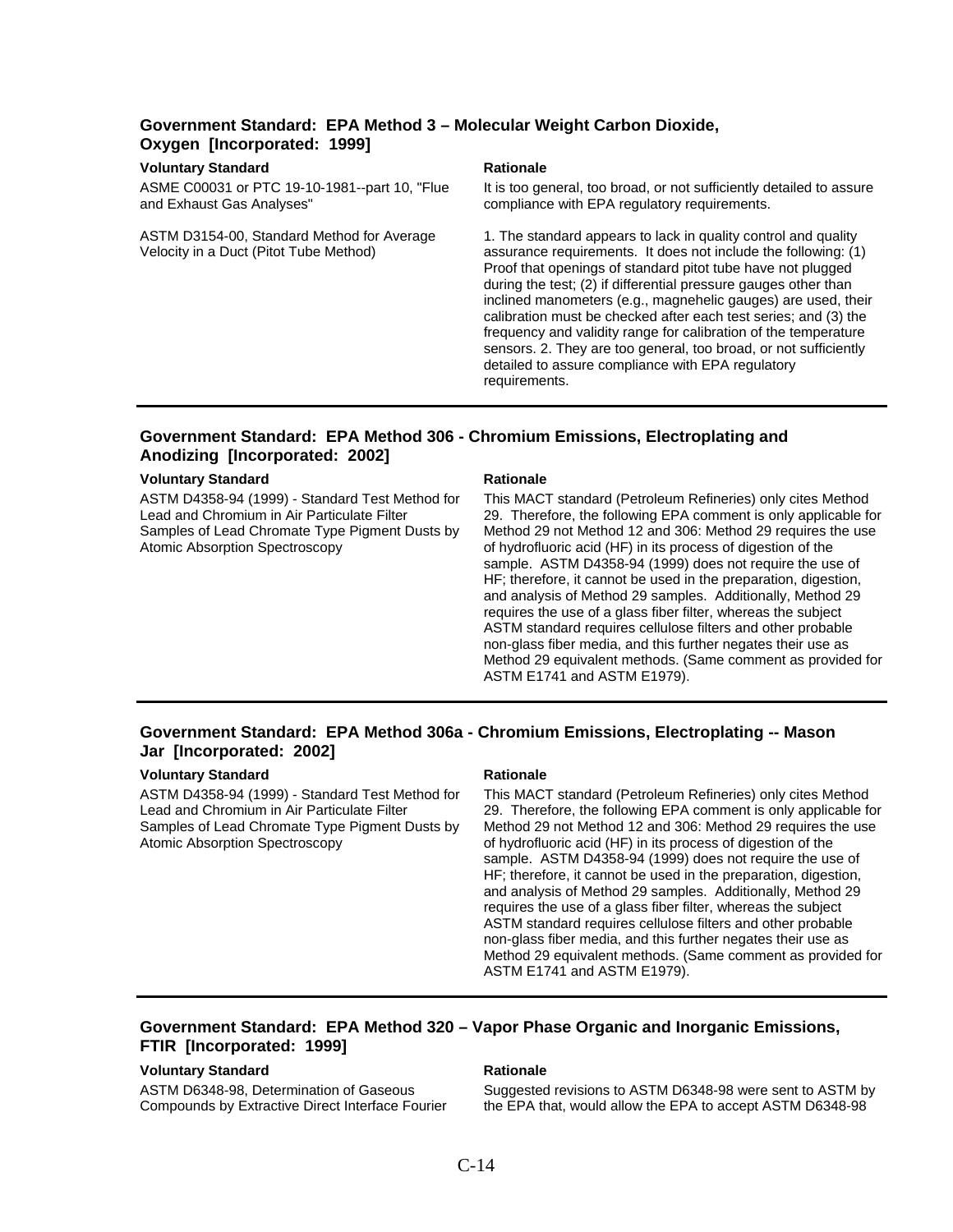Transform (FTIR) Spectroscopy as an acceptable alternative. The ASTM Subcommittee D22-03 is currently undertaking a revision of ASTM D6348- 98. Because of this, we are not citing this standard as an acceptable alternative for EPA Method 320 in the final rule today. However, upon successful ASTM balloting and demonstration of technical equivalency with the EPA FTIR methods, the revised ASTM standard could be incorporated by reference for EPA regulatory applicability. In the interim, facilities have the option to request ASTM D6348-98 as an alternative test method under 40 CFR 63.7(f) and 63.8(f) on a case-by-case basis.

### **Government Standard: EPA Method 3A – Carbon Dioxide and Oxygen Concentrations, IAP [Incorporated: 1999]**

#### **Voluntary Standard Rationale Rationale Rationale**

ASTM D5835-95, Standard Practice for Sampling Stationary Source Emissions for Automated Determination of Gas Concentration

CAN/CSA Z223.2-M86(1986), Method for the Continuous Measurement of Oxygen, Carbon Dioxide, Carbon Monoxide, Sulphur Dioxide, and Oxides of Nitrogen in Enclosed Combustion Flue Gas Stream

ISO 10396:1993, Stationary Source Emissions: Sampling for the Automated Determination of Gas Concentrations

ISO 12039:2001, Stationary Source Emissions-- Determination of Carbon Monoxide, Carbon Dioxide, and Oxygen--Automated Methods

1. They lack in detail and quality assurance/quality control requirements. Specifically, these two standards do not include the following: (1) Sensitivity of the method; (2) acceptable levels of analyzer calibration error; (3) acceptable levels of sampling system bias; (4) zero drift and calibration drift limits, time span, and required testing frequency; (5) a method to test the interference response of the analyzer; (6) procedures to determine the minimum sampling time per run and minimum measurement time; and (7) specifications for data recorders, in terms of resolution (all types) and recording intervals (digital and analog recorders, only). 2. Is too general, too broad, or not sufficiently detailed to assure compliance with EPA regulatory requirements.

1. It does not include quantitative specifications for measurement system performance, most notably the calibration procedures and instrument performance characteristics. The instrument performance characteristics that are provided are nonmandatory and also do not provide the same level of quality assurance as the EPA methods. For example, the zero and span/calibration drift is only checked weekly, whereas the EPA methods requires drift checks after each run. 2. Is too general, too broad, or not sufficiently detailed to assure compliance with EPA regulatory requirements.

1. They lack in detail and quality assurance/quality control requirements. Specifically, these two standards do not include the following: (1) Sensitivity of the method; (2) acceptable levels of analyzer calibration error; (3) acceptable levels of sampling system bias; (4) zero drift and calibration drift limits, time span, and required testing frequency; (5) a method to test the interference response of the analyzer; (6) procedures to determine the minimum sampling time per run and minimum measurement time; and (7) specifications for data recorders, in terms of resolution (all types) and recording intervals (digital and analog recorders, only). 2. Is too general, too broad, or not sufficiently detailed to assure compliance with EPA regulatory requirements.

This ISO standard is similar to EPA Method 3A, but is missing some key features. In terms of sampling, the hardware required by ISO 12039:2001 does not include a 3-way calibration valve assembly or equivalent to block the sample gas flow while calibration gases are introduced. In its calibration procedures, ISO 12039:2001 only specifies a two-point calibration while EPA Method 3A specifies a three-point calibration. Also, ISO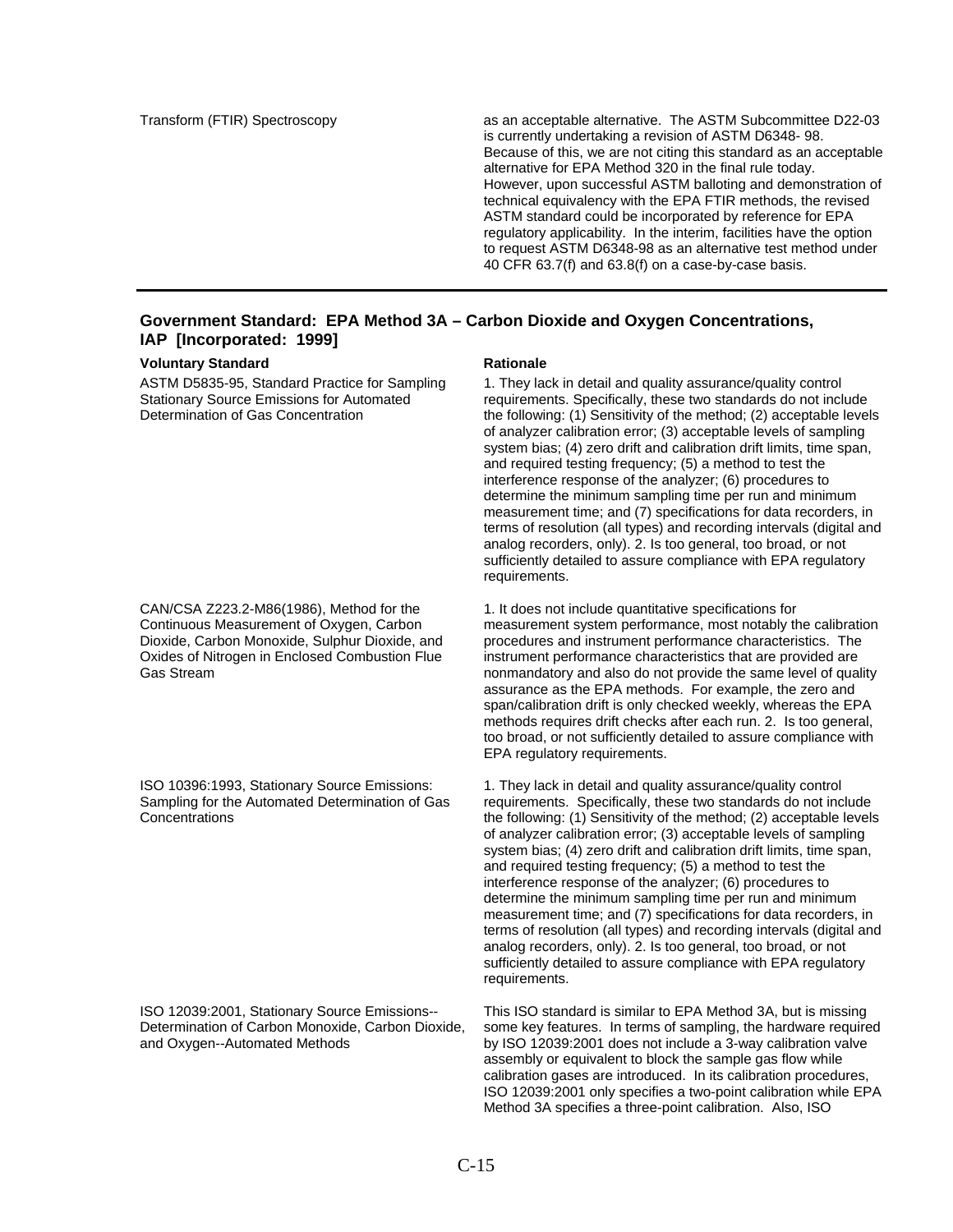12039:2001 does not specify performance criteria for calibration error, calibration drift, or sampling system bias tests as in the EPA method, although checks of these quality control features are required by the ISO standard.

### **Government Standard: EPA Method 3B – Oxygen, Carbon Dioxide, Carbon Monoxide, Emission Rate Correction Factor [Incorporated: 1999]**

| <b>Voluntary Standard</b>                                                                   | <b>Rationale</b>                                                                                                                                                                                                                                                                                                                                                                                                                                                                                                                                                                                                    |
|---------------------------------------------------------------------------------------------|---------------------------------------------------------------------------------------------------------------------------------------------------------------------------------------------------------------------------------------------------------------------------------------------------------------------------------------------------------------------------------------------------------------------------------------------------------------------------------------------------------------------------------------------------------------------------------------------------------------------|
| ASTM D3154-00, Standard Method for Average<br>Velocity in a Duct (Pitot Tube Method)        | 1. The standard appears to lack in quality control and quality<br>assurance requirements. It does not include the following: (1)<br>Proof that openings of standard pitot tube have not plugged<br>during the test; (2) if differential pressure gauges other than<br>inclined manometers (e.g., magnehelic gauges) are used, their<br>calibration must be checked after each test series; and (3) the<br>frequency and validity range for calibration of the temperature<br>sensors. 2. They are too general, too broad, or not sufficiently<br>detailed to assure compliance with EPA regulatory<br>requirements. |
| ASTM D3154-91 (1995), Standard Method for<br>Average Velocity in a Duct (Pitot Tube Method) | It is too general, too broad, or not sufficiently detailed to assure<br>compliance with EPA regulatory requirements.                                                                                                                                                                                                                                                                                                                                                                                                                                                                                                |

### **Government Standard: EPA Method 4 – Moisture Content in Stack Gases [Incorporated: 1999]**

#### **Voluntary Standard Rationale Rationale Rationale**

ASTM D3154-00, Standard Method for Average Velocity in a Duct (Pitot Tube Method)

1. The standard appears to lack in quality control and quality assurance requirements. It does not include the following: (1) Proof that openings of standard pitot tube have not plugged during the test; (2) if differential pressure gauges other than inclined manometers (e.g., magnehelic gauges) are used, their calibration must be checked after each test series; and (3) the frequency and validity range for calibration of the temperature sensors. 2. They are too general, too broad, or not sufficiently detailed to assure compliance with EPA regulatory requirements.

ASTM D3154-91 (1995), Standard Method for Average Velocity in a Duct (Pitot Tube Method)

ASTM E337-84 (1996), Standard Test Method for Measuring Humidity with a Psychrometer (the Measurement of Wet- and Dry-Bulb Temperatures) compliance with EPA regulatory requirements.

It is too general, too broad, or not sufficiently detailed to assure

They are too general, too broad, or not sufficiently detailed to assure compliance with EPA regulatory requirements.

### **Government Standard: EPA Method 5 – Particulate Matter, Stationary Sources [Incorporated: 1999]**

#### **Voluntary Standard Rationale Rationale Rationale**

ASME PTC-38-80 R85 or C00049, Determination of the Concentration of Particulate Matter in Gas Streams

ASTM D3685/D3685M-98, Test Methods for Sampling and Determination of Particulate Matter in Stack Gases

ISO 9096:1992, Determination of Concentration and Mass Flow Rate of Particulate Matter in Gas

It lacks sufficient quality assurance and quality control requirements necessary for EPA compliance assurance requirements.

It lacks sufficient quality assurance and quality control requirements necessary for EPA compliance assurance requirements.

It lacks sufficient quality assurance and quality control requirements necessary for EPA compliance assurance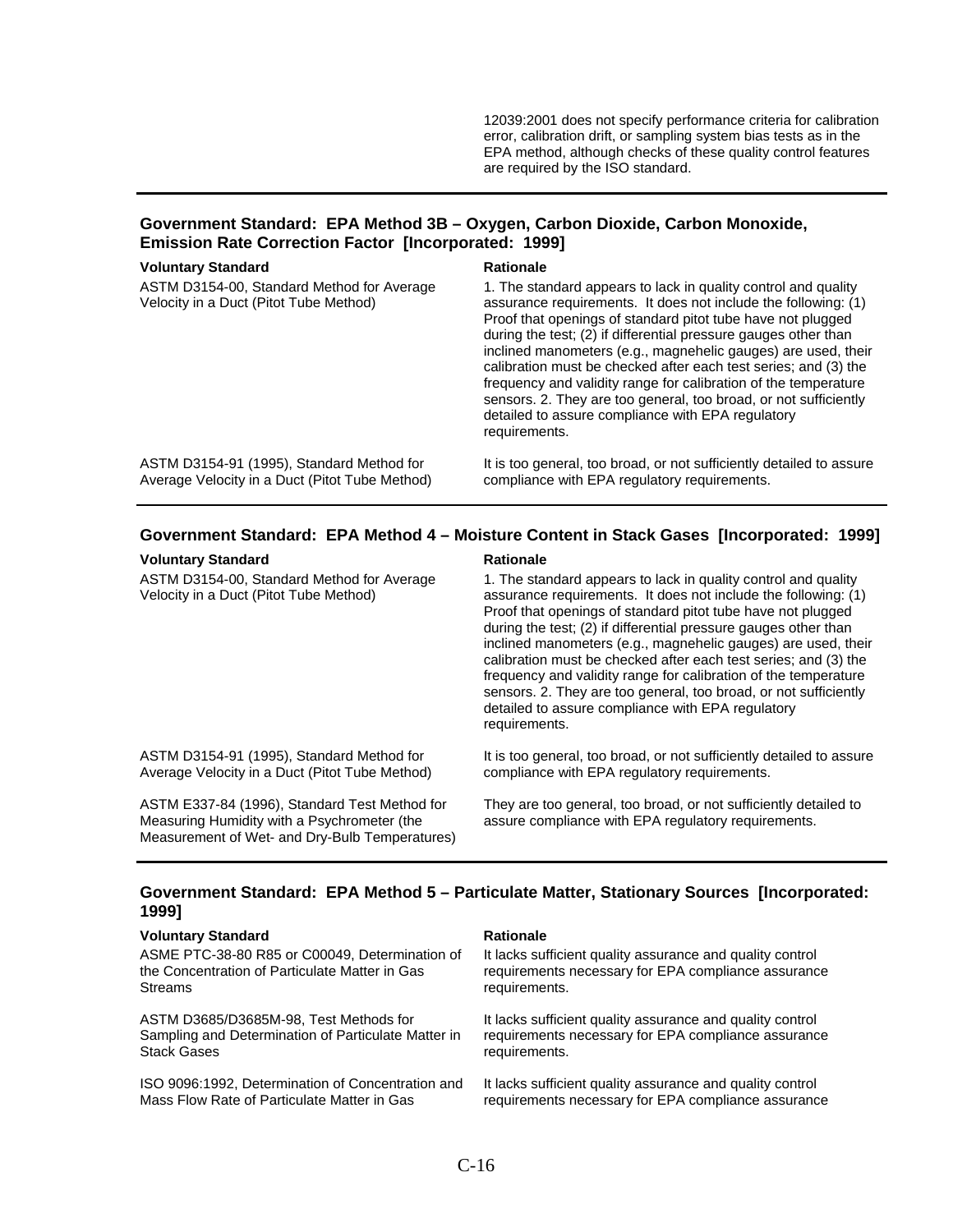### **Government Standard: EPA Method 515.1 - Chlorinated Acids in Water by CC/ECD [Incorporated: 1998 and 2003]**

**Voluntary Standard Rationale Rationale Rationale** 

Standard Methods 6640B Standard Methods 6640B for acid herbicides was tentatively deemed impractical for EPA's needs because its sample preparation and quality control procedures were not similar enough to EPA Method 515.1 to ensure that there would not be underreporting of acid herbicide contamination. EPA plans to offer to work with the Standard Methods committee to resolve this issue prior to the next publication.

#### **Government Standard: EPA Method 515.4 – Chlorinated Acids in DW by LL Fast CG/ECD [Incorporated: 2003]**

#### **Voluntary Standard Rationale Rationale Rationale**

ASTM D5317-98 -- Standard Test Method For Determination of Chlorinated Organic Acid Compounds in Water by Gas Chromatography With an Electron Capture Detector

ASTM D5317-98 specifies acceptance windows for the initial demonstration of proficiency for laboratory fortified blank samples that are as small as 0 percent to as large as 223 percent recovery for picloram, with tighter criteria for other regulated contaminants. Therefore, this method permits unacceptably large control limits, which include 0 percent recovery.

Standard Method 6640 B for the chlorinated acids The use of this voluntary consensus standard would have been impractical due to significant shortcomings in the sample preparation and quality control sections of the method instructions. Section 1b of Method SM 6640 B states that the alkaline wash detailed in section 4b2 is optional. The hydrolysis that occurs during this step is essential to the analysis of the esters of many of the analytes. Therefore, this step is necessary and cannot be optional. In addition, the method specifies that the quality control limits for laboratory-fortified blanks are to be based upon plus or minus three times the standard deviation of the mean recovery of the analytes, as determined in each laboratory. Therefore, this method permits unacceptably large control limits, which may include 0 percent recovery.

### **Government Standard: EPA Method 531.2 – N-Methylcarbamoylozimes/ates, Aqueous In/HPLC [Incorporated: 2003]**

### **Voluntary Standard Rationale Rationale Rationale**

Standard Method 6610, 20th Edition Standard Method 6610, 20th Edition has recently been approved for compliance monitoring. Standard Method 6610, 20th Supplemental Edition permits the use of a strong acid, hydrochloric acid (HCL), as a preservative. The preservatives in all of the other approved EPA and Standard Methods procedures for these analytes are weak acids that adjust the pH to a specific value based upon the pKa of the preservative. The use of HCL would require accurate determinations of the pH of the sample in the field and could be subject to considerable error and possible changes in pH upon storage. Although not specifically observed for oxamyl or carbofuran during the development of similar methods, structurally similar pesticides have been shown to degrade over time when kept at pH 3.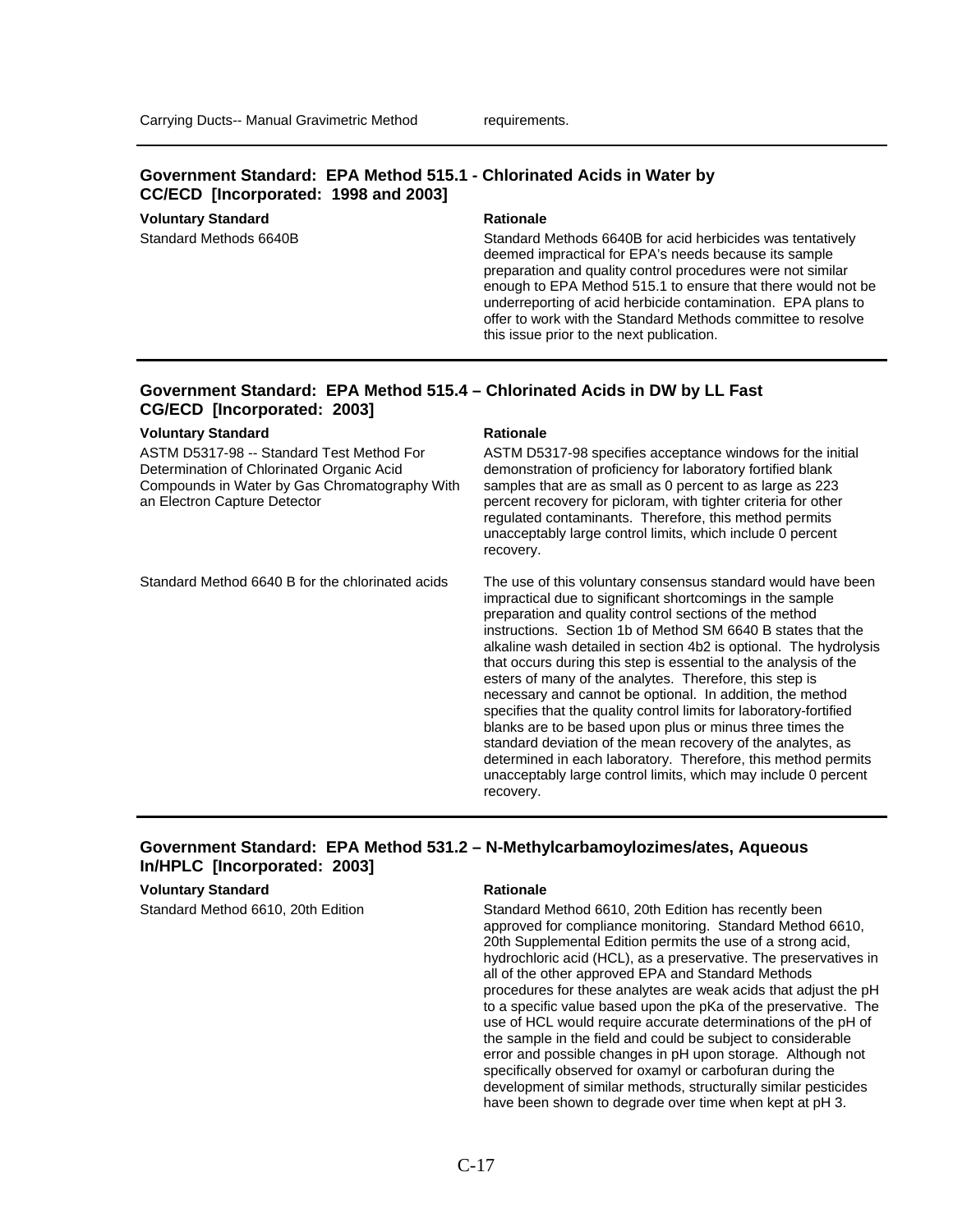the pH is critical. Standard Method 6610, 20th Supplemental Edition Standard Method 6610, 20th Edition has recently been approved for compliance monitoring. Standard Method 6610, 20th Supplemental Edition permits the use of a strong acid, hydrochloric acid (HCL), as a preservative. The preservatives in all of the other approved EPA and Standard Methods procedures for these analytes are weak acids that adjust the pH to a specific value based upon the pKa of the preservative. The use of HCL would require accurate determinations of the pH of the sample in the field and could be subject to considerable error and possible changes in pH upon storage. Although not specifically observed for oxamyl or carbofuran during the development of similar methods, structurally similar pesticides have been shown to degrade over time when kept at pH 3. Therefore, approval of this method is impractical because it specifies the use of a strong acid (HCL) when positive control of the pH is critical.

### **Government Standard: EPA Method 5i - Low Level Particulate Matter, Stationary Sources [Incorporated: 2001]**

**Voluntary Standard Rationale Rationale Rationale** 

ASTM D6331-98 This standard does not have paired trains as specified in method 5 and does not include some quality control procedures specified in the EPA method and which are appropriate to use in this rule.

Therefore, approval of this method is impractical because it specifies the use of a strong acid (HCL) when positive control of

#### **Government Standard: EPA Method 6 - Sulphur Dioxide Emissions [Incorporated: 1999]**

#### **Voluntary Standard Rationale Rationale Rationale**

ASME C00031 or PTC 19-10-1981 - Part 10 Flue and Exhaust Gas Analyses

ISO 11632:1998 - Stationary Source Emissions - Determination of the Mass Concentration of Sulfur Dioxide - Ion Chromatography

ISO 7934:1998 - Stationary Source Emissions - Determination of the Mass Concentration of Sulfur Dioxide - Hydrogen Peroxide/Barium Perchlorate/ Thorin Method

They are too broad to be useful in regulatory sense. Covers Methods 3, 6, 7, and 15 with variants.

This standard is only applicable to sources with 30 mg/m3 SO2 or more. In addition, this method does not separate SO3 from SO2 as does EPA Method 6; therefore, this method is not valid if more than a negligible amount of SO3 is present. Also, does not address ammonia interferences.

### **Government Standard: EPA Method 6c - Sulphur Dioxide Emissions Stationary by IAP [Incorporated: 1999]**

#### **Voluntary Standard Rationale Rationale Rationale**

ASTM D5835-95 - Standard Practice for Sampling Stationary Source Emissions for Automated Determination of Gas Concentration

CAN/CSA Z223.2-M86 - (1986) Method for the Continuous Measurement of Oxygen, Carbon Dioxide, Carbon Monoxide, Sulphur Dioxide, and Oxides of Nitrogen in Enclosed Combustion Flue

Similar to Methods 3a, 6c, 7e, 10, ALT 004, CTM 022, the standard lacks in detail and quality assurance and quality control requirements; very similar to ISO 10396.

It is too general. This standard lacks in detail and quality assurance/quality control requirements. Appendices with valid quality control information are not a required part of this method.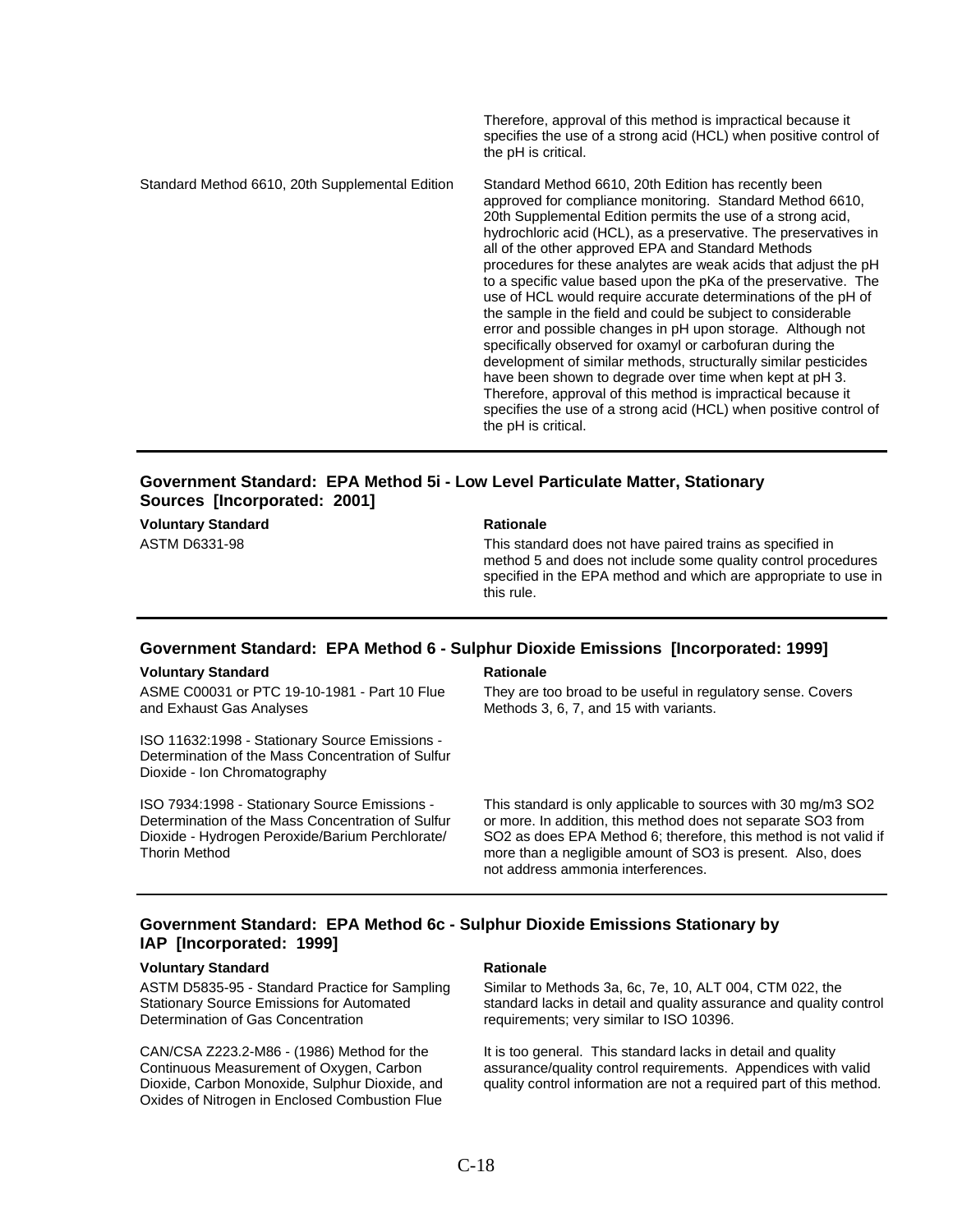#### Gas Streams

ISO 10396:1993 - Stationary Source Emissions: Sampling for the Automated Determination of Gas **Concentrations** 

It duplicates Method 3a, 6c, 7e, 10, ALT 004, CTM 022 and lacks in detail and quality assurance plus quality control requirements. Similar to ASTM D5835.

#### **Government Standard: EPA Method 7 - Nitrogen Oxide Emissions Stationary Sources [Incorporated: 1999]**

#### **Voluntary Standard Rationale Rationale Rationale**

ASME C00031 or PTC 19-10-1981 - Part 10 Flue and Exhaust Gas Analyses

It is too broad to be useful in regulatory sense. Covers Methods 3, 6, 7, and 15 with variants.

#### **Government Standard: EPA Method 7e - Nitrogen Oxide, Instrumental [Incorporated: 1999]**

#### **Voluntary Standard Rationale Rationale Rationale**

ASTM D5835-95 - Standard Practice for Sampling Stationary Source Emissions for Automated Determination of Gas Concentration

CAN/CSA Z223.2-M86 - (1986) Method for the Continuous Measurement of Oxygen, Carbon Dioxide, Carbon Monoxide, Sulphur Dioxide, and Oxides of Nitrogen in Enclosed Combustion Flue Gas Streams

ISO 10396:1993 - Stationary Source Emissions: Sampling for the Automated Determination of Gas **Concentrations** 

Similar to Methods 3a, 6c, 7e, 10, ALT 004, CTM 022, It lacks in detail and quality assurance and quality control requirements; very similar to ISO 10396.

It is too general. This standard lacks in detail and quality assurance/quality control requirements. Appendices with valid quality control information are not a required part of this method.

It duplicates Method 3a, 6c, 7e, 10, ALT 004, CTM 022 and lacks in detail and quality assurance plus quality control requirements; similar to ASTM D5835.

### **Government Standard: EPA Method ALT 004 [Incorporated: 2002]**

#### **Voluntary Standard Rationale Rationale Rationale**

ASTM D5835-95 - Standard Practice for Sampling Stationary Source Emissions for Automated Determination of Gas Concentration

ISO 10396:1993 - Stationary Source Emissions: Sampling for the Automated Determination of Gas Concentrations

Similar to Methods 3a, 6c, 7e, 10, ALT 004, CTM 022, it lacks in detail and quality assurance and quality control requirements; very similar to ISO 10396.

It duplicates Method 3a, 6c, 7e, 10, ALT 004, CTM 022 and lacks in detail and quality assurance plus quality control requirements; similar to ASTM D5835.

#### **Government Standard: EPA Method CTM 022 [Incorporated: 2002]**

#### **Voluntary Standard Rationale Rationale Rationale**

ASTM D5835-95 - Standard Practice for Sampling Stationary Source Emissions for Automated Determination of Gas Concentration

ISO 10396:1993 - Stationary Source Emissions: Sampling for the Automated Determination of Gas **Concentrations** 

Similar to Methods 3a, 6c, 7e, 10, ALT 004, CTM 022, it lacks in detail and quality assurance and quality control requirements; very similar to ISO 10396.

It duplicates Method 3a, 6c, 7e, 10, ALT 004, CTM 022 and lacks in detail and quality assurance plus quality control requirements; similar to ASTM D5835.

#### **Government Standard: EPA Method GG – (Title not found in index) [Incorporated: 2003]**

#### **Voluntary Standard Rationale Rationale Rationale**

ASTM D3031-81 – Method of Test for Total Sulfur in This method has been deleted from the final rule because it was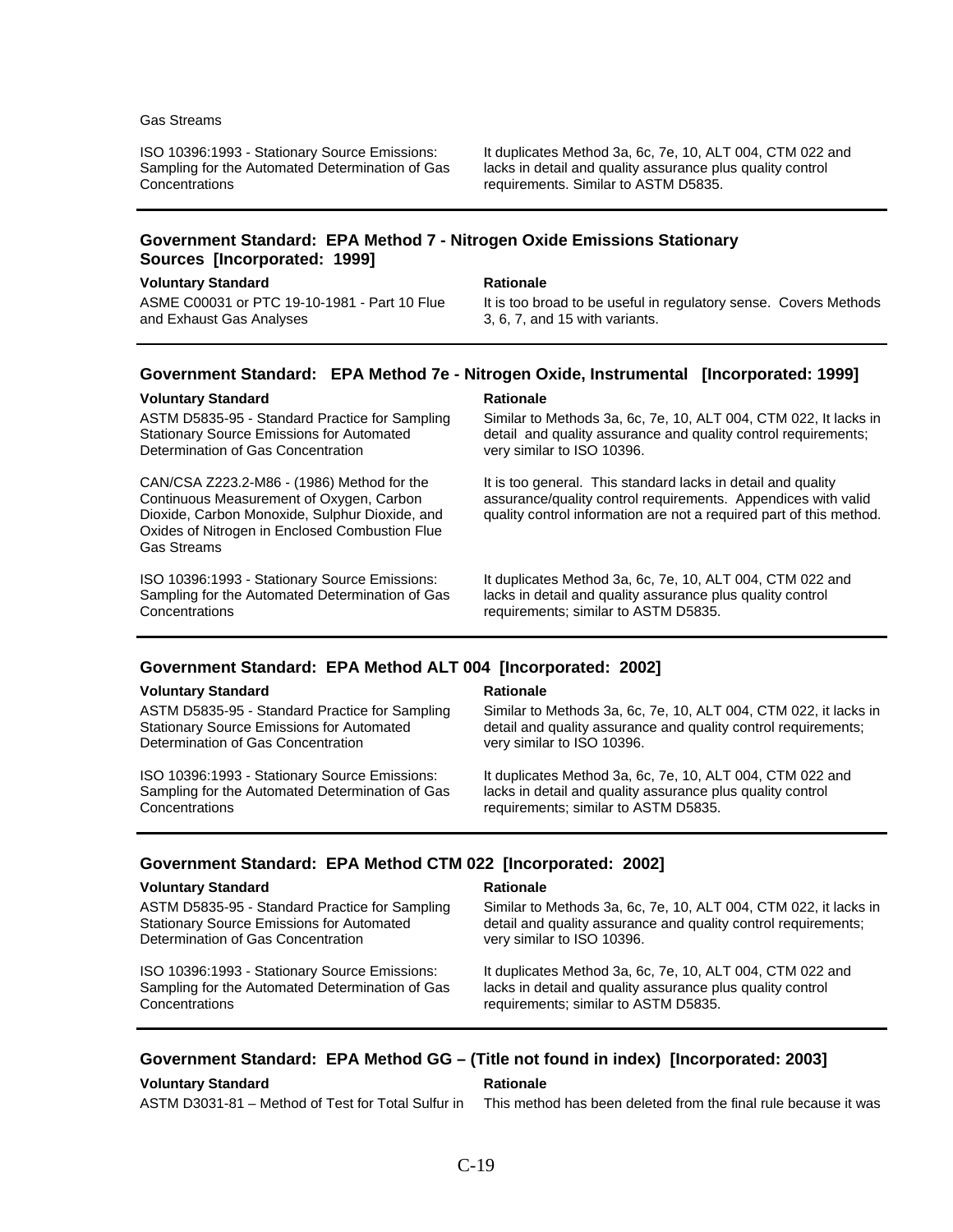Natural Gas (Hyrogenation), Withdrawn discontinued by the ASTM in 1990 with no replacement. If the total sulfur content of the fuel being fired in the turbine is less than 0.4 weight percent, we are adding a provision that the following methods may be used to measure the sulfur content of the fuel: ASTM D4084-82 or 94, D5504-01, D6228-98, or the Gas Processors Association Method 2377-86. This provision is consistent with the provision in 40 CFR 60.13(j)(1) allowing alternatives to reference method tests to determine relative accuracy of CEMS for sources with emission rates demonstrated to be less than 50 percent of the applicable standard.

### **Government Standard: EPA Performance Specification 1 [Incorporated 2001]**

#### **Voluntary Standard Rationale Rationale Rationale**

ASTM D6216-98 –Standard Procedure for Opacity Monitor Manufacturers to Certify Conformance with Design and Performance Specifications

EPA incorporates ASTM D6216 (manufacturers certification) by reference into EPA Performance Specification 1, Sections 5 and 6 in another rulemaking. ASTM D6216 does not address all the requirements specified in PS-1.

### **Government Standard: EPA Performance Specification 2 (sulfur dioxide portion only) [Incorporated: 2001] (nitrogen oxide portion only) [Incorporated: 2001]**

#### **Voluntary Standard Rationale Rationale Rationale**

ISO 7935:1992, Stationary Source Emissions-- Determination of the Mass Concentration of Sulfur Dioxide--Performance Characteristics of Automated Measuring Methods"

#### **Voluntary Standard Mathematic Rationale Rationale**

ISO 10849:1996, Determination of the Mass Concentration of Nitrogen Oxides--Performance

It is too general, too broad, or not sufficiently detailed to assure compliance with EPA regulatory requirements.

It is too general, too broad, or not sufficiently detailed to assure compliance with EPA regulatory requirements.

### **Government Standard: EPA Performance Specifications 11 - Particulate Matter Continuous Monitoring System [Incorporated: 1999]**

#### **Voluntary Standard Rationale Rationale Rationale**

ISO 10155:1995 - Stationary source emissions. Automated monitoring of mass concentration of particles - Performance characteristics, test methods and specifications.

This international standard is only applicable on a site specific basis by direct correlation with the manual method ISO 9096 (which does not produce particulate matter measurements like EPA Method 5). This appears to be a PM CEMS performance specification similar to EPA Performance Specification 11, but does not contain detailed RATA procedures. Also, EPA doesn't have a final performance specification to compare this to.

#### **Government Standard: GLI Method 2 [Incorporated: 1999]**

#### **Voluntary Standard Rationale Rationale Rationale**

ISO 7027 - Water Quality Determination of Turbidity EPA has no data upon which to evaluate whether the separate 90 degrees scattered or transmitted light measurement evaluations according to the ISO 7027 method would produce results that are equivalent to results produced by the other methods.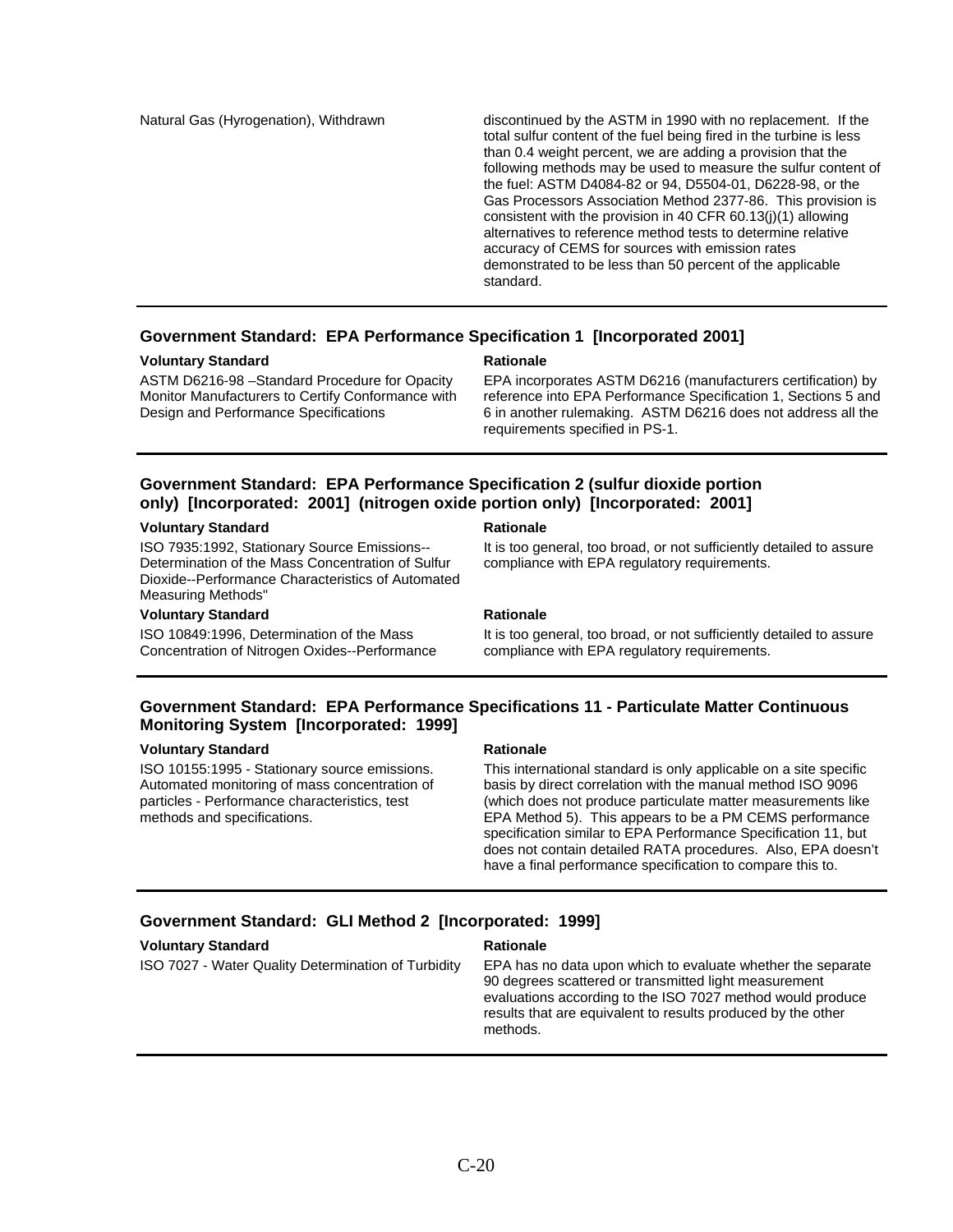### **Government Standard: Standard Method 2130B [Incorporated: 1999]**

#### **Rationale**

ISO 7027 - Water Quality Determination of Turbidity EPA has no data upon which to evaluate whether the separate 90 degrees scattered or transmitted light measurement evaluations according to the ISO 7027 method would produce results that are equivalent to results produced by the other methods.

### **Government Standard: SW846-6010b [Incorporated: 2002]**

### **Voluntary Standard Mationale Rationale Rationale**

| ASTM C1111-98 (1998) - Standard Test Method for<br>Determining Elements in Waste Streams by<br>Inductively Coupled Plasma-Atomic Emission<br><b>Spectrometers</b>                                                                      | This standard lacks details for instrument operation QA/QC,<br>such as optimizing plasma operating conditions; upper limit of<br>linear dynamic range; spectral interference correction; and<br>calibration procedures, which include initial and continuous<br>calibration verifications. Also lacks internal standard and<br>method of standard addition options for samples with<br>interferences.                                      |
|----------------------------------------------------------------------------------------------------------------------------------------------------------------------------------------------------------------------------------------|--------------------------------------------------------------------------------------------------------------------------------------------------------------------------------------------------------------------------------------------------------------------------------------------------------------------------------------------------------------------------------------------------------------------------------------------|
| ASTM D6349-99 (1999) - Standard Test Method for<br>Determining Major and Minor Elements in Coal,<br>Coke, and Solid Residues from Combustion of Coal<br>and Coke by Inductively Coupled Plasma-Atomic<br><b>Emission Spectrometers</b> | This standard lacks details for instrument operation QA/QC,<br>such as optimizing plasma operating conditions, upper limit of<br>linear dynamic range, spectral interference correction, and<br>calibration procedures, that include initial and continuous<br>calibration verifications. Also lacks details for standard<br>preparation, and internal standard and method of standard<br>addition options for samples with interferences. |

### **Agency: Government Printing Office (GPO)**

### **Government Standard: FED-STD 209 [Incorporated: 2000]**

#### **Voluntary Standard Rationale Rationale Rationale**

ISO 14644-1 & ISO 14644-2 It is not feasible due to quality assurance standards. Second ISO standard not issued until end of FY 2000 and being phased out.

### **Government Standard: MIL-STD 105 [Incorporated: 2000]**

**Voluntary Standard Mationale Rationale Rationale** 

ANSI/ASQC Z1.4 **It is not feasible due to quality assurance standards.** It is cited in small number of contracts due to editing errors and being corrected and phased out.

### **Government Standard: MIL-STD 1189 [Incorporated: 2000]**

| <b>Voluntary Standard</b>   | <b>Rationale</b>                                                                                                                                                |
|-----------------------------|-----------------------------------------------------------------------------------------------------------------------------------------------------------------|
| ANSI/AIM X5-2 & ANSI X3.182 | It is not feasible due to quality assurance standards. It is cited<br>in small number of contracts due to editing errors and being<br>corrected and phased out. |

#### **Government Standard: MIL-STD 498 [Incorporated: 2000]**

| <b>Voluntary Standard</b>                                 | <b>Rationale</b>                                                                                                                   |
|-----------------------------------------------------------|------------------------------------------------------------------------------------------------------------------------------------|
| IEEE/EIA 12207.0. IEEE/EIA 12207.1. & IEEE/EIA<br>12207.2 | It is not feasible due to quality assurance standards. It is cited<br>in small number of contracts due to editing errors and being |
|                                                           | corrected and phased out.                                                                                                          |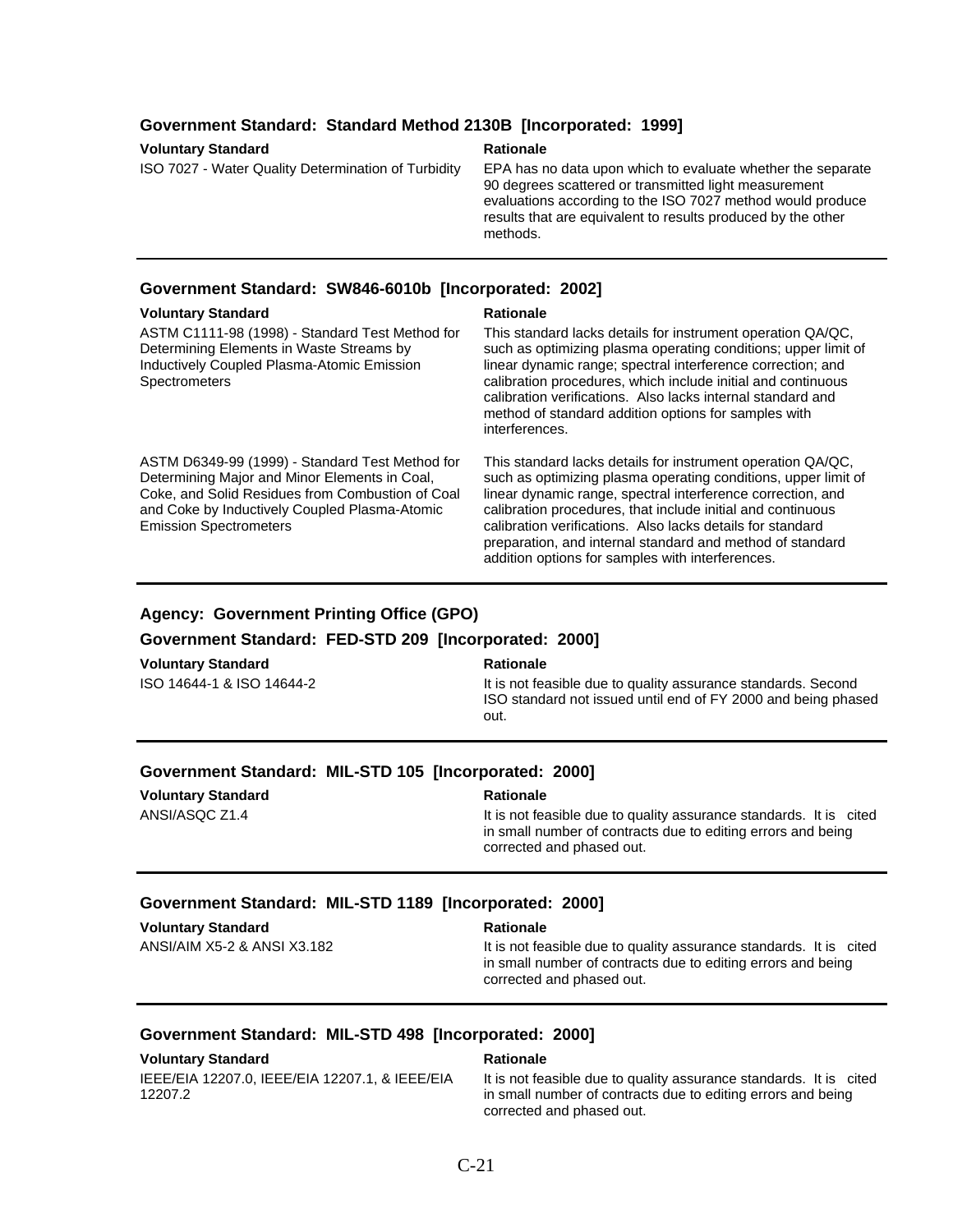#### **Agency: General Services Administration (GSA)**

### **Government Standard: FF-L-2740 Locks, Combination [Incorporated: 1999] [Discontinued: 2002]; AA-D-600B and AA-V-2737, Door Vault Security and Modular Vault Systems [Incorported: 2000] [Discontinued: 2001]**

| <b>Voluntary Standard</b> | <b>Rationale</b>                                                                            |
|---------------------------|---------------------------------------------------------------------------------------------|
| <b>UL 608/UL 768</b>      | The government standards were justified for protection of<br>National security information. |

### **Government Standard: Federal Specification KKK-A-1822E - Federal Specification for Ambulances [Incorporated: 2000]**

#### **Voluntary Standard Rationale Rationale Rationale**

ASTM F2020 - Standard Practice for Design, Construction, and Procurement of Emergency Medical Services Ambulances

The ASTM Standard Practice for Design, Construction, and Procurement of Emergency Medical Services (EMSS) Ambulances (ASTM F2020) is not practical for use, and therefore GSA uses the Federal Specification for Ambulances (KKK-A-1822E). GSA has determined the ASTM document is not practical for use for the following reasons:

1) GSA has determined that ASTM F2020 contains specific practices that are technically and economically impractical to use for the acquisition of commercial based vehicles because the document is financially burdensome and technically ineffective. Specifically at issue is the ASTM Standard Specification for Medical Oxygen Delivery Systems for EMS Ground Vehicles, F1949-99 which is inclusive to ASTM F2020.

2) GSA has determined that ASTM F2020 is impractical because it is defined as a standard practice which is ambiguous and an ineffective substitution for specifications or requirements for use in GSA contract documents. ASTM F1949-99, a Standard Specification for Medical Oxygen Delivery Systems for EMS Ground Vehicles is included in ASTM F2020. ASTM F1949-99 is defined as a "standard specification".

3) GSA has determined that ASTM F2020 is impractical because ASTM International does not provide interpretations and written guidance to their publications which is inadequate and less useful. ASTM members may only offer personal opinions. ASTM offers no mechanism to support timely resolution of conflicts between contractor and procurement organizations on technical subject matter. GSA provides interpretations, clarifications and engineering determinations when required. This is one of the most important concerns presented by the Ambulance Manufacturers Division (AMD).

4) The AMD has determined through consensus that it is impractical to replace the Federal Specification for Ambulances, KKK-A-1822E with the ASTM Standard Practice, F2020. GSA initiated a survey to collect public responses from a wide range of constituent users of the Federal Ambulance Specification. The National Association of Emergency Medical Technicians (NAEMT), the International Association of Fire Chiefs (IAFC), the National Association of State EMS Directors (NASEMSD)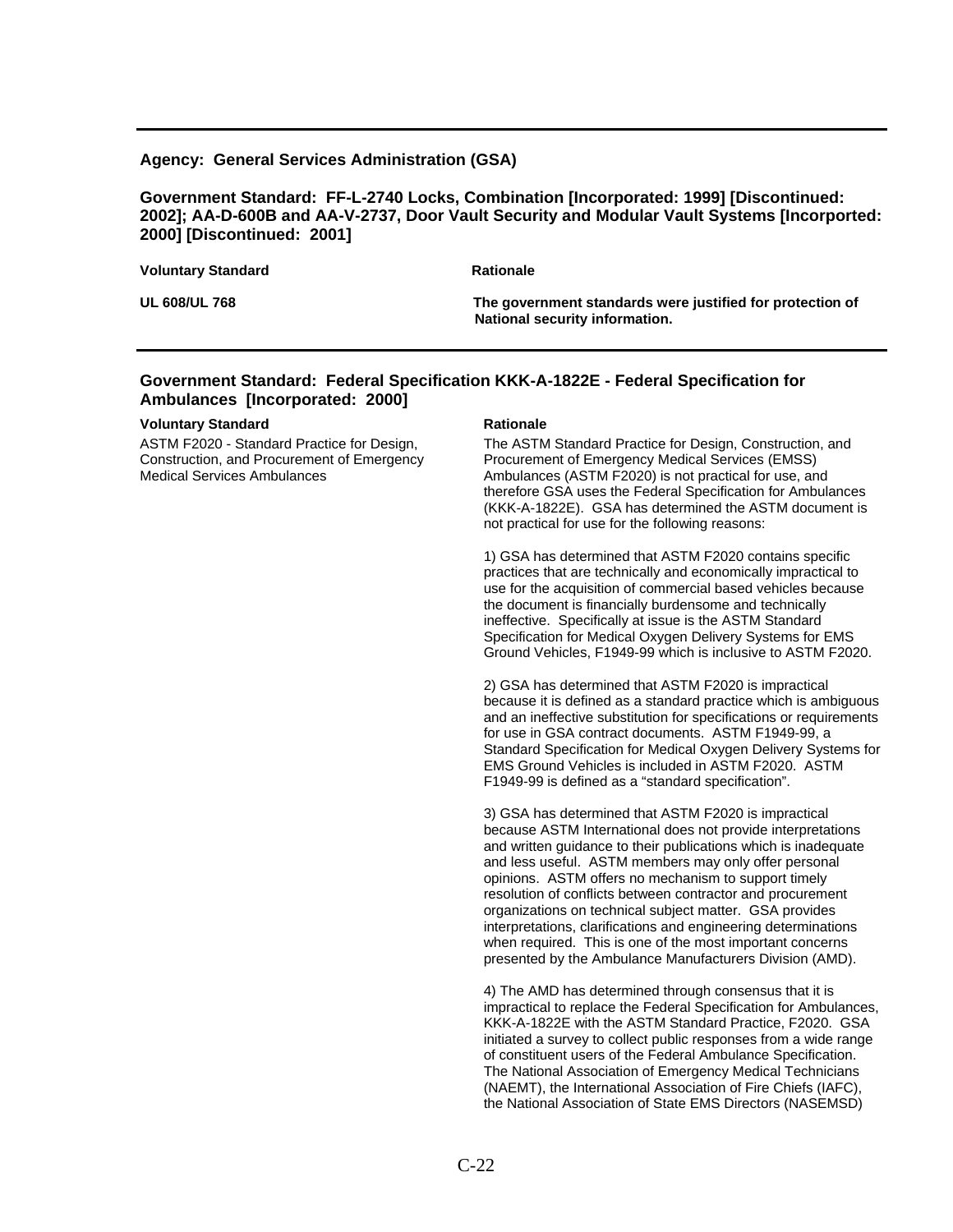and the National Association of EMS Physicians universally accept and support the continued use of the Federal Specification. The AMD and constituent users have determined that it is impractical to replace the Federal Specification for Ambulances, KKK-A-1822E with the ASTM Standard Practice, F2020 because rule promulgation is burdensome and costly. Staff and administration resources would need to be diverted in each state EMS office to implement the change in statutes, public health codes, rules and regulations.

5) GSA has determined that ASTM F2020 is impractical because it is burdensome to GSA procurement efforts. While the current ASTM document recites many of the requirements from the Federal Specification, a future ASTM document would likely have diverging requirements unacceptable to the Government. This was verified by a member of the ASTM F2020 subcommittee at the September 4, 2003 meeting of the Federal Interagency Committee on Emergency Medical Services.

### **Government Standard: MIL-G-9954 - Glass Beads for Cleaning and Peening [Incorporated: 2003]**

#### **Voluntary Standard Rationale Rationale Rationale**

SAE/AMS 2431 - Peening Media, General Requirements

This government-unique standard contains specific size & performance required for Air Force critical applications that are not present in the voluntary standards.

### **Government Standard: Federal Specification A-A-1925 - Shield, Expansion (Nail Anchors) [Incorporated: 2000] [Discontinued: 2004]**

**Voluntary Standard Rationale Rationale Rationale** 

**\_\_\_\_\_\_\_\_\_\_\_\_\_\_\_\_\_\_\_\_\_\_\_\_\_\_\_\_\_\_\_\_\_\_\_\_\_\_\_\_\_\_\_\_\_\_\_\_\_\_\_\_\_\_\_\_\_\_\_\_\_\_\_\_\_\_\_\_\_\_\_\_\_\_\_\_\_\_\_\_\_** 

Not applicable Upon subsequent review, it was determined that this is not a government-unique standard. Rather, it is described by the Defense Logistics Agency, the originator of the document, as a Commercial Item Description (CID), and it does not replace the applicable test method standard ASTM E488.

#### **Agency: Department of Health and Human Services (HHS)**

### **Government Standard: FDA Guidelines on Asceptic Processing (2004) [Incorporated: 1997]**

#### **Voluntary Standard Rationale Rationale Rationale**

ISO 13408-1 Asceptic Processing of Health Care Products, Part 1, General Requirements

FDA is not using the ISO standard because the applicability of these requirements is limited to only portions of aseptically manufactured biologics and does not include filtration, freezedrying, sterilization in place, cleaning in place, or barrier-isolator technology. There are also significant issues related to aseptically produced bulk drug substance that are not included in the document.

**\_\_\_\_\_\_\_\_\_\_\_\_\_\_\_\_\_\_\_\_\_\_\_\_\_\_\_\_\_\_\_\_\_\_\_\_\_\_\_\_\_\_\_\_\_\_\_\_\_\_\_\_\_\_\_\_\_\_\_\_\_\_\_\_\_\_\_\_\_\_\_\_\_**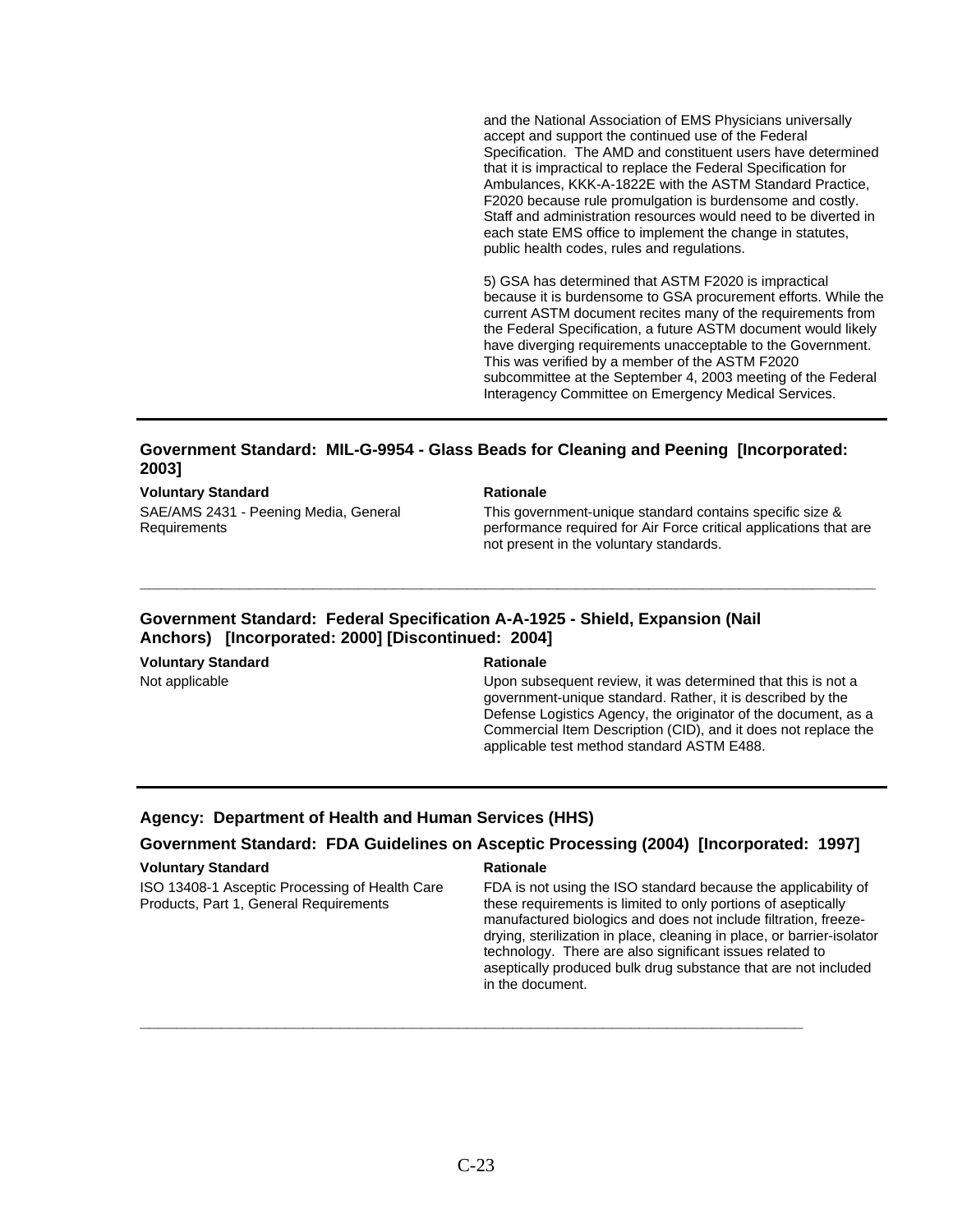### **Government Standard: National Standard Format [Incorporated: 1997] [Discontinued: 2004]**

| <b>Voluntary Standard</b> |  |
|---------------------------|--|
| <b>ANSI X12 837</b>       |  |
|                           |  |

#### **Rationale**

The NSF was used widely across the health care payment industry and has become a defacto national standard. However, the Centers for Medicare and Medicaid Services (CMS) directed their contractors to discontinue use of the NSF standard and replace it with ANSI X12 837 by the beginning of FY 2003.

### **Government Standard: FR Notice dated June 17, 1994 Tentative Final Monograph for Health Care Antiseptic Drug Products; Proposed Rule [Incorporated: 1997]**

#### **Voluntary Standard Rationale Rationale Rationale**

ASTM Standard E1115 - Test Method for Evaluation of Surgical Hand Scrub Formulations

ASTM Standard E1173-93 - Standard Test Method of an Evaluation of Preoperative, Precatheterization, or Pre-injection Skin Preparations

ASTM Standard E1174-00 - Standard Test method for the Evaluation of the Effectiveness of Health Care Personnel or Consumer Handwash Formulations

Sensitivity and bias of the ASTM Standard has not been established.

Sensitivity and bias of the ASTM Standard has not been established.

Sensitivity and bias of the ASTM Standard has not been established.

#### **Agency: Department of Housing and Urban Development (HUD)**

### **Government Standard: 24 CFR 200.935 - Administrator qualifications and procedures for HUD building products and certification programs [Incorporated: 2000]**

#### **Voluntary Standard Communisty Communisty Rationale**

ANSI A119.1 N - Recreation Vehicles HUD Building-Product Standards & Certification Programs. HUD was required by legislation to "establish Federal construction and safety standards for manufactured homes and to authorize manufactured home safety research and development". Recently, HUD retained a private consensus body (NFPA) to update and modernize the Manufactured Home Standards. At the conclusion of the development process, NFPA will submit the revised standard to HUD for regulatory adoption.

> Standards. At the conclusion of the development process, NFPA will submit the revised standard to HUD for regulatory adoption.

#### **Government Standard: 24 CFR 3280 - Manufactured Home Construction and Safety Standards [Incorporated: 2000]**

#### **Voluntary Standard Rationale Rationale Rationale**

ANSI A119.1 - Recreation Vehicles and NFPA 501C - Standard on Recreational Vehicles HUD-Unique Manufactured Home Construction & Safety Standards. HUD was required by legislation to "establish Federal construction and safety standards for manufactured homes and to authorize manufactured home safety research and development". Recently, HUD retained a private consensus body (NFPA) to update and modernize the Manufactured Home